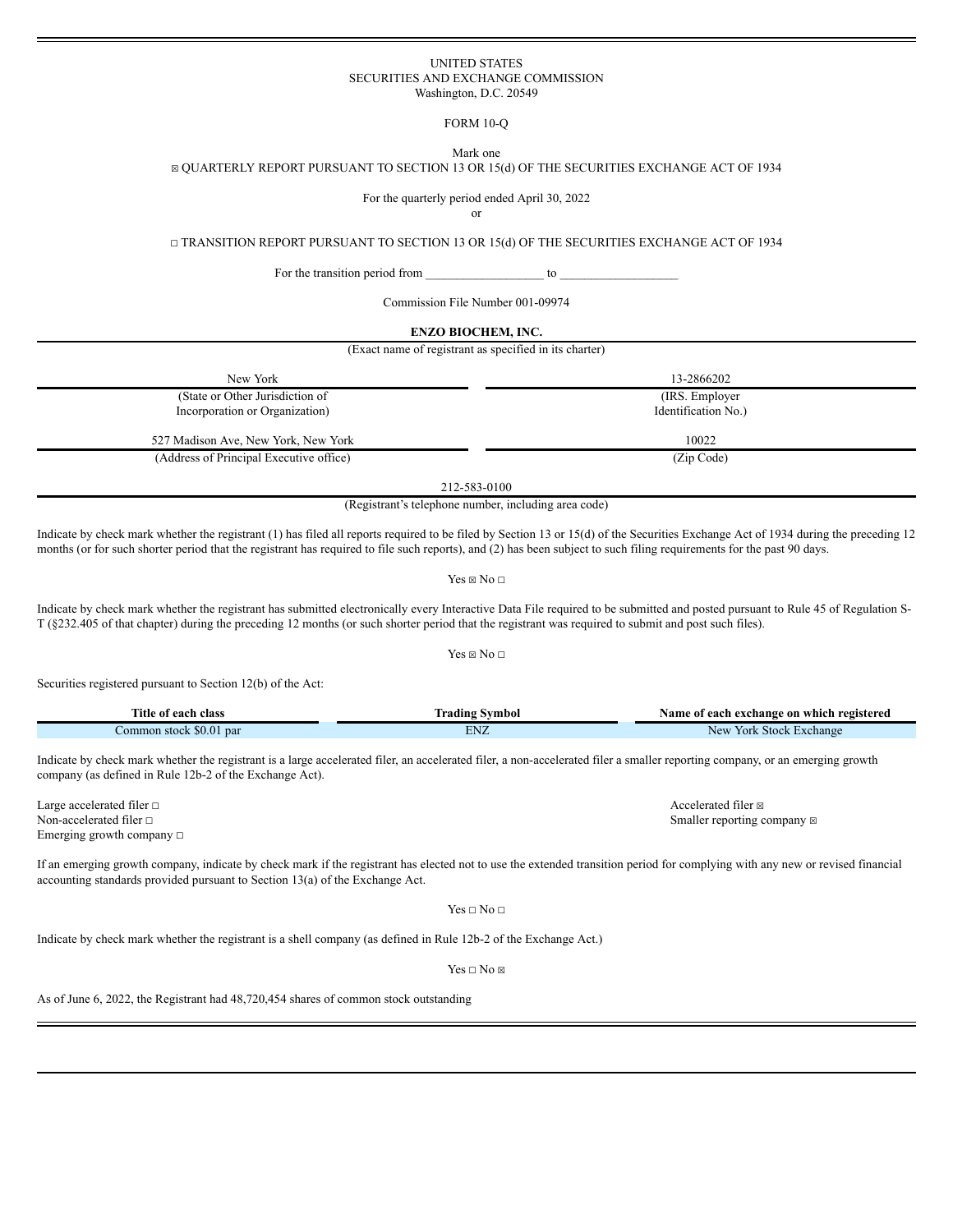### ENZO BIOCHEM, INC. FORM 10-Q April 30, 2022

# INDEX

|                   | PART I - FINANCIAL INFORMATION                                                                                                 |                |
|-------------------|--------------------------------------------------------------------------------------------------------------------------------|----------------|
| Item 1.           | <b>Financial Statements</b>                                                                                                    |                |
|                   | <u>Consolidated Balance Sheets – April 30, 2022 (unaudited) and July 31, 2021</u>                                              |                |
|                   | Consolidated Statements of Operations for the three and nine months ended April 30, 2022 and 2021 (unaudited)                  | $\overline{2}$ |
|                   | Consolidated Statements of Comprehensive Income (Loss) for the three and nine months ended April 30, 2022 and 2021 (unaudited) | $\overline{3}$ |
|                   | Consolidated Statement of Stockholders' Equity for the three and nine months ended April 30, 2022 and 2021 (unaudited)         | $\overline{4}$ |
|                   | Consolidated Statements of Cash Flows for the nine months ended April 30, 2022 and 2021 (unaudited)                            | 6              |
|                   | <b>Notes to the Consolidated Financial Statements</b>                                                                          | $\tau$         |
| Item 2.           | Management's Discussion and Analysis of Financial Condition and Results of Operations                                          | 24             |
| Item 3.           | Quantitative and Qualitative Disclosures About Market Risk                                                                     | 36             |
| Item 4.           | <b>Controls and Procedures</b>                                                                                                 | 36             |
|                   | Part II - OTHER INFORMATION                                                                                                    |                |
| Item 1.           | <b>Legal Proceedings</b>                                                                                                       | 37             |
| Item 1A.          | <b>Risk Factors</b>                                                                                                            | 37             |
| Item 6.           | <b>Exhibits</b>                                                                                                                | 37             |
| <b>Signatures</b> |                                                                                                                                | 38             |
|                   |                                                                                                                                |                |

i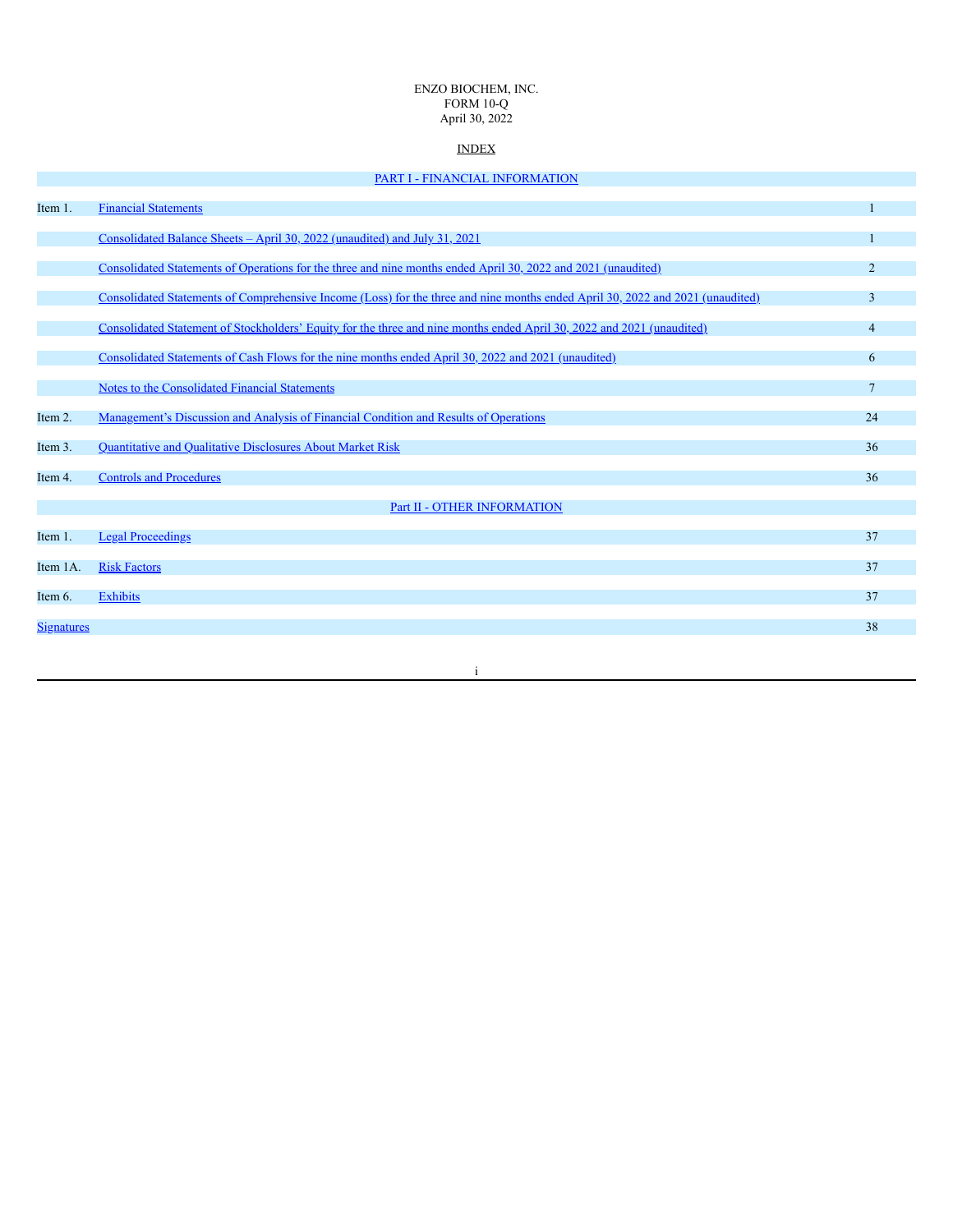## **ENZO BIOCHEM, INC. CONSOLIDATED BALANCE SHEETS (in thousands, except share and per share data)**

<span id="page-2-2"></span><span id="page-2-1"></span><span id="page-2-0"></span>

| ASSETS                                                                                                                                                      |    | April 30,<br>2022<br>(unaudited) |               | <b>July 31,</b><br>2021 |
|-------------------------------------------------------------------------------------------------------------------------------------------------------------|----|----------------------------------|---------------|-------------------------|
|                                                                                                                                                             |    |                                  |               |                         |
| Current assets:                                                                                                                                             |    |                                  |               |                         |
| Cash and cash equivalents<br>Marketable securities                                                                                                          | \$ | 31.130                           | <sup>\$</sup> | 13,524<br>29,978        |
| Accounts receivable, net                                                                                                                                    |    | 11,761                           |               | 10,198                  |
| Inventories                                                                                                                                                 |    | 14,934                           |               | 12,652                  |
| Prepaid expenses                                                                                                                                            |    | 4,474                            |               | 4,230                   |
| Total current assets                                                                                                                                        |    |                                  |               |                         |
|                                                                                                                                                             |    | 62,299                           |               | 70,582                  |
| Property, plant, and equipment, net                                                                                                                         |    | 17,545                           |               | 16,585                  |
| Right-of-use assets                                                                                                                                         |    | 14,962                           |               | 17,020                  |
| Goodwill                                                                                                                                                    |    | 7,452                            |               | 7,452                   |
| Intangible assets, net                                                                                                                                      |    | 29                               |               | 244                     |
| Other, including restricted cash of \$1,000 at April 30, 2022 and \$750 at July 31, 2021                                                                    |    | 1,617                            |               | 1,808                   |
| <b>Total assets</b>                                                                                                                                         | \$ | 103,904                          | $\mathbb{S}$  | 113,691                 |
| LIABILITIES AND STOCKHOLDERS' EQUITY                                                                                                                        |    |                                  |               |                         |
| Current liabilities:                                                                                                                                        |    |                                  |               |                         |
| Accounts payable – trade                                                                                                                                    |    | 7,664                            |               | 8,123                   |
| Accrued liabilities                                                                                                                                         |    | 13,629                           |               | 14,301                  |
| Current portion of operating lease liabilities                                                                                                              |    | 3,171                            |               | 3,419                   |
| Other current liabilities and finance leases short term                                                                                                     |    | 238                              |               | 233                     |
| Total current liabilities                                                                                                                                   |    | 24,702                           |               | 26,076                  |
| Finance leases long term and other liabilities                                                                                                              |    | 59                               |               | 115                     |
| Operating lease liabilities, non-current                                                                                                                    |    | 12,779                           |               | 14,558                  |
| Long term $debt - net$                                                                                                                                      |    | 4,177                            |               | 4,356                   |
| <b>Total liabilities</b>                                                                                                                                    | \$ | 41,717                           | $\mathbb{S}$  | 45,105                  |
| Commitments and contingencies – see Note 12                                                                                                                 |    |                                  |               |                         |
| Stockholders' equity:                                                                                                                                       |    |                                  |               |                         |
| Preferred Stock, \$.01 par value; authorized 25,000,000 shares; no shares issued or outstanding                                                             |    |                                  |               |                         |
| Common Stock, \$.01 par value; authorized 75,000,000 shares; shares issued and outstanding: 48,720,454 at April 30, 2022 and<br>48,471,771 at July 31, 2021 |    | 487                              |               | 485                     |
| Additional paid-in capital                                                                                                                                  |    | 339,023                          |               | 337,126                 |
| Accumulated deficit                                                                                                                                         |    | (280, 205)                       |               | (270, 377)              |
| Accumulated other comprehensive income                                                                                                                      |    | 2,882                            |               | 1,352                   |
| Total stockholders' equity                                                                                                                                  |    | 62,187                           |               | 68,586                  |
| Total liabilities and stockholders' equity                                                                                                                  | \$ |                                  | \$            | 113,691                 |
|                                                                                                                                                             |    | 103,904                          |               |                         |

The accompanying notes are an integral part of these consolidated financial statements.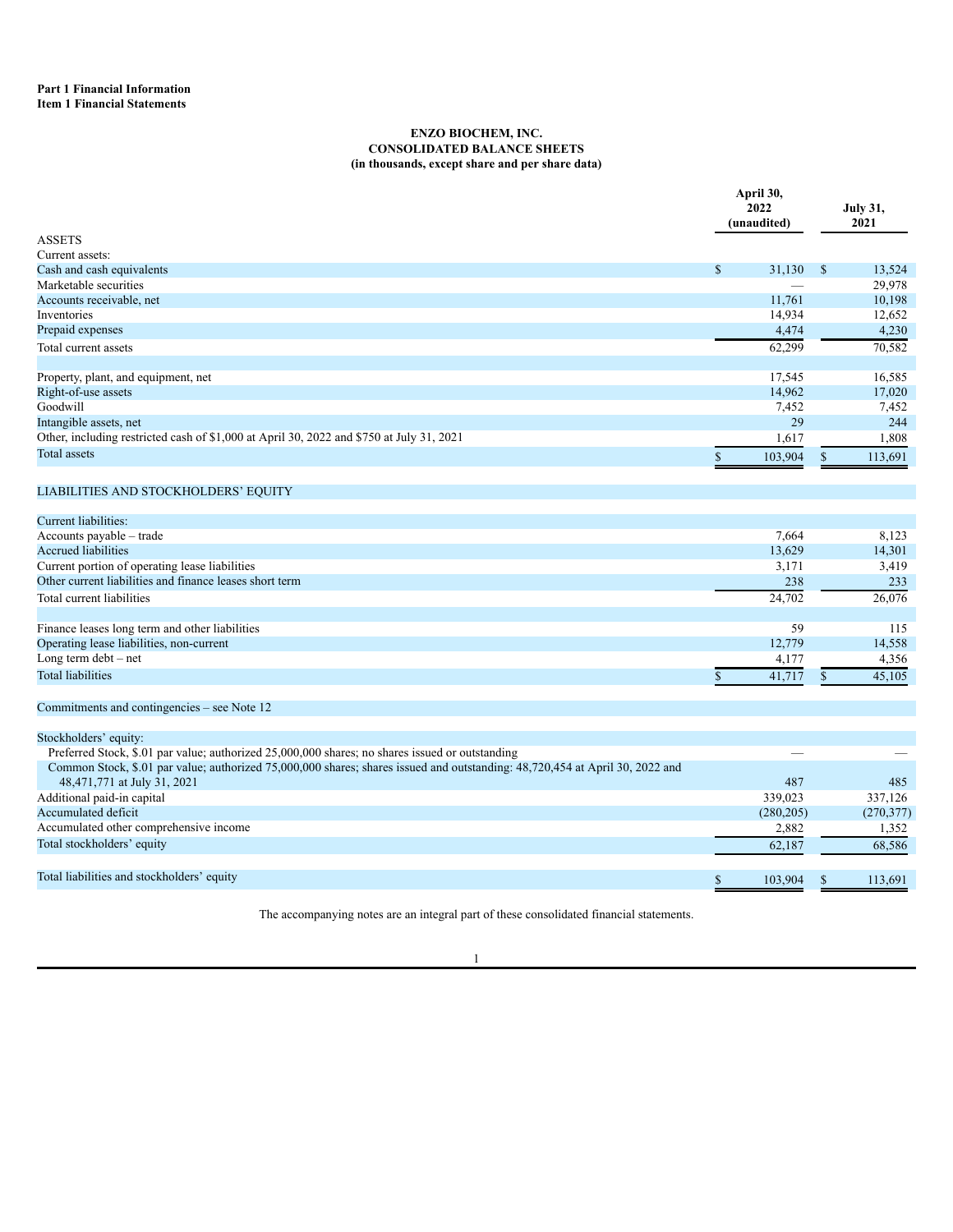## **ENZO BIOCHEM, INC. CONSOLIDATED STATEMENTS OF OPERATIONS (UNAUDITED) (in thousands, except per share data)**

<span id="page-3-0"></span>

|                                             |              | <b>Three Months Ended</b><br>April 30, |              |        |               |          | <b>Nine Months Ended</b><br>April 30, |        |  |  |  |
|---------------------------------------------|--------------|----------------------------------------|--------------|--------|---------------|----------|---------------------------------------|--------|--|--|--|
|                                             |              | 2022                                   | 2021         |        |               | 2022     |                                       | 2021   |  |  |  |
| Revenues                                    | $\mathbb{S}$ | 26,222                                 | $\mathbb{S}$ | 32,797 | $\mathbb{S}$  | 86,787   | $\mathbb{S}$                          | 92,918 |  |  |  |
| Operating costs and expenses:               |              |                                        |              |        |               |          |                                       |        |  |  |  |
| Cost of revenues                            |              | 16,049                                 |              | 16,751 |               | 49,160   |                                       | 49,154 |  |  |  |
| Research and development                    |              | 1,133                                  |              | 836    |               | 2,697    |                                       | 2,388  |  |  |  |
| Selling, general and administrative         |              | 11,442                                 |              | 12,082 |               | 36,960   |                                       | 33,109 |  |  |  |
| Legal and related expense, net              |              | 734                                    |              | 1,061  |               | 4,861    |                                       | 3,993  |  |  |  |
| Total operating costs and expenses          |              | 29,358                                 |              | 30,730 |               | 93,678   |                                       | 88,644 |  |  |  |
| Operating (loss) income                     |              | (3, 136)                               |              | 2,067  |               | (6, 891) |                                       | 4,274  |  |  |  |
| Other income (expense):                     |              |                                        |              |        |               |          |                                       |        |  |  |  |
| Interest, net                               |              | 54                                     |              | 60     |               | 161      |                                       | (40)   |  |  |  |
| Other                                       |              | (716)                                  |              | (88)   |               | (1,211)  |                                       | (55)   |  |  |  |
| Foreign exchange (loss) gain                |              | (1,056)                                |              | (33)   |               | (1,887)  |                                       | 428    |  |  |  |
| Total other (expense) income                |              | (1,718)                                |              | (61)   |               | (2,937)  |                                       | 333    |  |  |  |
| (Loss) income before income taxes           |              | (4, 854)                               |              | 2,006  |               | (9,828)  |                                       | 4,607  |  |  |  |
| Income taxes                                |              |                                        |              |        |               |          |                                       |        |  |  |  |
| Net (loss) income                           | S            | (4,854)                                | S            | 2,006  | S             | (9,828)  | <sup>\$</sup>                         | 4,607  |  |  |  |
| Net (loss) income per common share:         |              |                                        |              |        |               |          |                                       |        |  |  |  |
| <b>Basic</b>                                | \$           | (0.10)                                 | $\mathbb{S}$ | 0.04   | $\mathcal{S}$ | (0.20)   | $\mathcal{S}$                         | 0.10   |  |  |  |
| Diluted                                     |              | (0.10)                                 | S            | 0.04   | S             | (0.20)   | S                                     | 0.10   |  |  |  |
|                                             |              |                                        |              |        |               |          |                                       |        |  |  |  |
| Weighted average common shares outstanding: |              |                                        |              |        |               |          |                                       |        |  |  |  |
| <b>Basic</b>                                |              | 48,713                                 |              | 48,391 |               | 48,552   |                                       | 48,097 |  |  |  |
| Diluted                                     |              | 48,713                                 |              | 48,788 |               | 48,552   |                                       | 48,201 |  |  |  |

The accompanying notes are an integral part of these consolidated financial statements.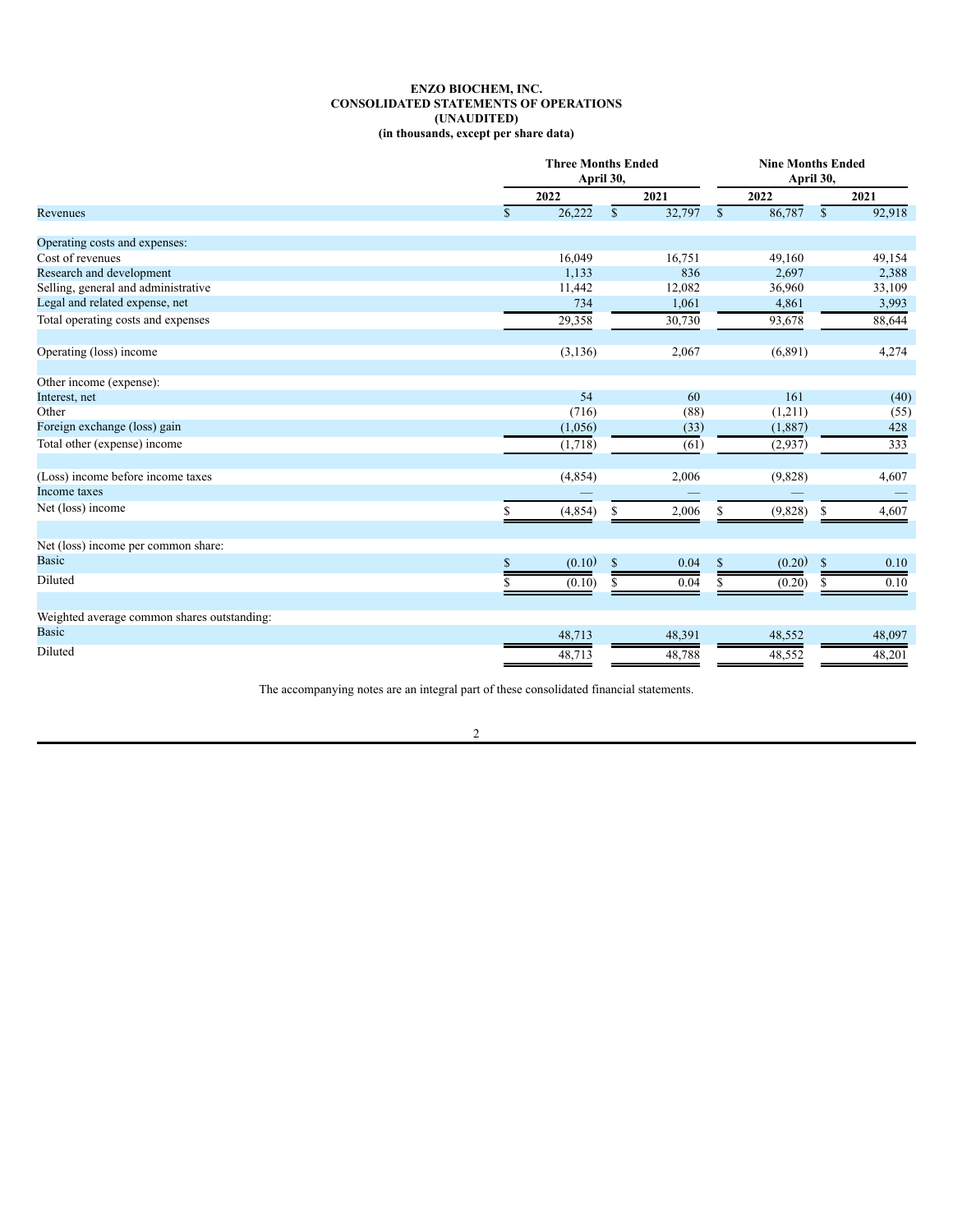## **ENZO BIOCHEM, INC. CONSOLIDATED STATEMENTS OF COMPREHENSIVE INCOME (LOSS) (UNAUDITED) (in thousands)**

<span id="page-4-0"></span>

|                                          | <b>Three Months Ended</b><br>April 30, |          |  |       | <b>Nine Months Ended</b><br>April 30, |          |  |       |  |
|------------------------------------------|----------------------------------------|----------|--|-------|---------------------------------------|----------|--|-------|--|
|                                          |                                        | 2022     |  | 2021  |                                       | 2022     |  | 2021  |  |
| Net (loss) income                        |                                        | (4, 854) |  | 2,006 |                                       | (9,828)  |  | 4,607 |  |
| Other comprehensive (loss) income:       |                                        |          |  |       |                                       |          |  |       |  |
| Foreign currency translation adjustments |                                        | 911      |  | (2)   |                                       | 1,530    |  | (413) |  |
| Comprehensive (loss) income              |                                        | (3,943)  |  | 2.004 |                                       | (8, 298) |  | 4.194 |  |

The accompanying notes are an integral part of these consolidated financial statements.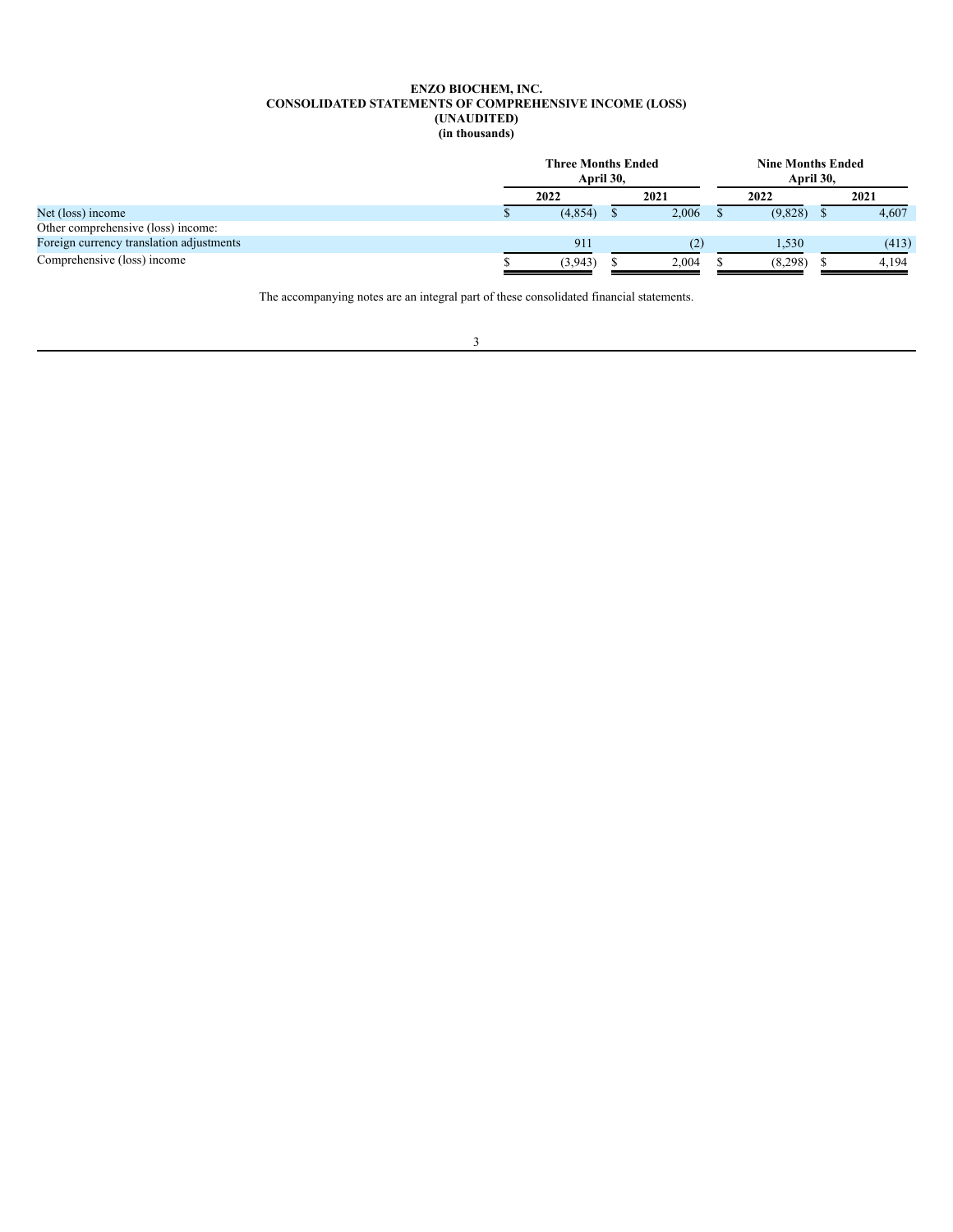## **ENZO BIOCHEM, INC. CONSOLIDATED STATEMENTS OF STOCKHOLDERS' EQUITY Three Months Ended April 30, 2022 and 2021 (unaudited) (in thousands, except share data)**

<span id="page-5-0"></span>

|                                                | <b>Common</b><br><b>Stock</b><br><b>Shares</b><br><i>Issued</i> | Common<br>Paid-in<br><b>Stock</b><br>Capital<br>Amount |                | <b>Additional</b> | Accumulated<br><b>Deficit</b> | Accumulated<br>Other<br>Comprehensive<br>Income | Total<br>Stockholders'<br>Equity |  |          |
|------------------------------------------------|-----------------------------------------------------------------|--------------------------------------------------------|----------------|-------------------|-------------------------------|-------------------------------------------------|----------------------------------|--|----------|
| <b>Balance at January 31, 2022</b>             | 48,471,771                                                      |                                                        | 485            |                   | 338,021                       | (275, 351)                                      | 1,971                            |  | 65,126   |
| Net loss for the period ended                  |                                                                 |                                                        |                |                   |                               |                                                 |                                  |  |          |
| April 30, 2022                                 |                                                                 |                                                        |                |                   |                               | (4, 854)                                        |                                  |  | (4, 854) |
| Share-based compensation                       |                                                                 |                                                        |                |                   |                               |                                                 |                                  |  |          |
| charges                                        |                                                                 |                                                        |                |                   | 162                           |                                                 |                                  |  | 162      |
| Exercise of stock options                      | 11.300                                                          |                                                        |                |                   | 28                            |                                                 |                                  |  | 28       |
| Issuance of common stock for employee $401(k)$ |                                                                 |                                                        |                |                   |                               |                                                 |                                  |  |          |
| plan match                                     | 237.383                                                         |                                                        | $\overline{2}$ |                   | 812                           |                                                 |                                  |  | 814      |
| Foreign currency translation adjustments       | __                                                              |                                                        |                |                   |                               |                                                 | 911                              |  | 911      |
| <b>Balance at April 30, 2022</b>               | 48,720,454                                                      |                                                        | 487            |                   | 339,023                       | (280, 205)                                      | 2,882                            |  | 62,187   |

|                                                | <b>Common</b><br><b>Stock</b><br><b>Shares</b><br><i>Issued</i> | <b>Common Stock</b><br>Amount | <b>Additional Paid-</b><br>in Capital | Accumulated<br><b>Deficit</b> | Accumulated<br>Other<br>Comprehensive<br>Income | <b>Total</b><br>Stockholders'<br><b>Equity</b> |
|------------------------------------------------|-----------------------------------------------------------------|-------------------------------|---------------------------------------|-------------------------------|-------------------------------------------------|------------------------------------------------|
| <b>Balance at January 31, 2021</b>             | 48,227,750                                                      | 482                           | 335,688                               | (275, 651)                    | 1,270                                           | 61,789                                         |
| Net income for the period ended April 30, 2021 |                                                                 |                               |                                       | 2,006                         |                                                 | 2,006                                          |
| Share-based compensation                       |                                                                 |                               |                                       |                               |                                                 |                                                |
| charges                                        |                                                                 |                               | 297                                   |                               |                                                 | 297                                            |
| Exercise of stock options                      | 34.667                                                          |                               | 96                                    |                               |                                                 | 97                                             |
| Vesting of restricted stock                    | 817                                                             |                               |                                       |                               |                                                 |                                                |
| Issuance of common stock for employee $401(k)$ |                                                                 |                               |                                       |                               |                                                 |                                                |
| plan match                                     | 208.537                                                         |                               | 778                                   |                               |                                                 | 780                                            |
| Foreign currency translation adjustments       |                                                                 |                               |                                       |                               | (2)                                             | (2)                                            |
| <b>Balance at April 30, 2021</b>               | 48,471,771                                                      | 485                           | 336,859                               | (273, 645)                    | 1,268                                           | 64,967                                         |

The accompanying notes are an integral part of these consolidated financial statements.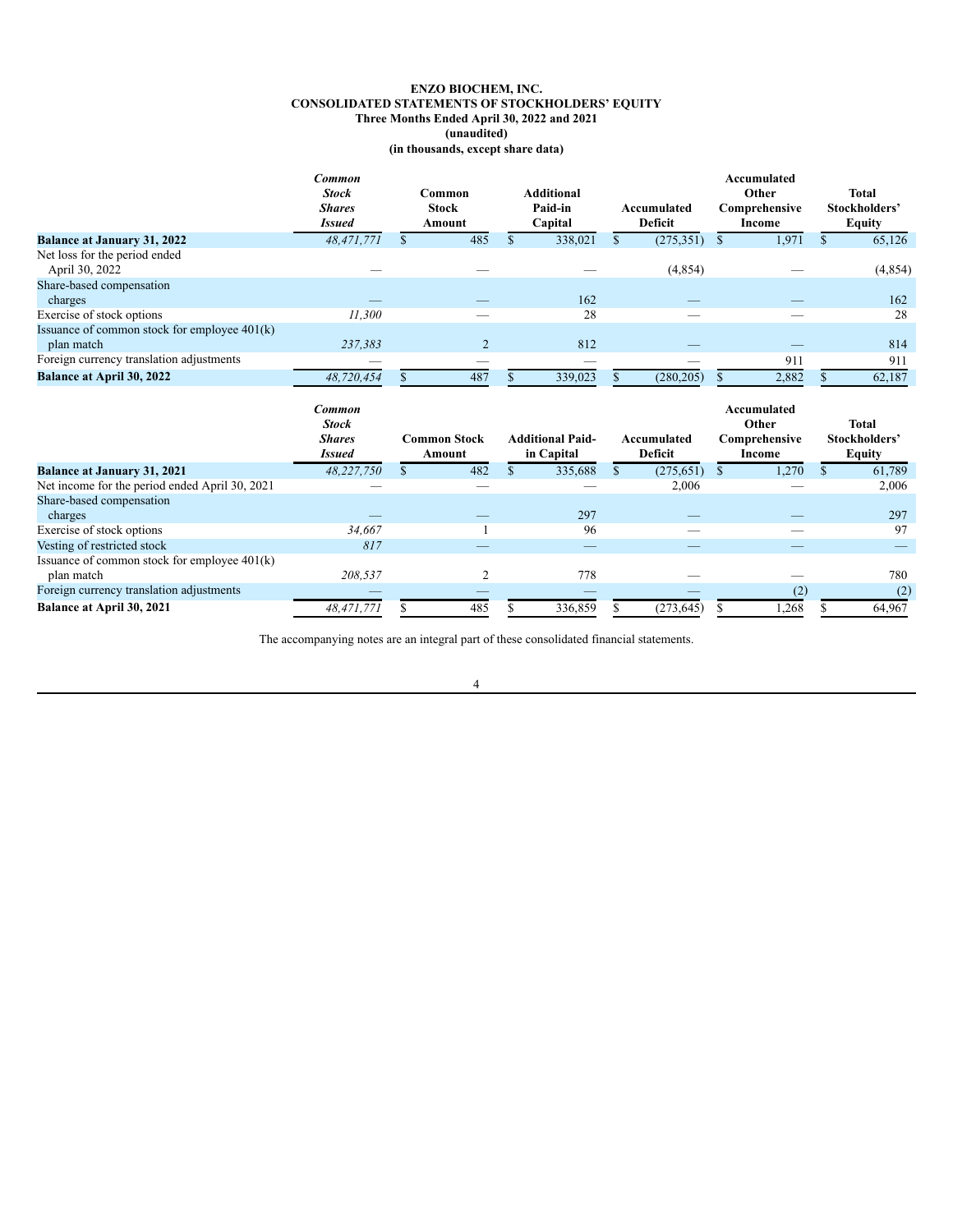## **ENZO BIOCHEM, INC. CONSOLIDATED STATEMENTS OF STOCKHOLDERS' EQUITY Nine Months Ended April 30, 2022 and 2021 (unaudited) (in thousands, except share data)**

|                                                              | <b>Common</b><br><b>Stock</b><br><b>Shares</b><br><i>Issued</i> | <b>Common Stock</b><br>Amount |     | <b>Additional Paid-</b><br>in Capital |         | Accumulated<br><b>Deficit</b> |            | Accumulated<br>Other<br>Comprehensive<br>Income |       | <b>Total</b><br>Stockholders'<br><b>Equity</b> |
|--------------------------------------------------------------|-----------------------------------------------------------------|-------------------------------|-----|---------------------------------------|---------|-------------------------------|------------|-------------------------------------------------|-------|------------------------------------------------|
| <b>Balance at July 31, 2021</b>                              | 48,471,771                                                      |                               | 485 |                                       | 337,126 |                               | (270, 377) |                                                 | 1,352 | 68,586                                         |
| Net loss for the period ended<br>April 30, 2022              |                                                                 |                               |     |                                       |         |                               | (9,828)    |                                                 |       | (9,828)                                        |
| Share-based compensation<br>charges                          |                                                                 |                               |     |                                       | 1,057   |                               |            |                                                 |       | 1,057                                          |
| Exercise of stock options                                    | 11.300                                                          |                               |     |                                       | 28      |                               |            |                                                 |       | 28                                             |
| Issuance of common stock for employee $401(k)$<br>plan match | 237.383                                                         |                               |     |                                       | 812     |                               |            |                                                 |       | 814                                            |
| Foreign currency translation adjustments                     |                                                                 |                               |     |                                       |         |                               |            |                                                 | 1,530 | 1,530                                          |
| <b>Balance at April 30, 2022</b>                             | 48,720,454                                                      |                               | 487 |                                       | 339,023 |                               | (280, 205) |                                                 | 2,882 | 62,187                                         |

|                                                | <b>Common</b><br><b>Stock</b>  |                                                     |  | <b>Additional</b> |                        |            |                         | Accumulated<br>Other | Total                          |
|------------------------------------------------|--------------------------------|-----------------------------------------------------|--|-------------------|------------------------|------------|-------------------------|----------------------|--------------------------------|
|                                                | <b>Shares</b><br><b>Issued</b> | Paid-in<br><b>Common Stock</b><br>Capital<br>Amount |  |                   | Accumulated<br>Deficit |            | Comprehensive<br>Income |                      | Stockholders'<br><b>Equity</b> |
| <b>Balance at July 31, 2020</b>                | 47.895.050                     | 479                                                 |  | 334,473           |                        | (278, 252) |                         | 1,681                | 58,381                         |
| Net income for the period ended April 30, 2021 |                                |                                                     |  |                   |                        | 4,607      |                         |                      | 4,607                          |
| Exercise of stock options                      | 34,667                         |                                                     |  | 96                |                        |            |                         |                      | 97                             |
| Share-based compensation                       |                                |                                                     |  |                   |                        |            |                         |                      |                                |
| charges                                        |                                |                                                     |  | 640               |                        |            |                         |                      | 640                            |
| Vesting of restricted stock                    | 817                            |                                                     |  |                   |                        |            |                         |                      |                                |
| Issuance of common stock for bonus payments    | 332.700                        | 3                                                   |  | 872               |                        |            |                         |                      | 875                            |
| Issuance of common stock for employee $401(k)$ |                                |                                                     |  |                   |                        |            |                         |                      |                                |
| plan match                                     | 208.537                        |                                                     |  | 778               |                        |            |                         |                      | 780                            |
| Foreign currency translation adjustments       |                                |                                                     |  |                   |                        |            |                         | (413)                | (413)                          |
| <b>Balance at April 30, 2021</b>               | 48,471,771                     | 485                                                 |  | 336,859           |                        | (273, 645) |                         | 1,268                | 64,967                         |

The accompanying notes are an integral part of these consolidated financial statements.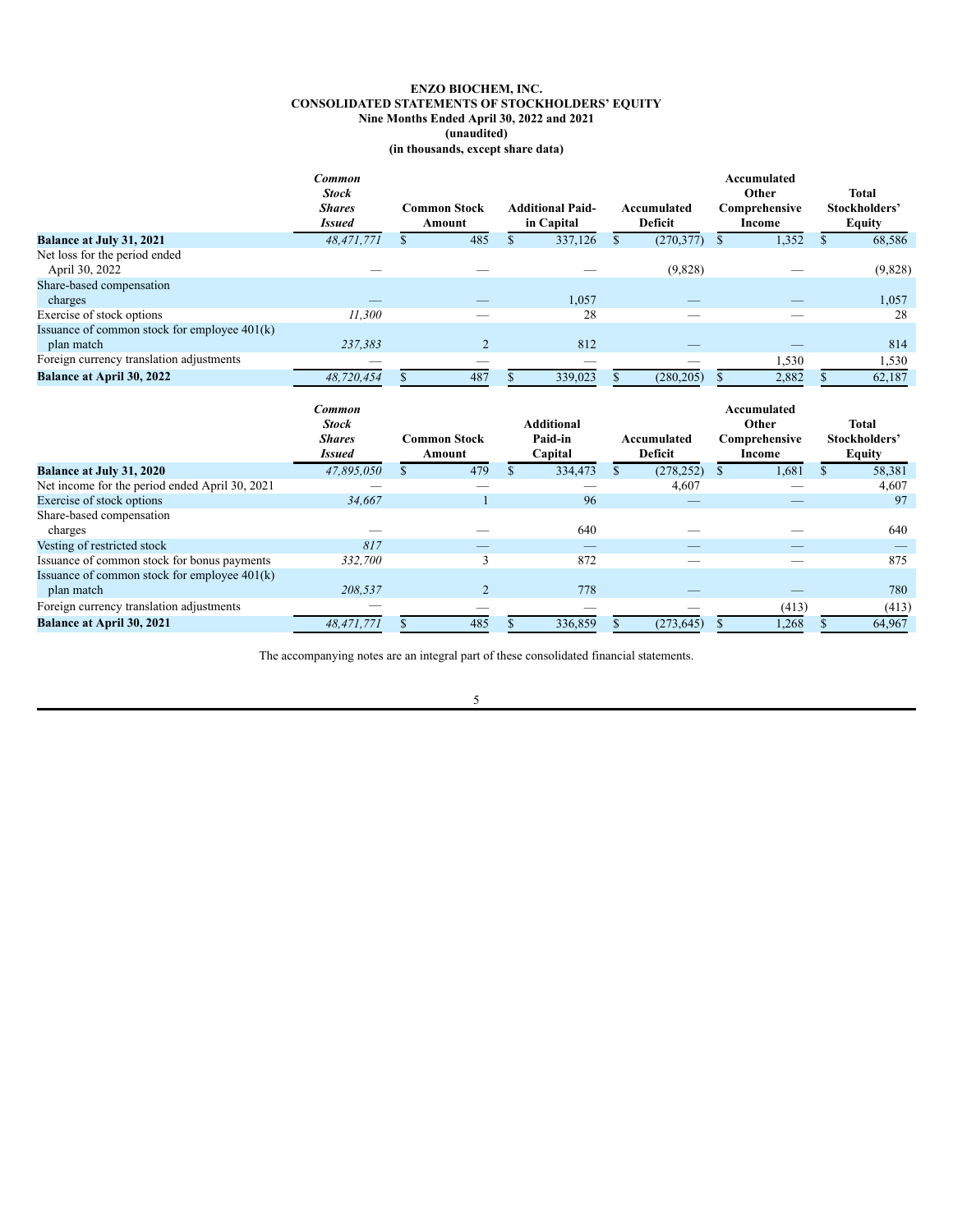## **ENZO BIOCHEM, INC. CONSOLIDATED STATEMENTS OF CASH FLOWS (UNAUDITED) (in thousands)**

<span id="page-7-0"></span>

|                                                                                                                                                                      |                | <b>Nine Months Ended</b><br>April 30, |
|----------------------------------------------------------------------------------------------------------------------------------------------------------------------|----------------|---------------------------------------|
|                                                                                                                                                                      | 2022           | 2021                                  |
| Cash flows from operating activities:                                                                                                                                |                |                                       |
| Net (loss) income                                                                                                                                                    | (9,828)<br>\$  | <sup>\$</sup><br>4,607                |
| Adjustments to reconcile net (loss) income to net cash (used in) provided by operating activities:<br>Depreciation and amortization of property, plant and equipment |                |                                       |
| Amortization of intangible assets                                                                                                                                    | 1,910<br>228   | 1,724<br>244                          |
|                                                                                                                                                                      | 1,057          | 640                                   |
| Share-based compensation charges                                                                                                                                     | 645            | 559                                   |
| Share-based 401(k) employer match expense                                                                                                                            |                |                                       |
| Foreign exchange loss (gain)<br>Realized loss on marketable securities                                                                                               | 1,788<br>1,283 | (494)                                 |
| Unrealized loss on marketable securities                                                                                                                             |                | 91                                    |
|                                                                                                                                                                      |                |                                       |
| Changes in operating assets and liabilities:                                                                                                                         |                |                                       |
| Accounts receivable                                                                                                                                                  | (1, 556)       | (2,292)                               |
| Inventories                                                                                                                                                          | (2,273)        | (3,159)                               |
| Prepaid expenses and other assets                                                                                                                                    | 179            | 29                                    |
| Accounts payable - trade                                                                                                                                             | (458)          | (2, 473)                              |
| Accrued liabilities, other current liabilities and other liabilities                                                                                                 | (495)          | 803                                   |
| Total adjustments                                                                                                                                                    | 2,308          | (4,328)                               |
| Net cash (used in) provided by operating activities                                                                                                                  | (7,520)        | 279                                   |
| Cash flows from investing activities:                                                                                                                                |                |                                       |
| Sales of marketable securities                                                                                                                                       | 28,695         |                                       |
| Purchases of marketable securities                                                                                                                                   |                | (30,023)                              |
| Capital expenditures                                                                                                                                                 | (3,103)        | (2,870)                               |
| Net cash provided by (used in) investing activities                                                                                                                  | 25,592         | (32, 893)                             |
| Cash flows from financing activities:                                                                                                                                |                |                                       |
| Repayments under mortgage agreement and finance leases                                                                                                               | (173)          | (283)                                 |
| Proceeds from exercise of stock options                                                                                                                              | 28             | 97                                    |
|                                                                                                                                                                      |                |                                       |
| Net cash used in financing activities                                                                                                                                | (145)          | (186)                                 |
| Effect of exchange rate changes on cash and cash equivalents                                                                                                         | (71)           | 24                                    |
| Increase (decrease) in cash and cash equivalents and restricted cash                                                                                                 | 17,856         | (32, 776)                             |
| Cash and cash equivalents and restricted cash - beginning of period                                                                                                  | 14,274         | 48,615                                |
| Total cash and cash equivalents and restricted cash - end of period                                                                                                  | \$<br>32,130   | \$<br>15,839                          |
|                                                                                                                                                                      |                |                                       |
| The composition of total cash and cash equivalents and restricted cash is as follows:                                                                                |                |                                       |
| Cash and cash equivalents                                                                                                                                            | 31,130         | 15,089                                |
| Restricted cash included in other assets                                                                                                                             | 1,000          | 750                                   |
| Total cash and cash equivalents and restricted cash                                                                                                                  | \$<br>32,130   | \$<br>15,839                          |

The accompanying notes are an integral part of these consolidated financial statements.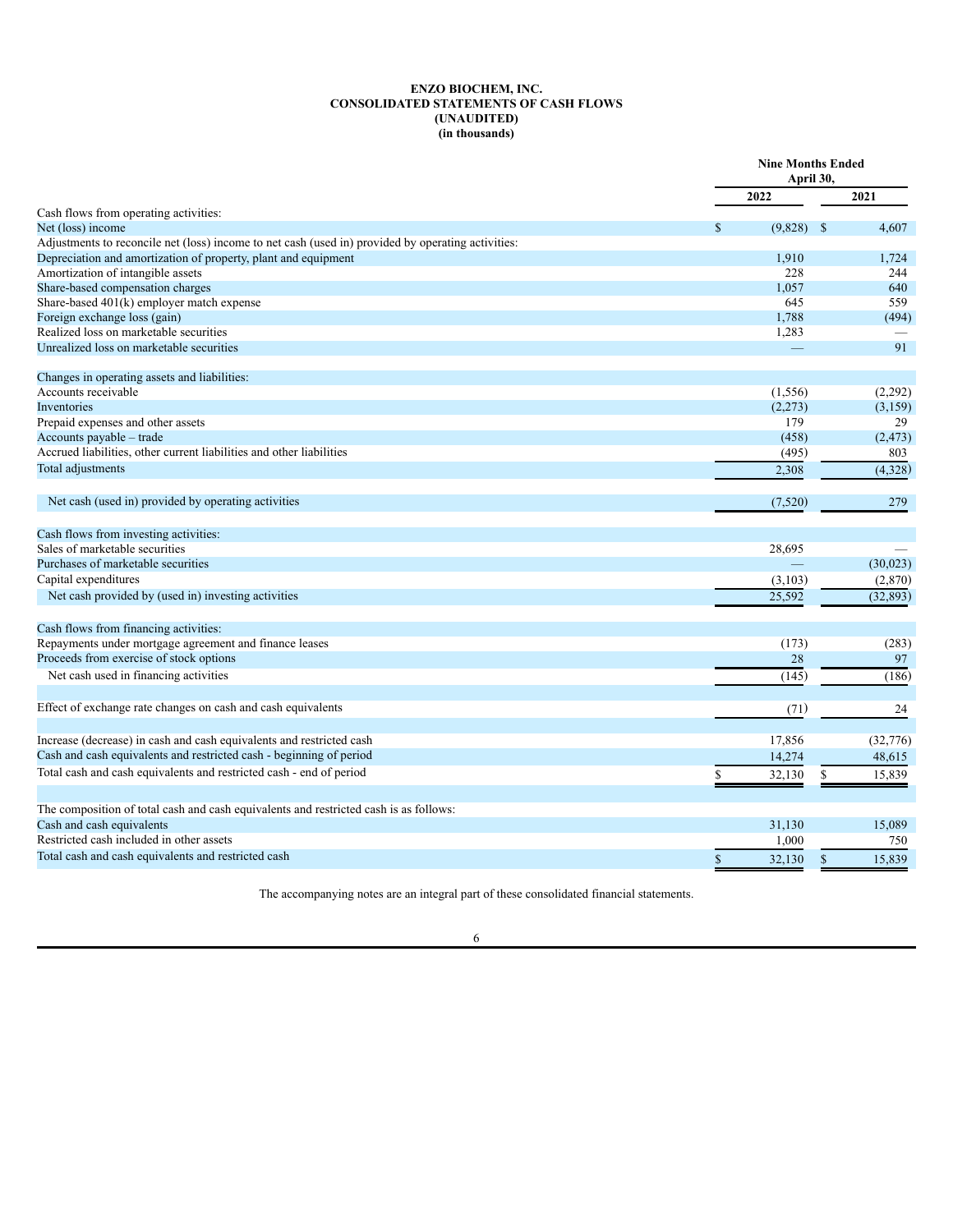### **ENZO BIOCHEM, INC. NOTES TO CONSOLIDATED FINANCIAL STATEMENTS As of April 30, 2022 (Unaudited) (Dollars in thousands, except share data)**

### <span id="page-8-0"></span>Note 1 – Basis of Presentation

The accompanying consolidated financial statements include the accounts of Enzo Biochem, Inc. and its wholly-owned subsidiaries, Enzo Life Sciences, Enzo Clinical Labs, Enzo Therapeutics, Enzo Realty LLC and Enzo Realty II LLC, collectively or with one or more of its subsidiaries referred to as the "Company" or "Companies". The Company has three reportable segments: Clinical Services, Products, and Therapeutics. The consolidated balance sheet as of April 30, 2022, the consolidated statements of operations, comprehensive (loss) income and stockholders' equity for the three and nine months ended April 30, 2022 and 2021, and the consolidated statements of cash flows for the nine months ended April 30, 2022 and 2021 (the "interim statements") are unaudited. In the opinion of management, all adjustments (which include normal recurring adjustments) necessary to present fairly the financial position and operating results for the interim periods have been made. Certain information and footnote disclosure, normally included in annual financial statements prepared in accordance with accounting principles generally accepted in the United States, have been condensed or omitted. The interim statements should be read in conjunction with the consolidated financial statements for the year ended July 31, 2021 and notes thereto contained in the Company's Annual Report on Form 10-K filed with the Securities and Exchange Commission. The consolidated balance sheet at July 31, 2021 has been derived from the audited financial statements at that date. The results of operations for the three and nine months ended April 30, 2022 are not necessarily indicative of the results that may be expected for the fiscal year ending July 31, 2022.

While the rate of transmission of COVID-19 and its variants is on the decline in the US and the economy has begun to open, it continues to spread in other parts of the world and negatively impacts the world economy. Federal, state and local governmental policies and initiatives designed to reduce the transmission of COVID-19 resulted in, among other things, a significant reduction in physician office visits, the cancellation of elective medical procedures, customers of our products remaining closed or continuing to curtail their operations (voluntarily or in response to government orders), and the continuation of work-from-home policies. The COVID-19 impact on the Company's operations is consistent with the overall industry and our competitors, partners, and vendors.

While the Company anticipates that COVID-19 will continue to impact its business for the rest of fiscal 2022 and potentially beyond, the Company expects that increases in vaccination rates and booster shots, the development of new therapeutics and greater availability of rapid COVID-19 tests will likely result in a continued, significant decline in demand for its COVID-19 testing. As a result, COVID-19 testing volume in fiscal year 2022 has not and likely will not match 2021 levels. Global supply chain issues due to the pandemic continue to hamper both the manufacturing of products within the life science segment as well as testing capabilities in the clinical laboratory.

### Use of Estimates

The preparation of financial statements in conformity with accounting principles generally accepted in the United States ("U.S. GAAP") requires management to make estimates and assumptions that affect the reported amounts of assets and liabilities and disclosure of contingent assets and liabilities at the date of the financial statements and the reported amounts of revenues and expenses during the reporting periods. Actual results could differ from those estimates.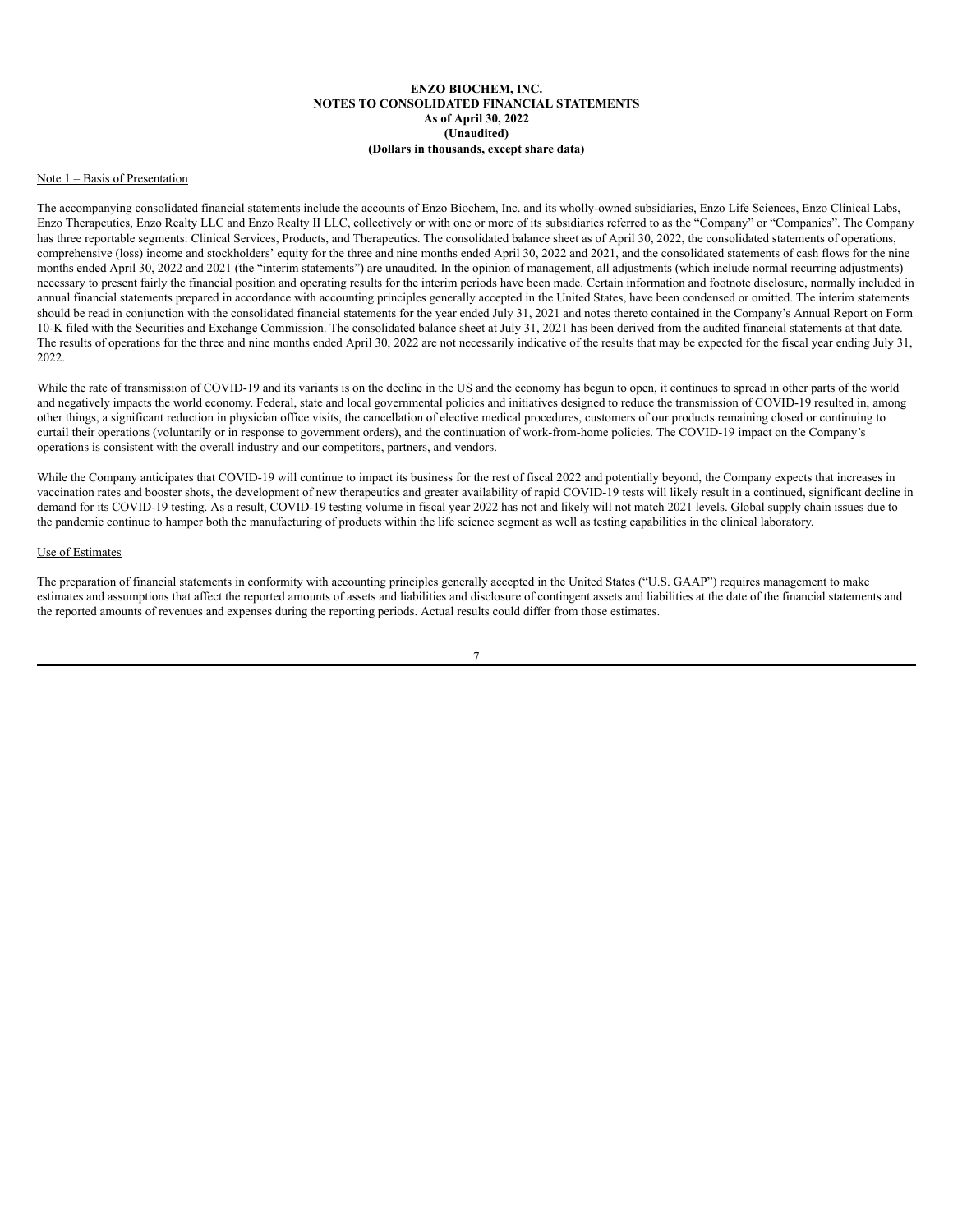## COVID-19

The extent to which the COVID-19 pandemic impacts the Company's business and consolidated results of operations, financial position and cash flows will depend on numerous evolving factors including, but not limited to: the magnitude and duration of the COVID-19 pandemic, the extent to which it will impact worldwide macroeconomic conditions including, but not limited to, employment rates and health insurance coverage, the speed of the anticipated recovery, and governmental and business reactions to the pandemic. These factors are beyond the Company's knowledge and control, and as a result, at this time the Company cannot reasonably estimate the impact the COVID-19 pandemic will have on its businesses but the impact could be material. The Company assessed certain accounting matters that generally require consideration of forecasted financial information in context with the information reasonably available to the Company and the unknown future impacts of COVID-19 as of April 30, 2022 and through the date of this report. The accounting matters assessed included, but were not limited to, the Company's patient self-pay revenue concessions and credit losses in the Clinical Services segment, accounts receivable, inventories and the carrying value of goodwill and other long-lived assets. The Company's future assessment of the magnitude and duration of COVID-19, as well as other factors, could result in additional material impacts to the Company's consolidated financial statements in future reporting periods. We expect COVID-19 testing volume will continue to decline in the quarters ahead as the percentage of Americans who are vaccinated increases, the severity of its variants declines, and the general use of at home testing. However, the emergence and spread of more serious variants may cause our COVID-19 testing volume to increase again. Even after the COVID-19 pandemic has moderated and the business and social distancing restrictions have eased, we may continue to experience similar adverse effects to our businesses, consolidated results of operations, financial position and cash flows resulting from a recessionary economic environment that may persist.

### *Ef ect of New Accounting Pronouncements*

## *Recently Adopted Accounting Pronouncements*

In December 2019, the FASB issued ASU No. 2019-12 Income Taxes (Topic 740) Simplifying the Accounting for Income Taxes. The amendments in the ASU simplify the accounting for income taxes by removing certain exceptions to the general principles of Topic 740. The amendments also improve consistent application of and simplify U.S. GAAP for other areas of Topic 740 by clarifying and amending existing guidance. We adopted the amendments in this ASU beginning August 1, 2021. The adoption of the amendments in this ASU did not have a material impact on our consolidated results of operations, financial position or cash flows.

### *Pronouncements Issued but Not Yet Adopted*

In June 2016, FASB issued ASU No. 2016-13 Financial Instruments – Credit Losses (Topic 326). This standard changes the impairment model for most financial instruments, including trade receivables, from an incurred loss method to a new forward-looking approach, based on expected losses.

The estimate of expected credit losses will require entities to incorporate considerations of historical information, current information and reasonable and supportable forecasts. Adoption of this standard is required for our annual and interim periods beginning August 1, 2023, provided we qualify as a smaller reporting company at the end of fiscal 2022 and must be adopted using a modified retrospective transition approach. We are currently assessing the impact of the adoption of this standard on our results of operations, financial position and cash flows.

We reviewed all other recently issued accounting pronouncements and have concluded they are not applicable or not expected to be significant to the accounting for our operations.

### *Concentration Risk*

Other than the Medicare program, two providers whose programs are included in the "Third-party payers" and "Health Maintenance Organizations" ("HMOs") categories represent approximately 30% and 35% of Clinical Services net revenue for the three months ended April 30, 2022 and 2021 respectively, and 34% of Clinical Services net revenue for both the nine months ended April 30, 2022 and 2021.

Other than the Medicare program, one provider whose programs are included in the "Third-party payers" and "Health Maintenance Organizations" ("HMOs") categories represents 20% of the Clinical Services net accounts receivable as of April 30, 2022.

For the nine months ended April 30, 2022, the Life Sciences segment's revenue includes \$2,800 from one customer, representing 11% of its revenues for the nine month period.

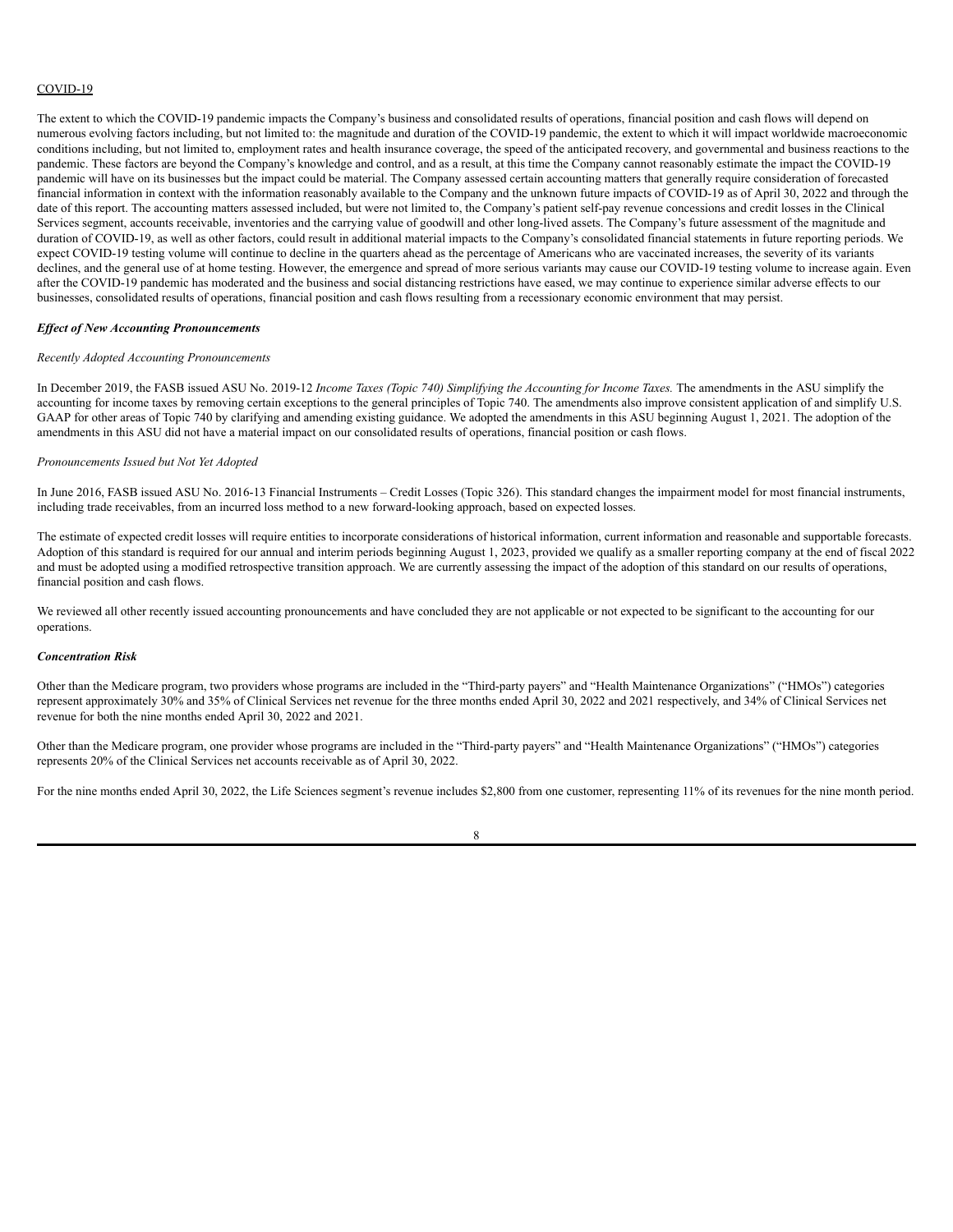### *Income Taxes*

The Company accounts for income taxes under the liability method of accounting for income taxes. Under the liability method, deferred tax assets and liabilities are recognized for the future tax consequences attributable to differences between the financial statement carrying amounts of existing assets and liabilities and their respective tax bases. The liability method requires that any tax benefits recognized for net operating loss carry forwards and other items be reduced by a valuation allowance where it is not more likely than not the benefits will be realized in the foreseeable future. Deferred tax assets and liabilities are measured using enacted tax rates expected to apply to taxable income in the years in which those temporary differences are expected to be recovered or settled. Under the liability method, the effect on deferred tax assets and liabilities of a change in tax rates is recognized in income in the period that includes the enactment date. It is the Company's policy to provide for uncertain tax positions, if any, and the related interest and penalties based upon management's assessment of whether a tax benefit is more likely than not to be sustained upon examination by tax authorities. To the extent the Company prevails in matters for which a liability for an unrecognized tax benefit is established or is required to pay amounts in excess of the liability, the Company's effective tax rate in a given financial statement period may be affected.

We maintain a full valuation allowance on all tax assets and, as a consequence, do not provide any tax benefit for the fiscal 2022 period loss or any tax provision for the fiscal 2021 period pre-tax income.

## *Fair Value Measurements*

The Company determines fair value measurements used in its consolidated financial statements based upon the exit price that would be received to sell an asset or paid to transfer a liability in an orderly transaction between market participants exclusive of any transaction costs, as determined by either the principal market or the most advantageous market.

Inputs used in the valuation techniques to derive fair values are classified based on a three-level hierarchy. The basis for fair value measurements for each level within the hierarchy is described below with Level 1 having the highest priority and Level 3 having the lowest.

- Level 1: Quoted prices in active markets for identical assets or liabilities.
- Level 2: Quoted prices for similar assets or liabilities in active markets; quoted prices for identical or similar instruments in markets that are not active; and modelderived valuations in which all significant inputs are observable in active markets.
- Level 3: Valuations derived from valuation techniques in which one or more significant inputs are unobservable.

### *Marketable securities*

The Company limits its credit risk associated with investments by investing in a mutual fund and an exchange traded fund (ETF) which hold highly rated corporate bonds, asset backed securities, municipal bonds, mortgage obligations and government obligations. These investments are classified as trading securities and are Level 1 fair value investments. During the three months ended of April 30, 2022, the Company sold all of its marketable securities, resulting in proceeds of \$28,695, which is included in cash and cash equivalents. The Company recognized a realized loss - net on the sale of the marketable securities of \$1,283 for the nine months ended April 30, 2022. The Company earned interest of \$447 on the marketable securities over the holding period of the marketable securities.

### Note 2 – Net income (loss) per share

Basic net income (loss) per share represents net income (loss) divided by the weighted average number of common shares outstanding during the period. As a result of the net loss for the three and nine months ended April 30, 2022, diluted weighted average shares outstanding are the same as basic weighted average shares outstanding, and do not include the potential common shares from stock options, restricted stock units, and unearned performance stock units because to do so would be antidilutive. For the three and nine months ended April 30, 2022, approximately 438,000 and 510,000 respectively, of potential common shares ("in the money options"), restricted stock units, and unearned performance stock units were excluded from the calculation of diluted (loss) per share. For the three and nine months ended April 30, 2021, approximately 47,000 and 23,000 weighted average stock options and unvested performance stock units were included in the calculation of diluted weighted average shares outstanding.

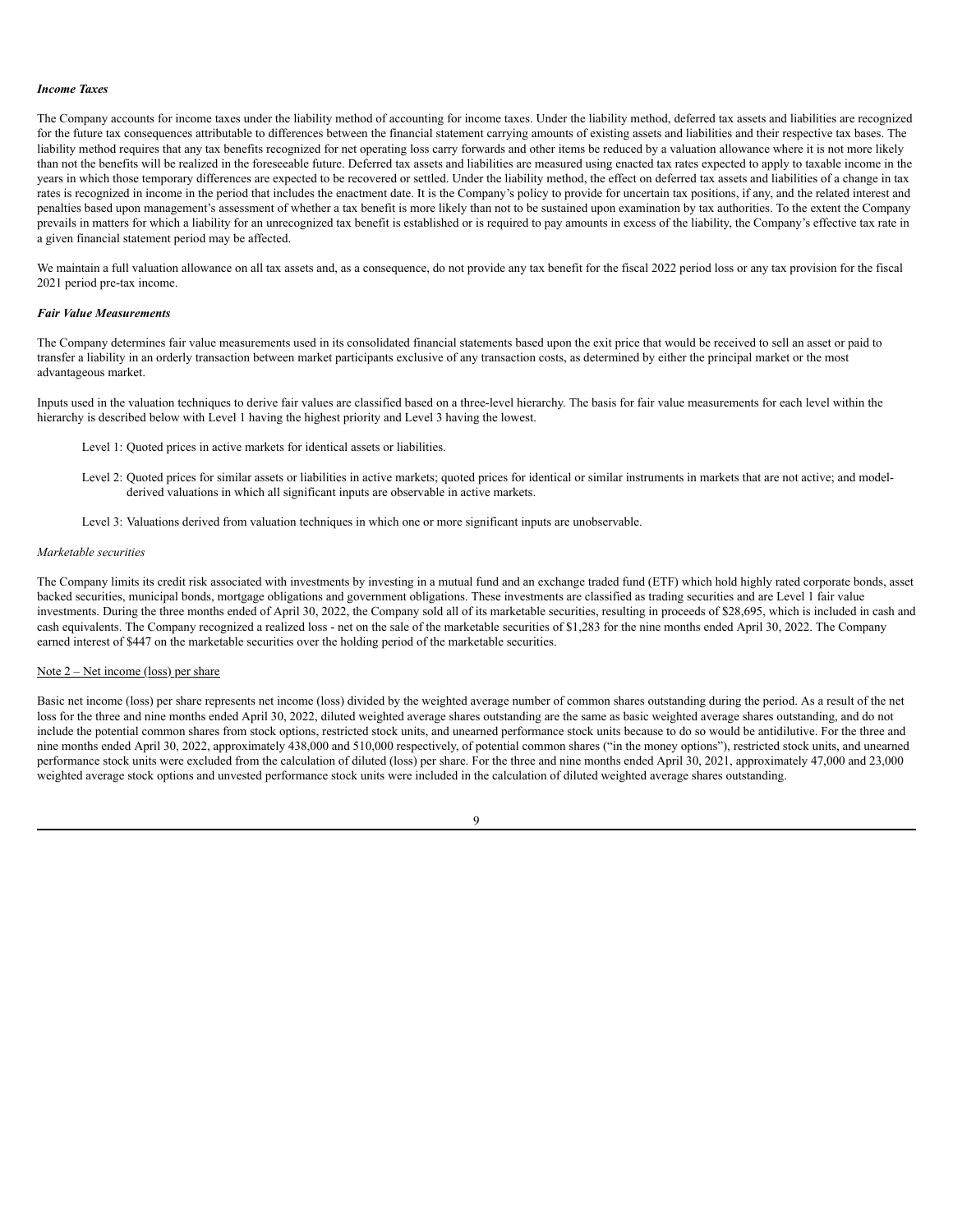For the three and nine months ended April 30, 2022, the effect of approximately 1,319,000 and 1,068,000 of outstanding "out of the money" options to purchase common shares were excluded from the calculation of diluted net loss per share because their effect would be anti-dilutive. For the three and nine months ended April 30, 2021, the effect of approximately 2,264,000 and 2,122,000 of outstanding "out of the money" options to purchase common shares were excluded from the calculation of diluted net income per share because their effect would be anti-dilutive.

## Note 3 – Revenue Recognition

### Clinical Services Revenue

Service revenues in the Company's clinical services business accounted for 71% of the Company's total revenues for the three and nine months ended April 30, 2022, and 76% of the Company's total revenues for the three and nine months ended April 30, 2021 and are primarily comprised of a high volume of relatively low-dollar transactions. The services business, which provides clinical testing services, satisfies its performance obligation and recognizes revenues upon completion of the testing process for a specific patient and reporting to the ordering physician. The Company may also perform clinical testing services for other laboratories and will recognize revenue from those services when reported to the ordering laboratory. The Company estimates the amount of consideration it expects to receive from customer groups using the portfolio approach. These estimates of the expected consideration include the impact of contractual allowances and price concessions on our customer group portfolios consisting of healthcare insurers, government payers, client payers and patients as described below. Contracts with customers in our laboratory services business do not contain a financing component, based on the typically limited period of time between performance of services and collection of consideration. The transaction price includes variable consideration in the form of the contractual allowance and price concessions as well as the collectability of the transaction based on patient intent and ability to pay. The Company uses the expected value method in estimating the amount of the variability included in the transaction price.

The following are descriptions of our laboratory services business portfolios:

## *Third party payers and Health Maintenance Organizations (HMOs)*

Reimbursements from third party payers, primarily healthcare insurers and HMOs are based on negotiated fee-for-service schedules and on capitated payment rates. Revenues consist of amounts billed net of contractual allowances for differences between amounts billed and the estimated consideration the Company expects to receive from such payers, which considers historical collection and denial experience and the terms of the Company's contractual arrangements. Adjustments to the allowances, based on actual receipts from the third-party payers, are recorded upon settlement.

Collection of the consideration the Company expects to receive is normally a function of providing complete and correct billing information to these third-party payers within the various filing deadlines, and typically occurs within 30 to 90 days of billing. Provided the Company has billed healthcare insurers accurately with complete information prior to the established filing deadline, there has historically been little to no collection risk. If there has been a delay in billing, the Company determines if the amounts in question will likely go past the filing deadline, and if so, will reserve accordingly for the billing.

Third-party payers, including government programs, may decide to deny payment or recoup payments for testing that they contend was improperly billed or not medically necessary, against their coverage determinations, or for which they believe they have otherwise overpaid (including as a result of their own error), and we may be required to refund payments already received. Our revenues may be subject to adjustment as a result of these factors among others, including without limitation, differing interpretations of billing and coding guidance and changes by government agencies and payers in interpretations, requirements, and "conditions of participation" in various programs.

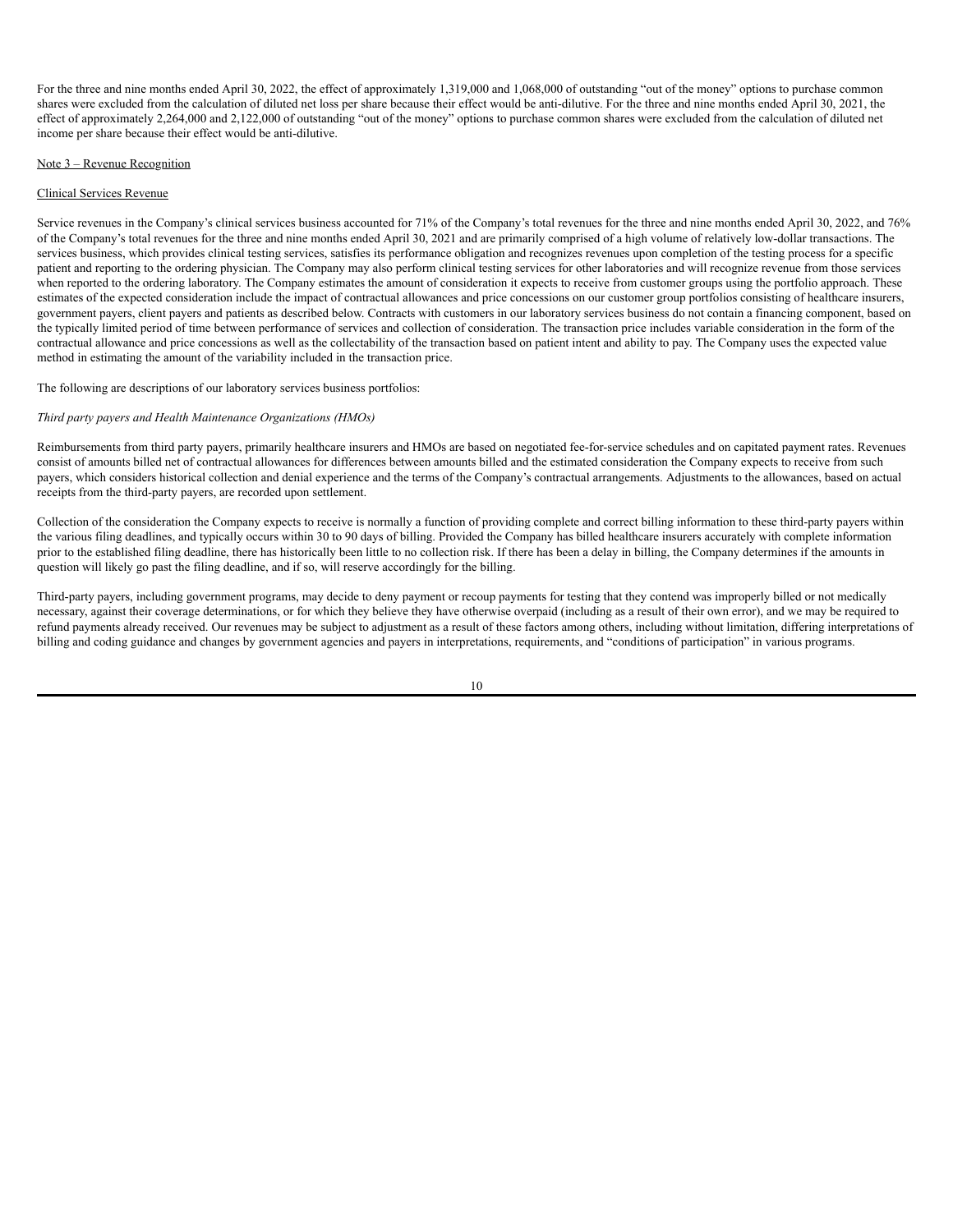### *Government Payer - Medicare*

Reimbursements from Medicare are based on fee-for-service schedules set by Medicare, which is funded by the government. Revenues consist of amounts billed net of contractual allowances for differences between amounts billed and the estimated consideration the Company expects to receive from Medicare, which considers historical collection and denial experience and other factors. Adjustments to the allowances, based on actual receipts from the government payers, are recorded upon settlement.

Collection of consideration the Company expects to receive is normally a function of providing the complete and correct billing information within the various filing deadlines and typically occurs within 60 days of billing. Provided the Company has billed the government payer accurately with complete information prior to the established filing deadline, there has historically been little to no collection risk. If there has been a delay in billing, the Company determines if the amounts in question will likely go past the filing deadline, and, if so, it will reserve accordingly for the billing.

## *Patient self-pay*

Uninsured patients are billed based on established patient fee schedules or fees negotiated with physicians on behalf of their patients. Coinsurance and deductible responsibilities based on fees negotiated with healthcare insurers are also billed to insured patients and included in this portfolio. Collection of billings from patients is subject to credit risk and ability of the patients to pay. Revenues consist of amounts billed net of discounts provided to uninsured patients in accordance with the Company's policies and implicit price concessions. Implicit price concessions represent differences between amounts billed and the estimated consideration the Company expects to receive from patients, which considers historical collection experience and other factors including current market conditions. Adjustments to the estimated allowances, based on actual receipts from the patients, are recorded upon settlement. Patient responsibility is invoiced and if it reaches 91 days outstanding, the account is sent to a collection agency for further processing. After the account has been with the collection agency for at least 105 days, and is determined to be uncollectable it is written off.

The following table represents clinical services net revenues and percentages by type of customer:

|                   | Three months ended<br>April 30, 2022 |           |  | Three months ended<br>April 30, 2021 |      |  |  |
|-------------------|--------------------------------------|-----------|--|--------------------------------------|------|--|--|
| Revenue category  |                                      |           |  |                                      |      |  |  |
| Third-party payer | \$<br>10,817                         | 58% \$    |  | 16,135                               | 64%  |  |  |
| Medicare          | 2,436                                | 13        |  | 2,952                                | 12   |  |  |
| Patient self-pay  | 2,177                                | 12        |  | 2,468                                | 10   |  |  |
| <b>HMOs</b>       | 3,200                                | 17        |  | 3,463                                | 14   |  |  |
| Total             | 18,360                               | 100% \$   |  | 25,018                               | 100% |  |  |
|                   | Nine months ended<br>April 30, 2022  |           |  | Nine months ended<br>April 30, 2021  |      |  |  |
| Revenue category  |                                      |           |  |                                      |      |  |  |
| Third-party payer | \$<br>36,962                         | $60\%$ \$ |  | 44,138                               | 63%  |  |  |
|                   |                                      |           |  |                                      |      |  |  |
| Medicare          | 7,949                                | 13        |  | 10,265                               | 15   |  |  |
| Patient self-pay  | 6,727                                | 11        |  | 6,524                                | 9    |  |  |
| <b>HMOs</b>       | 10,407                               | 16        |  | 9,302                                | 13   |  |  |

For the three and nine months ended April 30, 2022 and 2021, all of the Company's clinical services revenues were generated within the United States.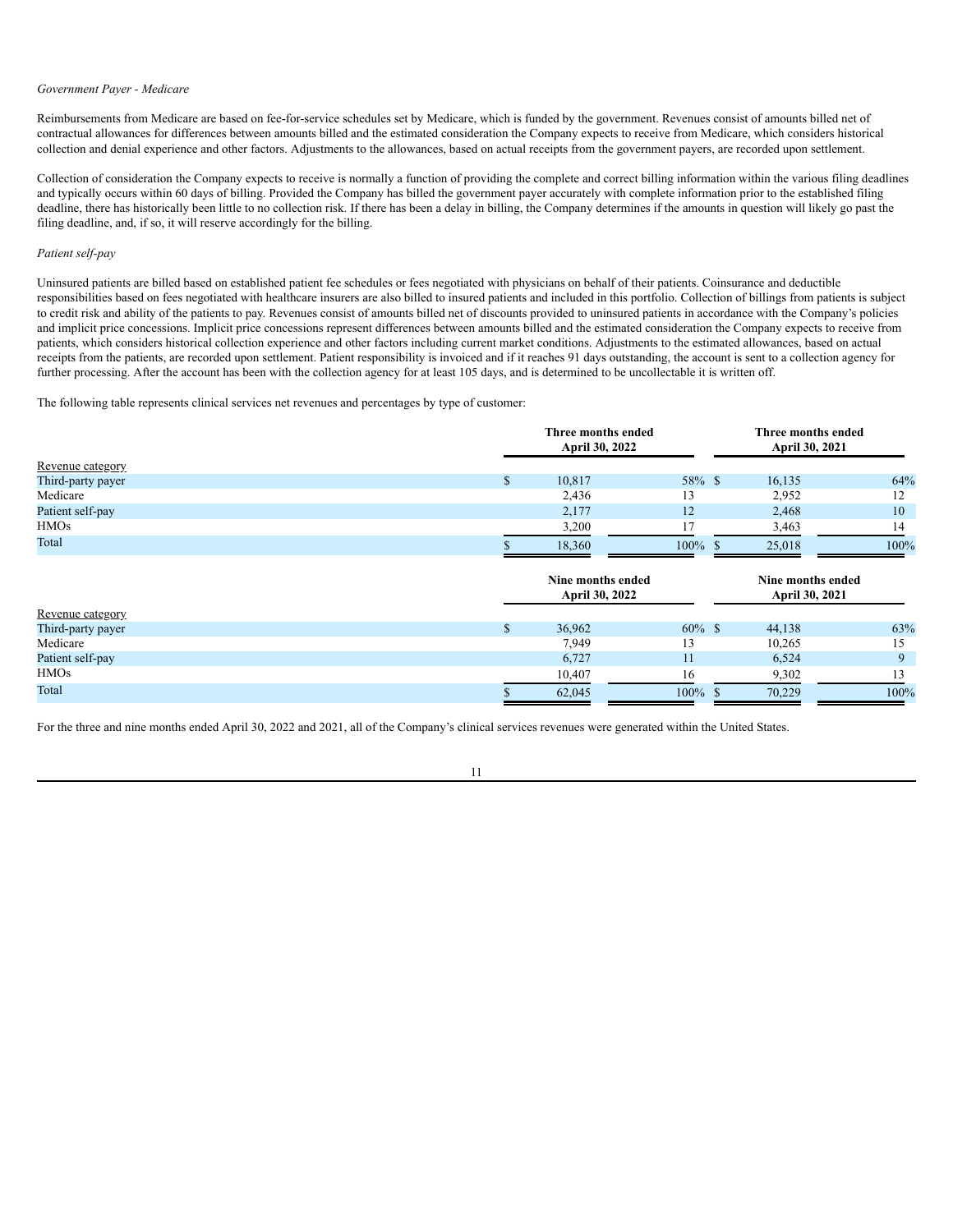### Products Revenue

Products revenues consist of the sale of single-use products used in the identification of genomic information and are recognized at a point in time following the transfer of control of such products to the customer, which generally occurs upon shipment. Payment terms for shipments to end-user and distributor customers may range from 30 to 90 days. Any claims for credit or return of goods may be made generally within 30 days of receipt. Revenues are reduced to reflect estimated credits and returns, although historically these adjustments have not been material. Taxes collected from customers relating to product sales and remitted to governmental authorities are excluded from revenue. Amounts billed to customers for shipping and handling are included in revenue, while the related shipping and handling costs are reflected in cost of products.

Products revenue by geography is as follows:

|                      | <b>Three Months Ended</b><br>April 30 |  |       | <b>Nine Months Ended</b><br>April 30 |        |  |        |  |
|----------------------|---------------------------------------|--|-------|--------------------------------------|--------|--|--------|--|
|                      | 2022                                  |  | 2021  |                                      | 2022   |  | 2021   |  |
| <b>United States</b> | 4,422                                 |  | 3,941 |                                      | 15,039 |  | 11,410 |  |
| Europe               | 2,169                                 |  | 2,732 |                                      | 6,576  |  | 7.798  |  |
| Asia Pacific         | 1,001                                 |  | 1,106 |                                      | 3,127  |  | 3,481  |  |
| Products revenue     | 7,592                                 |  | .779  |                                      | 24.742 |  | 22,689 |  |

### Note 4 - Supplemental disclosure for statement of cash flows

During the nine months ended April 30, 2022 and 2021, interest paid by the Company was \$167 and \$177, respectively.

For the nine months ended April 30, 2022 and 2021, the net reductions in the measurement of right of use assets and liabilities included in cash flows from operating activities was \$29 and \$67, respectively. The changes are included in changes in accrued liabilities, other current liabilities, and other liabilities in the statement of cash flows.

For the nine months ended April 30, 2022 and 2021, tax on capital paid by the Company was \$120 and \$145, respectively.

In January 2021, the Company issued 332,700 restricted shares of common stock to two senior executives in settlement of their accrued bonuses totaling \$875.

## Note 5 – Inventories

Inventories consist of the following:

|                   | April 30,<br>2022 | <b>July 31,</b><br>2021 |
|-------------------|-------------------|-------------------------|
| Raw materials     | 1,480             | .062                    |
| Work in process   | 2,598             | 2,534                   |
| Finished products | 10.856            | 9,056                   |
|                   | 14,934            | 12,652                  |

# Note 6 – Goodwill and intangible assets

*Goodwill*

The Company's net carrying amount of goodwill is in the Clinical Laboratory Services segment and is \$7,452 as of April 30, 2022 and July 31, 2021.

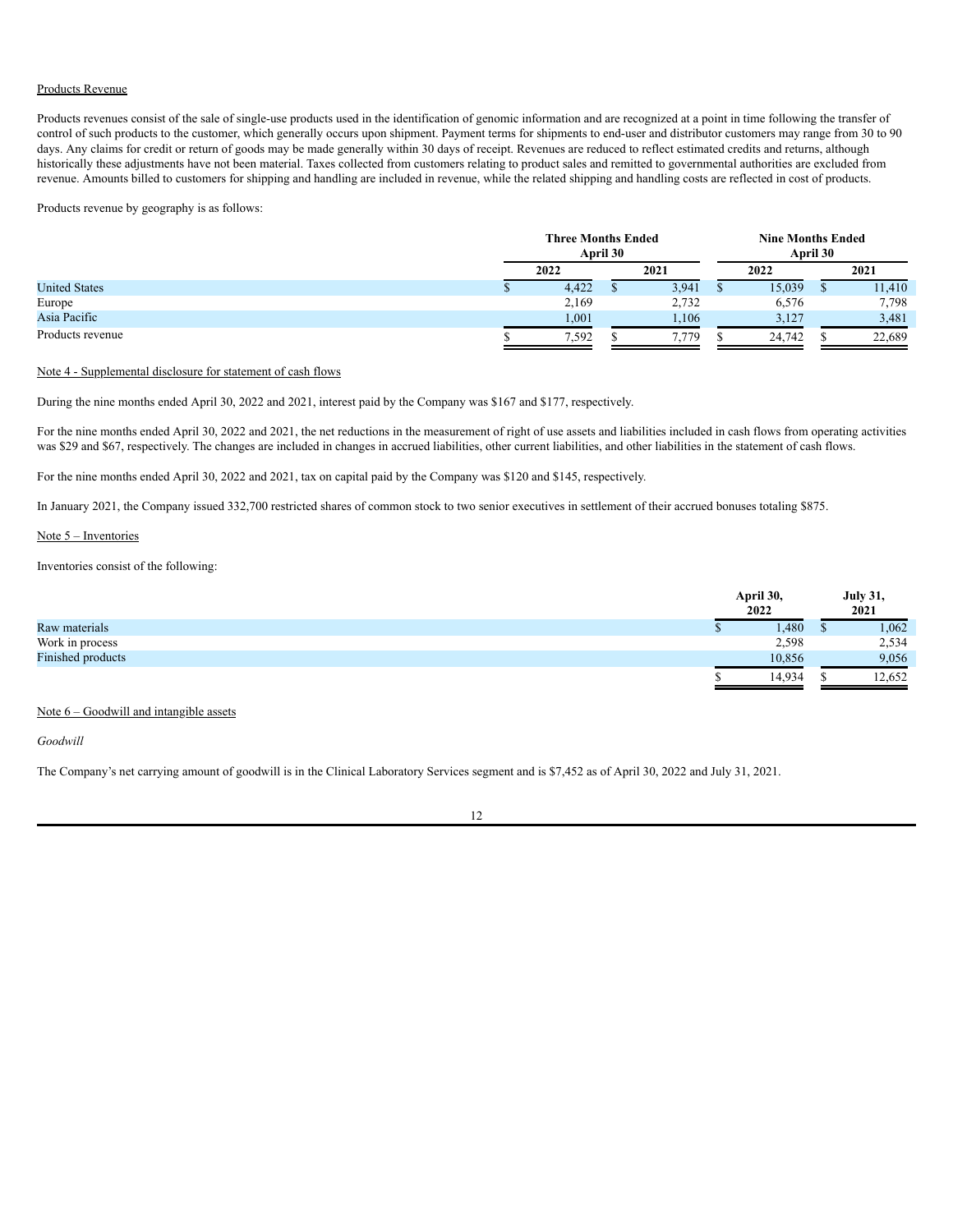### *Intangible assets*

The Company's change in the net carrying amount of intangible assets, all in the Life Sciences Products segment is as follows:

|                              | Amortization<br>Gross |  | <b>Net</b> |  |       |
|------------------------------|-----------------------|--|------------|--|-------|
| July 31, 2021                | 27.775                |  | (27, 531)  |  | 244   |
| Amortization expense         |                       |  | (210)      |  | (210) |
| Foreign currency translation | (534)                 |  | 529        |  | (5)   |
| April 30, 2022               | 27.241                |  | (27, 212)  |  | 29    |

Intangible assets, all finite-lived, consist of the following:

|                               |        | <b>April 30, 2022</b> |                          |        | July 31, 2021 |            |
|-------------------------------|--------|-----------------------|--------------------------|--------|---------------|------------|
|                               |        | Accumulated           |                          |        | Accumulated   |            |
|                               | Gross  | Amortization          | <b>Net</b>               | Gross  | Amortization  | <b>Net</b> |
| Patents                       | 11,027 | (11, 027)             | $\overline{\phantom{m}}$ | 11,027 | (11, 027)     |            |
| Customer relationships        | 11,768 | (11, 739)             | 29                       | 12,059 | (11, 815)     | 244        |
| Website and acquired content  | 1,008  | (1,008)               |                          | 1,025  | (1,025)       |            |
| Licensed technology and other | 476    | (476)                 |                          | 494    | (494)         |            |
| Trademarks                    | 2,962  | (2,962)               |                          | 3,170  | (3,170)       |            |
| Total                         | 27.241 | (27, 212)             | 29                       | 27.775 | (27, 531)     | 244        |

At April 30, 2022, information with respect to acquired intangibles is as follows:

|                        |                                | Weighted                            |
|------------------------|--------------------------------|-------------------------------------|
|                        | <b>Useful life</b><br>assigned | average<br>remaining<br>useful life |
| Customer relationships | $8 - 15$ years                 | $0.25$ years                        |

At April 30, 2022, the weighted average remaining useful life of all intangible assets was less than three months.

## Note 7 – Long term debt

In connection with the purchase of our new facility in November 2018, a wholly-owned subsidiary (the "mortgagor subsidiary") of the Company entered into a Fee Mortgage and Security Agreement (the "mortgage agreement") with Citibank, N.A. (the "mortgagee"). The mortgage agreement provides for a loan of \$4,500 for a term of 10 years, bears a fixed interest rate of 5.09% per annum and requires monthly mortgage payments of principal and interest of \$30. Debt issuance costs of \$72 are being amortized over the life of the mortgage agreement. The balance of unamortized debt issuance cost was \$48 at April 30, 2022. At April 30, 2022, the balance owed by the subsidiary under the mortgage agreement was \$4.0 million. The Company's obligations under the mortgage agreement are secured by the new facility and by a \$1,000 cash collateral deposit with the mortgagee as additional security. This restricted cash is included in other assets as of April 30, 2022.

The mortgage agreement includes affirmative and negative covenants and events of default, as defined. Events of default include non-payment of principal and interest on debt outstanding, non-performance of covenants, material changes in business, breach of representations, bankruptcy or insolvency, and changes in control. The mortgage includes certain financial covenants. Effective October 2020, the Company and the mortgagee agreed to a covenant restructure whereby the mortgagee waived the Company's financial ratio covenant for the fiscal period ended July 31, 2020 and modified the mortgage to replace a financial ratio covenant with a liquidity covenant. That liquidity covenant required that we own and maintain at all times and throughout the remaining term of the loan at least \$25,000 of liquid assets, defined as time deposits, money market accounts and obligations issued by the U.S. government or any of its agencies. The cash collateral agreement was also modified to require compliance with the liquidity covenant for two consecutive fiscal years before the collateral is released back to us. Effective September 29, 2021, the Company and the mortgagee agreed to further covenant restructuring whereby (a) the liquidity covenant was reduced to 150% (or approximately \$6 million at April 30, 2022) of the loan principal from \$25 million previously, and (b) the collateral requirement would be increased from \$0.75 million to \$1.0 million. The Company increased the collateral deposit to \$1.0 million in November 2021 and was in compliance as to the liquidity covenant as of April 30, 2022.

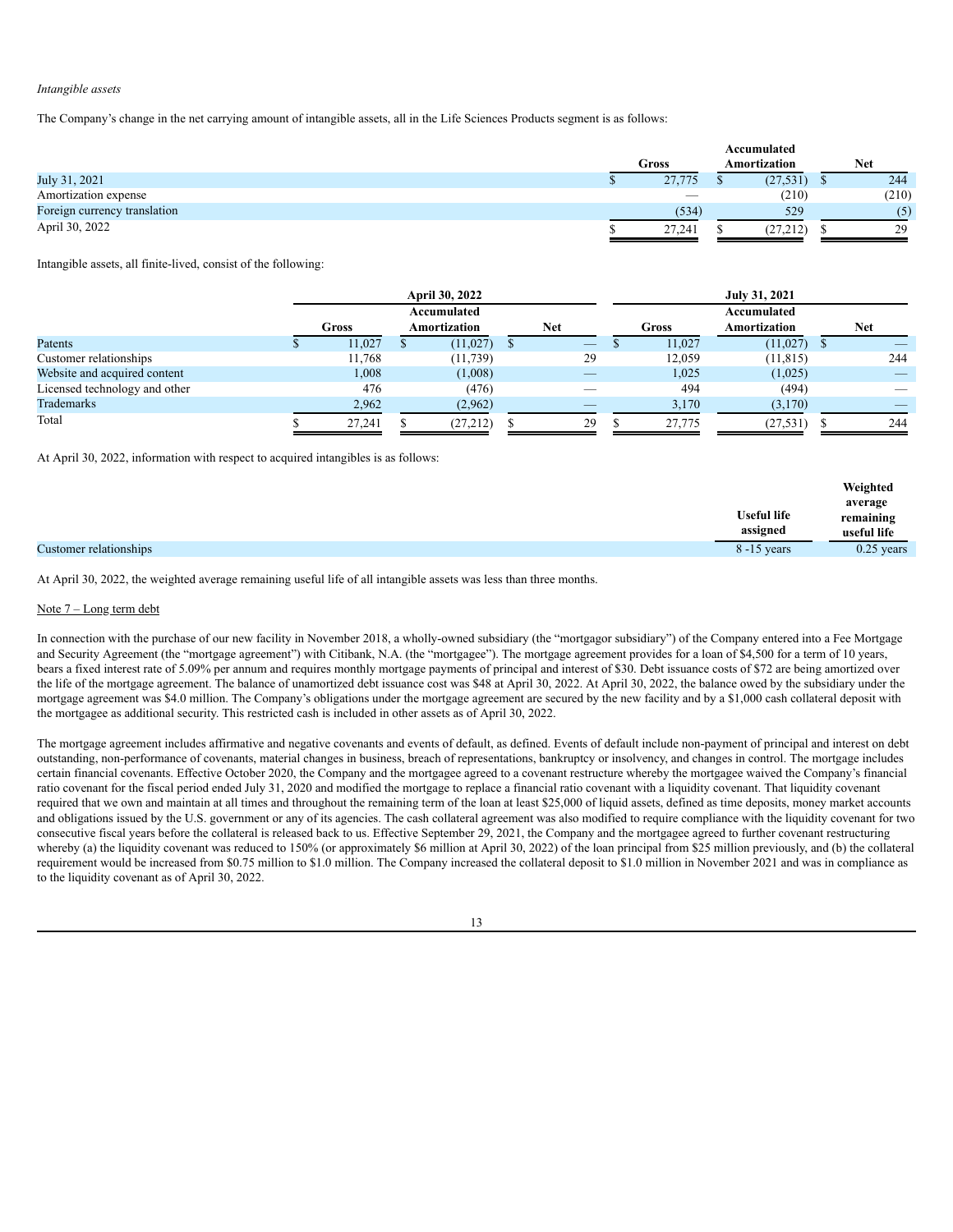In April 2020, our subsidiary in Switzerland received a loan of CHF 400 (\$400, based on the foreign exchange rate as of April 30, 2022) from the Swiss government under the "Corona Krise" emergency loan program in response to the pandemic. This loan is uncollateralized, bears 0% interest, is due in 5 years, and may be repaid at any time. This loan is included in long term debt – net as of April 30, 2022.

Minimum future annual principal payments under these agreements as of April 30, 2022 are as follows:

| <b>July 31,</b>                                                                            | <b>Total</b> |
|--------------------------------------------------------------------------------------------|--------------|
| 2022                                                                                       | 39           |
| 2023                                                                                       | 160          |
| 2024                                                                                       | 167          |
| 2025                                                                                       | 541          |
| 2026                                                                                       | 186          |
| Thereafter                                                                                 | 3,290        |
| Total principal payments                                                                   | 4,383        |
| Less: current portion, included in other current liabilities and finance leases short term | (158)        |
| Unamortized mortgage cost                                                                  | (48)         |
| Long term debt - net                                                                       | 4,177        |

## Note 8 - Leases

The Company determines if an arrangement is or contains a lease at contract inception. The Company leases buildings, office space, patient service centers, and equipment primarily through operating leases, and equipment through a limited number of finance leases. Generally, a right-of-use asset, representing the right to use the underlying asset during the lease term, and a lease liability, representing the payment obligation arising from the lease, are recognized on the balance sheet at lease commencement based on the present value of the payment obligation. For operating leases, expense is recognized on a straight-line basis over the lease term. For finance leases, interest expense on the lease liability is recognized using the effective interest method and amortization of the right-of-use asset is recognized on a straight-line basis over the shorter of the estimated useful life of the asset or the lease term. Short-term leases with an initial term of 12 months or less are not recorded on the balance sheet; the Company recognizes lease expense for these leases on a straight-line basis over the lease term. The Company primarily uses its incremental borrowing rate in determining the present value of lease payments as the Company's leases generally do not provide an implicit rate.

The Company has lease agreements with (i) right-of-use asset payments and (ii) non-lease components (i.e. payments related to maintenance fees, utilities, etc.), which have generally been combined and accounted for as a single lease component. The Company's leases have remaining terms of less than 1 year to 6 years, some of which include options to extend the leases for up to 5 years. The Company's lease terms may include renewal options that are reasonably certain to be exercised and termination options that are reasonably certain not to be exercised. Certain of the Company's lease agreements include rental payments adjusted periodically for inflation or a market rate which are included in the lease liabilities.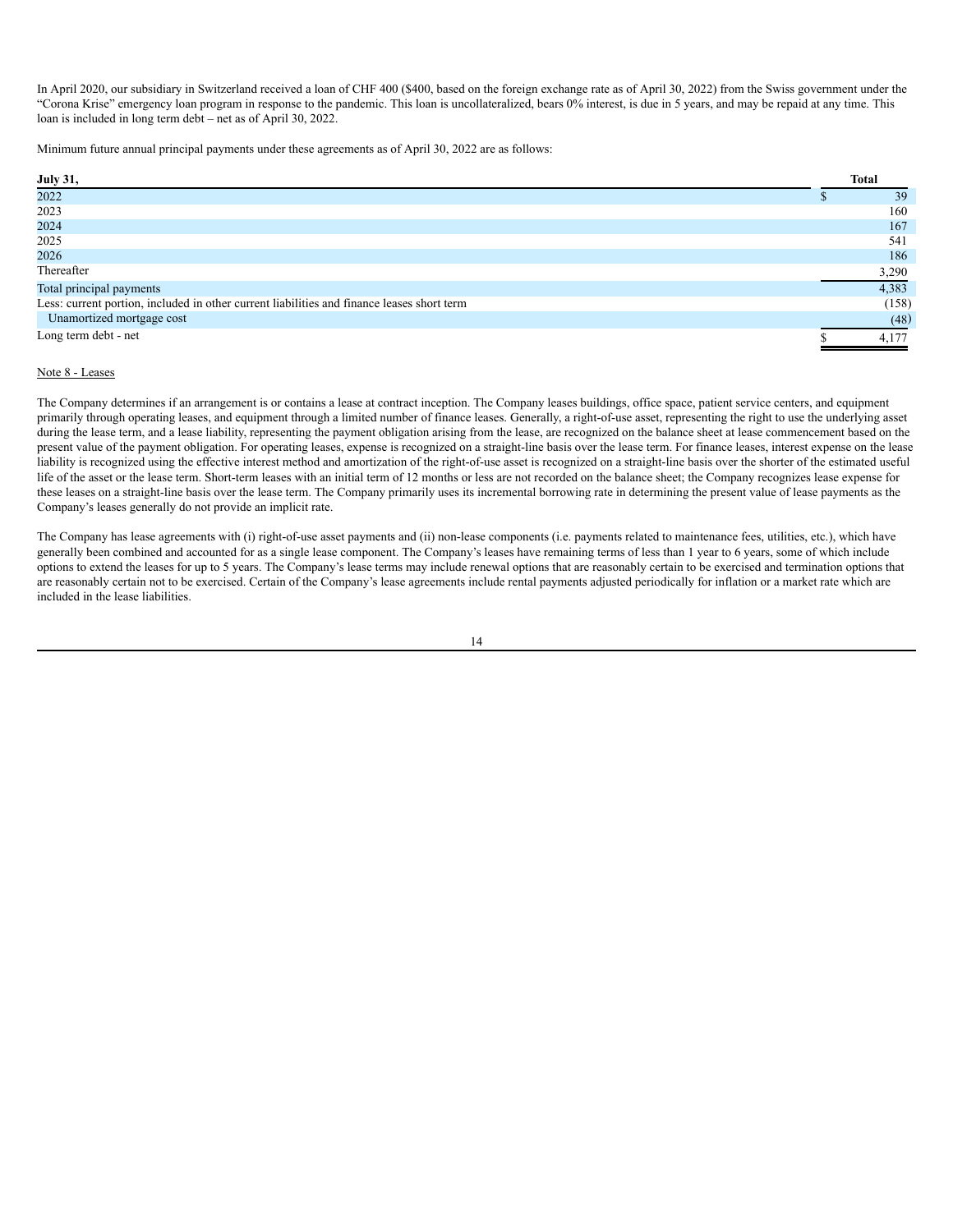| Leases                         | April 30,<br>2022<br><b>Balance Sheet Classification</b> |                         |              | <b>July 31,</b><br>2021 |
|--------------------------------|----------------------------------------------------------|-------------------------|--------------|-------------------------|
| <b>Assets</b>                  |                                                          |                         |              |                         |
| Operating                      | Right-of-use assets                                      | 14,962<br><sup>\$</sup> | <sup>S</sup> | 17,020                  |
| Finance                        | Property, plant and equipment, net (a)                   | 191                     |              | 248                     |
| <b>Total lease assets</b>      |                                                          | 15,153                  |              | 17,268                  |
| <b>Liabilities</b>             |                                                          |                         |              |                         |
| Current:                       |                                                          |                         |              |                         |
| Operating                      | Current portion of operating lease liabilities           | \$<br>3,171             | $^{\circ}$   | 3,419                   |
| Finance                        | Finance leases short term                                |                         | 81           | 88                      |
| Non-current:                   |                                                          |                         |              |                         |
| Operating                      | Operating lease liabilities, non-current                 | 12,779                  |              | 14,558                  |
| Finance                        | Finance leases long term and other liabilities           |                         | 59           | 110                     |
| <b>Total lease liabilities</b> |                                                          | 16,090                  |              | 18,175                  |

(a) Accumulated amortization of finance lease assets was approximately \$190 and \$1,100 as of April 30, 2022 and July 31, 2021, respectively.

Components of lease cost were as follows:

|                               | Three months ended<br>April 30, |  |       |  | Nine months ended |  |       |
|-------------------------------|---------------------------------|--|-------|--|-------------------|--|-------|
|                               | 2022                            |  | 2021  |  | 2022              |  | 2021  |
| Operating lease cost          | 1,085                           |  | 1,271 |  | 3,372             |  | 4,265 |
| Finance lease cost:           |                                 |  |       |  |                   |  |       |
| Amortization of leased assets | 19                              |  | 19    |  |                   |  | 118   |
| Interest on lease liabilities |                                 |  |       |  |                   |  | 12    |
| Total lease cost              | 1,107                           |  | 1,293 |  | 3,437             |  | 4,395 |

The maturity of the Company's lease liabilities as of April 30, 2022 is as follows:

|                                                      | Operating | Finance |              |
|------------------------------------------------------|-----------|---------|--------------|
| Maturity of lease liabilities, years ending July 31, | leases    | leases  | <b>Total</b> |
| 2022                                                 | 1,064     | 22      | 1,086        |
| 2023                                                 | 3,735     | 88      | 3,823        |
| 2024                                                 | 3,561     | 37      | 3,598        |
| 2025                                                 | 3,299     |         | 3,299        |
| 2026                                                 | 3,150     |         | 3,150        |
| Thereafter                                           | 3,224     |         | 3,224        |
| Total lease payments                                 | 18,033    | 147     | 18,180       |
| Less: Interest $(a)$                                 | (2,083)   |         | (2,090)      |
| Present value of lease liabilities                   | 15,950    | 140     | 16,090       |

(a) Primarily calculated using the Company's incremental borrowing rate.

Lease term and discount rate for the nine months ended April 30 were as follows:

| Lease term and discount rate                   | 2022        | 2021      |
|------------------------------------------------|-------------|-----------|
| Weighted-average remaining lease term (years): |             |           |
| Operating leases                               | $5.0$ years | 5.8 years |
| Finance leases                                 | 1.7 years   | 2.7 years |
|                                                |             |           |
| Weighted-average discount rate:                |             |           |
| Operating leases                               | 4.97%       | 4.97%     |
| Finance leases                                 | 5.20%       | 8.25%     |

See Note 4 for cash flow information on cash paid for amounts included in the measurement of lease liabilities for the three months ended April 30, 2022 and 2021.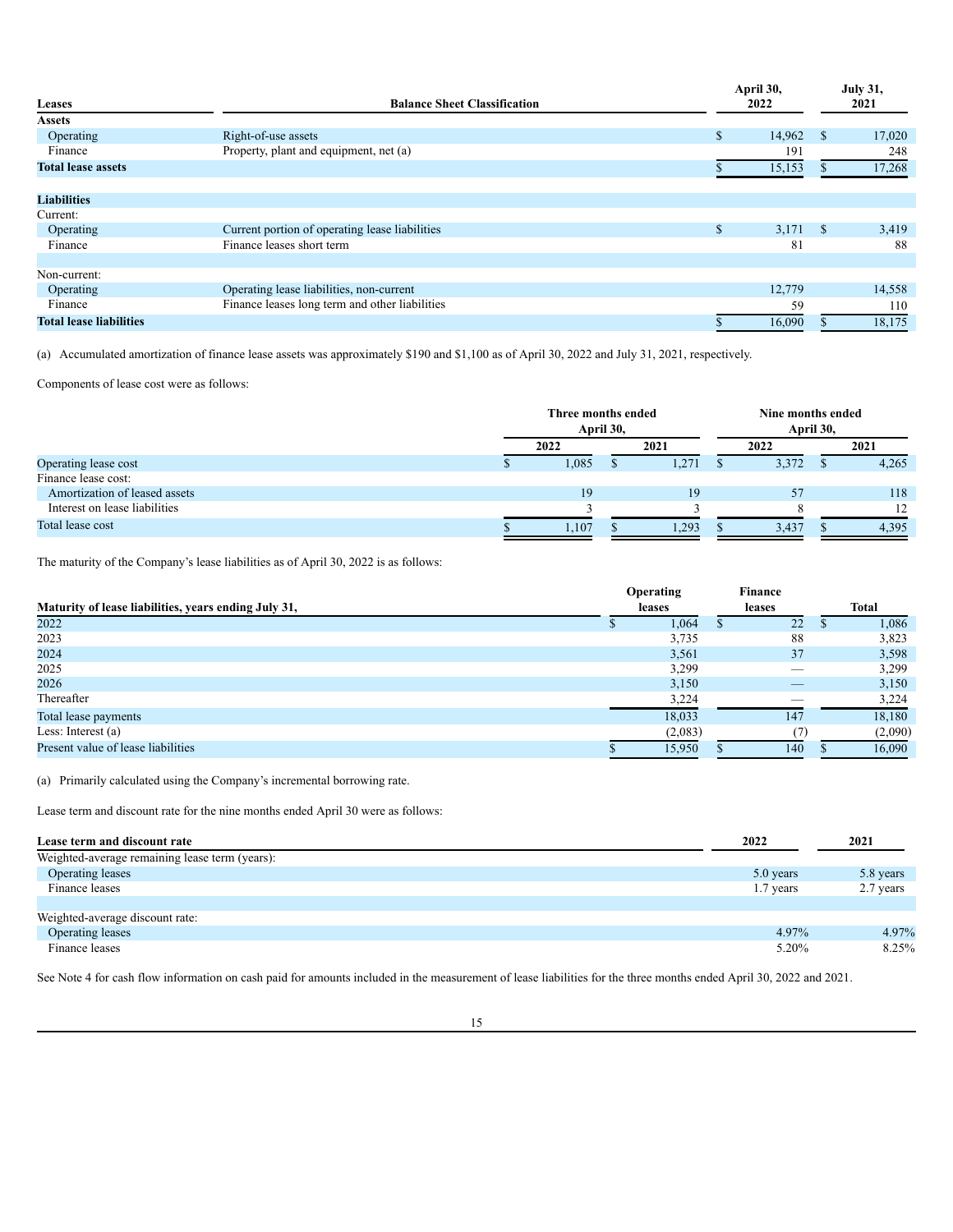## Note 9 – Accrued Liabilities

## Accrued liabilities consist of:

|                                    | April 30,<br>2022 | <b>July 31,</b><br>2021 |
|------------------------------------|-------------------|-------------------------|
| Payroll, benefits, and commissions | 6,445             | 5,856                   |
| Professional fees                  | 638               | 628                     |
| Legal                              | 4,561             | 2,554                   |
| Deferred revenue                   |                   | 2,675                   |
| Other                              | 1,985             | 2,588                   |
|                                    | 13,629            | 14,301                  |

### *Deferred revenue*

In order to increase cash flow to providers of services and suppliers impacted by the pandemic, the Centers for Medicare and Medicaid Services (CMS) expanded its Accelerated and Advance Payment Program to a broader group of Medicare providers. We applied for and received a \$2,526 payment advance from this program in April 2020. Since the Company had the right to repay the advance at any time, the entire balance was considered current. The recoupment of the advance by CMS started April 2021 and was completed by April 2022. As of July 31, 2021, the deferred revenue related to the CMS payment advance was \$1,847.

## *Self-Insured Medical Plan*

The Company self-funds medical insurance coverage for certain of its U.S. based employees. The risk to the Company is believed to be limited through the use of individual and aggregate stop loss insurance. As of April 30, 2022 and July 31, 2021, the Company has established a reserve of \$300 and \$347 respectively, which is included in accrued liabilities for payroll, benefits and commissions, for claims that have been reported but not paid and for claims that have been incurred but not reported. The reserve is based upon the Company's historical payment trends, claim history and current estimates.

### Note 10 – Stockholders' Equity

## *Controlled Equity Of ering*

The Company has a Controlled Equity Offering<sup>SM</sup> Sales Agreement (the "Sales Agreement") with Cantor Fitzgerald & Co., as sales agent ("Cantor"). Under the Sales Agreement, the Company may offer and sell, from time to time, through Cantor, shares of the Company's common stock, par value \$0.01 per share (the "Common Stock"). The Company pays Cantor a commission of 3% of the aggregate gross proceeds received under the Sale Agreement. The Company is not obligated to make any sales of the Shares under the Sales Agreement. The offering of Shares pursuant to the Sales Agreement will terminate upon the earlier of (a) the sale of all of the Shares subject to the Sales Agreement or (b) the termination of the Sales Agreement by Cantor or the Company, as permitted therein. The initial agreement contemplated the sale of shares of the Company's common stock having an aggregate offering price of up to \$20.0 million.

In December 2014, the Sales Agreement was amended in order for the Company to offer and sell additional shares of Common Stock having an aggregate offering price of \$20.0 million.

In September 2017, the Company filed with the SEC a Form S-3 "shelf" registration and sales agreement prospectus covering the offering, issuance and sale of our Common Stock that may be issued and sold under the existing Sales Agreement in an aggregate amount of up to \$19.2 million. A total of \$150 million of securities could have been sold under this shelf registration, which was declared effective September 15, 2017. The Form S-3 expired in October 2020 but may be refiled at any time at the discretion of the Company. During the nine months ended April 30, 2021, the Company did not sell any shares of Common Stock under the Sales Agreement.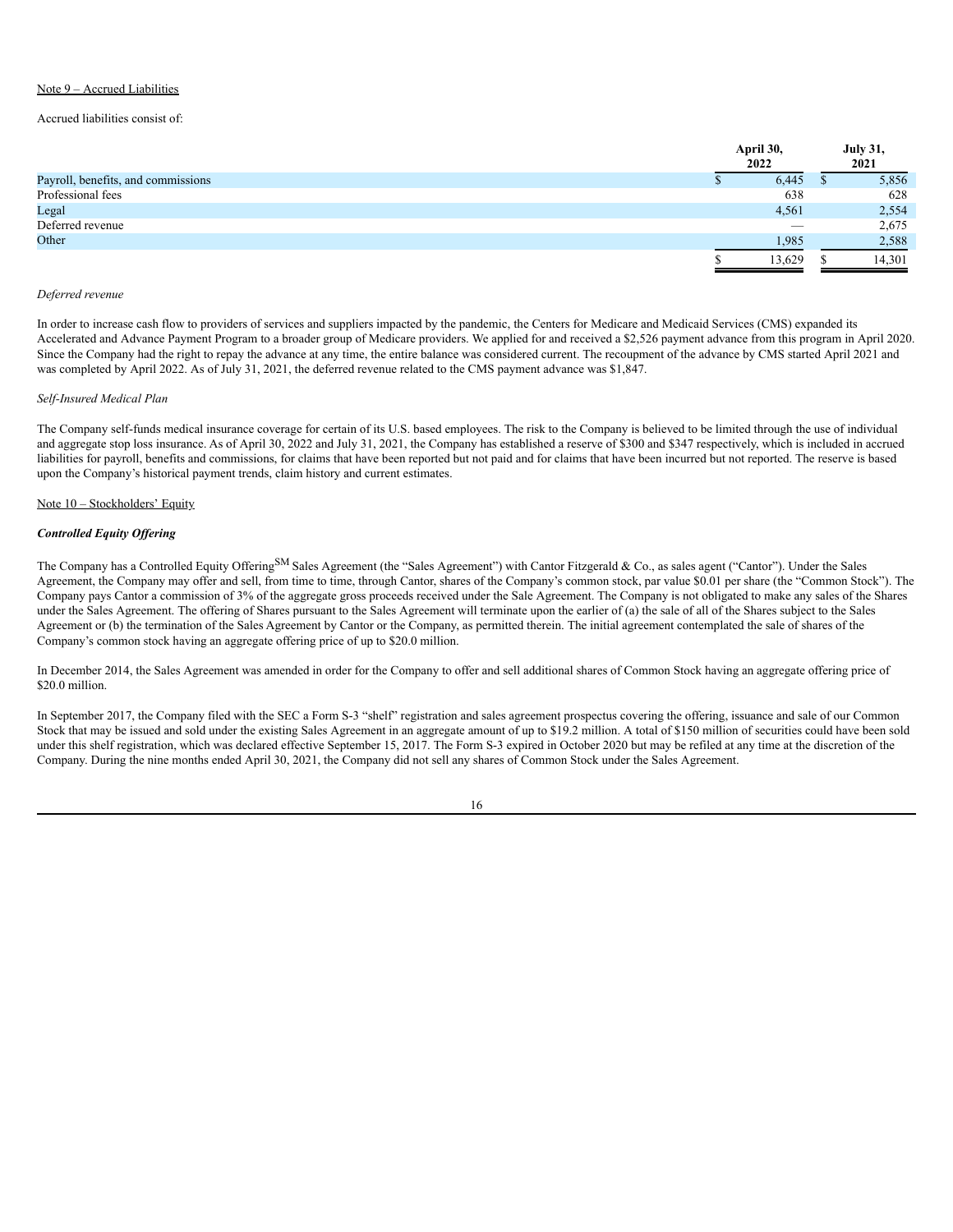### *Share-based compensation*

In January 2011, the Company's stockholders approved the adoption of the 2011 Incentive Plan (the "2011 Plan") for the issuance of equity awards, including, among others, options, restricted stock, restricted stock units and performance stock units for up to 3,000,000 shares of common stock. In January 2018, the Company's stockholders approved the amendment and restatement of the 2011 Plan (the "Amended and Restated 2011 Plan") to increase the number of shares of common stock available for grant under the 2011 Plan by 2,000,000 shares of common stock bringing the total number of shares available for grant to 5,000,000 shares of common stock. On October 7, 2020, the Company's Board of Directors approved the amendment and restatement of the Amended and Restated 2011 Plan, with an effective date of October 7, 2020 and subject to approval by the Company's stockholders at the 2020 annual meeting of stockholders of the Company. The amendment and restatement of the Amended and Restated 2011 Plan was for purposes of, among other things, (i) increasing the shares of common stock available for grant under the Amended and Restated 2011 Plan by an additional 4,000,000 shares of common stock bringing the total number of shares available for grant to 9,000,000 shares of common stock and (ii) extending the term of the Amended and Restated 2011 Plan until October 7, 2030. In January 2021, the Company's stockholders approved the amendment and restatement of the Amended and Restated 2011 Plan.

The exercise price of options granted under the Amended and Restated 2011 Plan, as amended and restated, is equal to or greater than fair market value of the common stock on the date of grant. The Amended and Restated 2011 Plan, as amended and restated, will terminate at the earliest of (a) such time as no shares of common stock remain available for issuance under the plan, (b) termination of the plan by the Company's Board of Directors, or (c) October 7, 2030. Awards outstanding upon expiration of the Amended and Restated 2011 Plan, as amended and restated, will remain in effect until they have been exercised or terminated, or have expired. As of April 30, 2022, there were approximately 4,955,000 shares of common stock available for grant under the Amended and Restated 2011 Plan, as amended and restated.

The amounts of share-based compensation expense recognized in the periods presented are as follows:

|                         | Three months ended<br>April 30, |  |                          |      | Nine months ended<br>April 30, |      |
|-------------------------|---------------------------------|--|--------------------------|------|--------------------------------|------|
|                         | 2022                            |  | 2021                     | 2022 |                                | 2021 |
| Stock options           | 181                             |  | 297                      | 841  |                                | 638  |
| Performance stock units | (105)                           |  | $\overline{\phantom{a}}$ |      |                                |      |
| Restricted stock units  | 86                              |  |                          | 159  |                                |      |
|                         | 162                             |  | 297                      | .057 |                                | 640  |

The following table sets forth the amount of expense related to share-based payment arrangements included in specific line items in the accompanying statements of operations:

|                                     | Three months ended<br>April 30, |  |      | Nine months ended<br>April 30, |       |  |      |
|-------------------------------------|---------------------------------|--|------|--------------------------------|-------|--|------|
|                                     | 2022                            |  | 2021 |                                | 2022  |  | 2021 |
| Selling, general and administrative | 158                             |  | 258  |                                | 1,037 |  | 574  |
| Cost of revenues                    |                                 |  | 39   |                                | 20    |  | 66   |
|                                     | 162                             |  | 297  |                                | 1,057 |  | 640  |

During the nine months ended April 30, 2022, the Company recognized additional share-based compensation expense of \$225 included in Selling, general and administrative expenses, for the modification of options awards affecting two members of the board of directors who resigned in January 2022. During the three and nine months ended April 30, 2022, the Company reversed \$124 of share based compensation expense related to performance stock units awarded to a former executive officer, as vesting in the units is not probable.

No excess tax benefits were recognized during the three and nine month periods ended April 30, 2022 and 2021.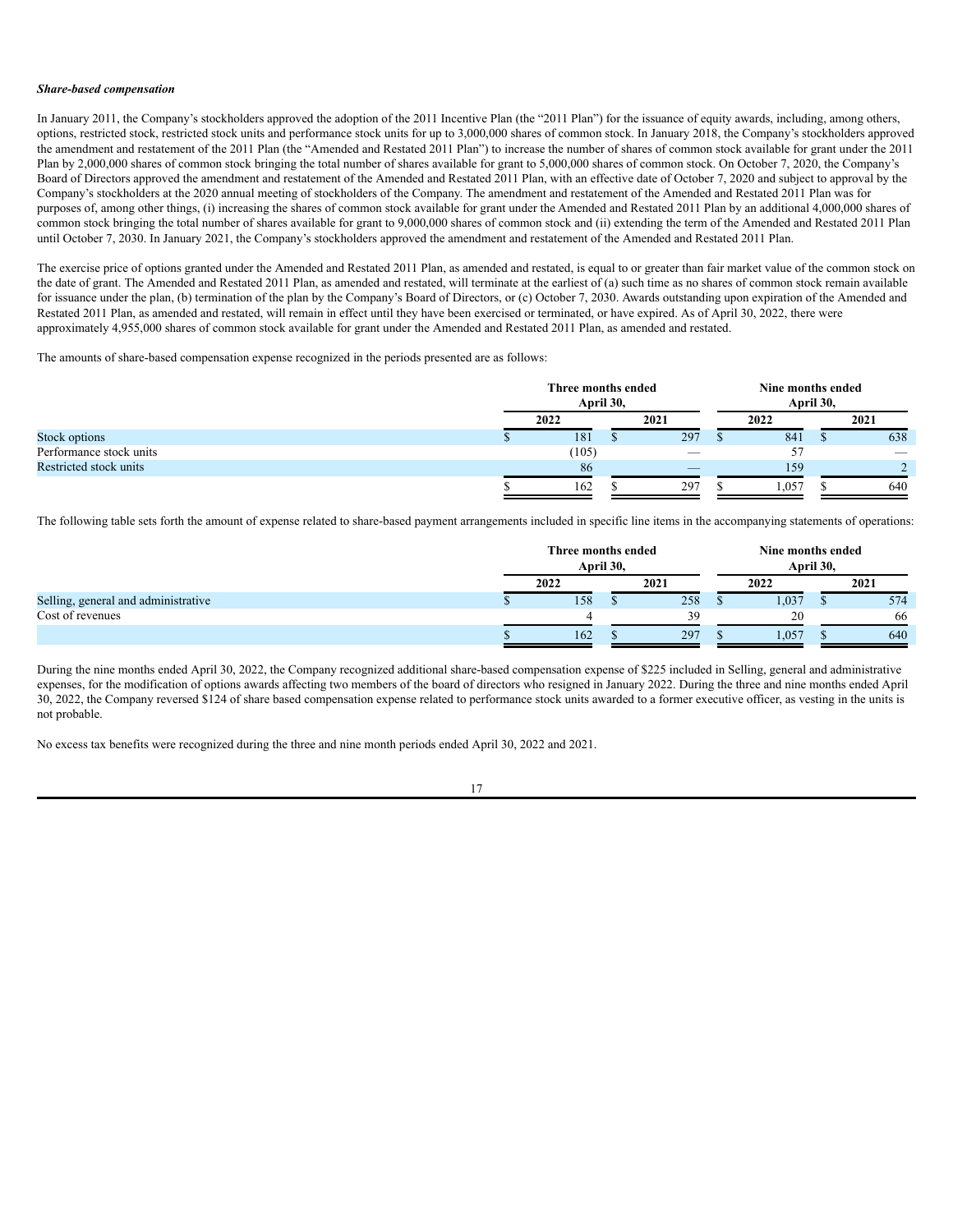### *Stock Option Plans*

The following table summarizes stock option activity during the nine month period ended April 30, 2022:

|                              | <b>Options</b> |     | Weighted<br>Average<br><b>Exercise</b><br>Price | Weighted<br>Average<br>Remaining<br>Contractual<br>Term | Aggregate<br><b>Intrinsic</b><br><b>Value (000s)</b> |
|------------------------------|----------------|-----|-------------------------------------------------|---------------------------------------------------------|------------------------------------------------------|
| Outstanding at July 31, 2021 | 2,504,563      | ЭĐ. | 3.74                                            |                                                         |                                                      |
| Awarded                      | 1,100,750      | S   | 3.32                                            |                                                         |                                                      |
| Exercised                    | (11,300)       |     | 2.49                                            |                                                         |                                                      |
| Cancelled or expired         | (406,396)      | \$  | 7.05                                            |                                                         |                                                      |
| Outstanding at end of period | 3,187,617      | \$  | 3.18                                            | 2.4 years                                               | 179                                                  |
| Exercisable at end of period | 1,794,399      | S   |                                                 | $0.9$ years                                             | 139                                                  |

As of April 30, 2022, the total future compensation cost related to non-vested options, not yet recognized in the statements of operations, was \$1,954 and the weighted average period over which the remaining expense of these awards is expected to be recognized is approximately twenty six months.

The intrinsic value of in the money stock option awards at the end of the period represents the Company's closing stock price on the last trading day of the period in excess of the exercise price multiplied by the number of outstanding options.

### *Performance Stock Units*

To better align the long-term interest of executives with growing U.S. practices, beginning in fiscal 2018, the Company granted long-term incentive awards in the form of timebased stock options and performance-based stock units ("Performance Stock Units" or "PSUs"). The PSUs earned will be determined over a three-year performance period. The primary performance metrics will be revenue and Adjusted EBITDA growth. Payouts based on revenue and adjusted EBITDA goals will be modified based on Total Shareholder Return ("TSR") performance relative to Enzo's peer group. The PSU's award to executive officers in fiscal 2018 expired in fiscal 2021 as the 3 year growth goals were not achieved.

During the fiscal years ended 2020 and 2019, the Company awarded additional PSUs to its executive officers. These awards provide for the grant of shares of our common stock at the end of a three–year period based on the achievement of average revenue growth and adjusted EBITDA growth over the respective period. For the three and nine months ended April 30, 2022, the Company reversed cumulative accruals of \$124 for a former officer whose vesting in the PSU is not considered probable, resulting in net PSU compensation (credit) expense of (\$105) and \$57, respectively. For the three and nine months ended April 30, 2021, the Company did not accrue any compensation expense for these PSUs as the achievement of the growth goals was deemed not probable at that time. As of April 30, 2022, two former officers forfeited a total of 14,500 PSUs awarded in fiscal 2019.

The following table summarizes PSU's granted and outstanding as of April 30, 2022:

|                   |             |                    |                    |             | r air           |
|-------------------|-------------|--------------------|--------------------|-------------|-----------------|
|                   |             |                    |                    |             | <b>Market</b>   |
|                   | Performance |                    |                    |             | <b>Value</b>    |
|                   | period      |                    |                    |             | <b>At Grant</b> |
| <b>Grant Date</b> | end date    | <b>Total Grant</b> | <b>Forfeitures</b> | Outstanding | Date (000s)     |
| 10/15/2019        | 7/31/2022   | 80,500             | (14, 500)          | 66,000      | 222             |
| 10/19/2020        | 7/31/2023   | 98,600             |                    | 98,600      | 207             |

**Fair**

### *Restricted Stock Units*

The Company awarded restricted stock units ("RSUs") to our CEO who was appointed in November 2021. The award was for 260,000 RSUs which vest over three years on the anniversary of his hiring. The fair market value of these RSUs at the date of grant was \$881. The Company also awarded 117,189 RSUs to its 3 independent directors in April 2022 whose fair market value was \$300. During the three and nine months ended April 30, 2022, the Company recognized shared based compensation expense of \$86 and \$159, respectively for these RSUs.

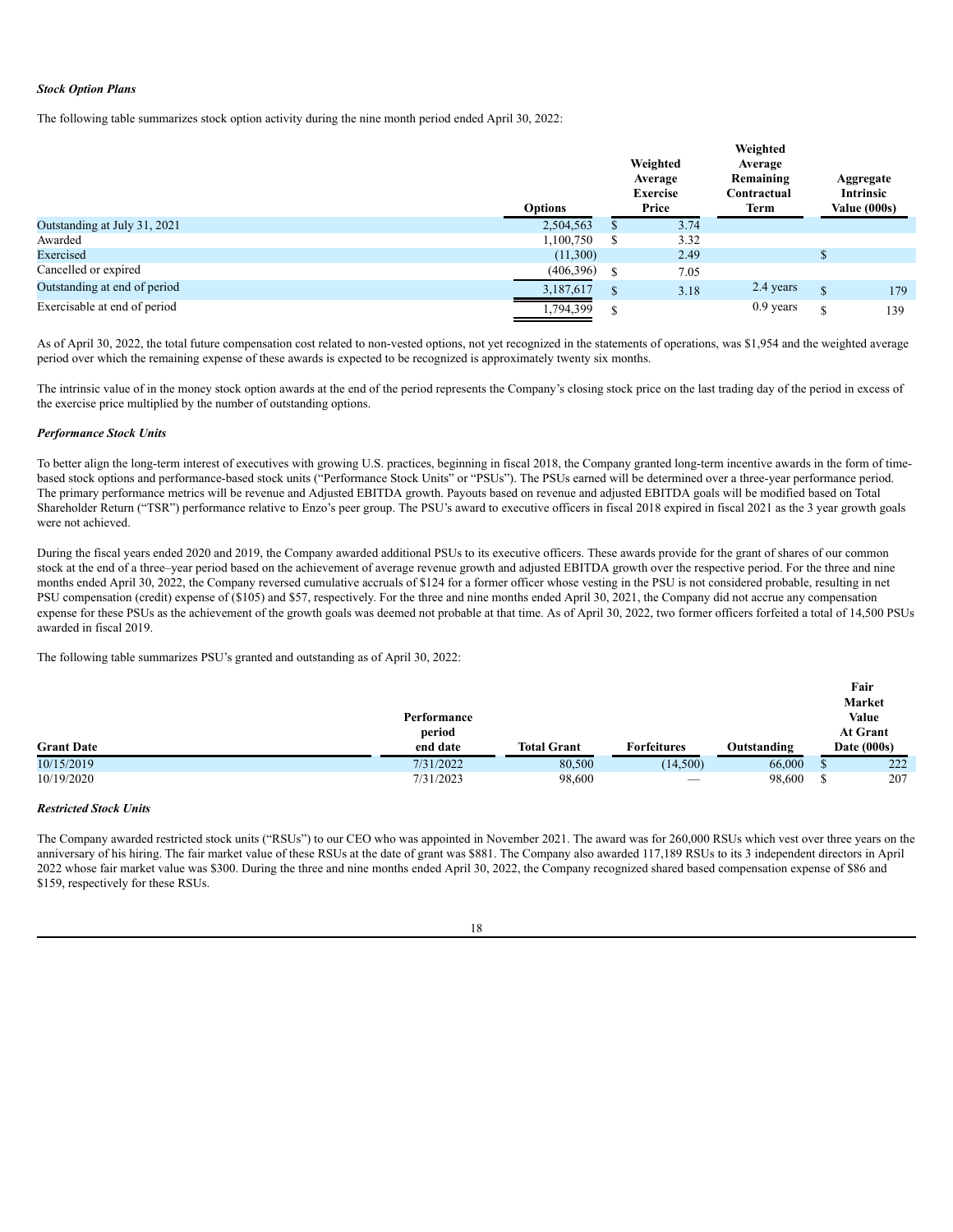The following table summarizes RSU activity during the nine month period ended April 30, 2022:

|                                   | <b>Number of RSUs</b><br>outstanding | Weighted<br><b>Average Fair</b><br>Value per Unit<br>at<br>Date of Grant<br>or Vesting |                          | Weighted<br>Average<br>Remaining<br>Contractual<br>Term | Aggregate<br>Intrinsic<br>Value (000s) |
|-----------------------------------|--------------------------------------|----------------------------------------------------------------------------------------|--------------------------|---------------------------------------------------------|----------------------------------------|
| Granted                           | 377,189                              |                                                                                        | 3.13                     |                                                         |                                        |
| Vested                            |                                      |                                                                                        | $\overline{\phantom{a}}$ |                                                         |                                        |
| Cancelled                         |                                      | - \$                                                                                   |                          |                                                         |                                        |
| Outstanding at end of period      | 377,189                              | S                                                                                      | 3.18                     | $2.36$ years                                            | 1,181                                  |
| Expected to vest at end of period | 377,189                              |                                                                                        | $\sigma$                 | $2.36$ years                                            | 1,181                                  |

See Note 13 for more information with respect to the appointment of the CEO.

## Note 11 – Segment reporting

The Company has three reportable segments: Products, Clinical Services and Therapeutics. The Company's Products segment develops, manufactures, and markets products to research and pharmaceutical customers. The Clinical Services segment provides diagnostic services to the health care community. The Company's Therapeutics segment conducts research and development activities for therapeutic drug candidates. The Company evaluates segment performance based on segment income (loss) before taxes. Costs excluded from segment income (loss) before taxes and reported as "Other" consist of corporate general and administrative costs which are not allocable to the three reportable segments. All intersegment activities are eliminated.

Legal and related expenses incurred to defend the Company's intellectual property, which may result in settlements recognized in another segment and other general corporate matters are considered a component of the Other segment. Legal and related expenses specific to other segments' activities are allocated to those segments. Management of the Company assesses assets on a consolidated basis only and therefore, assets by reportable segment have not been included in the reportable segments below. The accounting policies of the reportable segments are the same as those described in the summary of significant accounting policies.

The following financial information represents the operating results of the reportable segments of the Company:

| Three months ended April 30, 2022            |              | <b>Clinical</b><br><b>Services</b> |              | <b>Products</b> | <b>Therapeutics</b> | Other   | Consolidated  |
|----------------------------------------------|--------------|------------------------------------|--------------|-----------------|---------------------|---------|---------------|
| Revenues                                     | $\mathbb{S}$ | 18,630                             | $\mathbb{S}$ | 7,592           |                     |         | 26,222<br>\$  |
| Operating costs and expenses:                |              |                                    |              |                 |                     |         |               |
| Cost of revenues                             |              | 11,180                             |              | 4,869           |                     |         | 16,049        |
| Research and development                     |              | 666                                |              | 458             | 9                   |         | 1,133         |
| Selling, general and administrative          |              | 6,756                              |              | 2,786           |                     | 1,900   | 11,442        |
| Legal fee expense                            |              | 12                                 |              | 10              |                     | 712     | 734           |
| Total operating costs and expenses           |              | 18,614                             |              | 8,123           | 9                   | 2,612   | 29,358        |
| Operating income (loss)                      |              | 16                                 |              | (531)           | (9)                 | (2,612) | (3, 136)      |
| Other income (expense):                      |              |                                    |              |                 |                     |         |               |
| Interest, net                                |              | (2)                                |              | 10              |                     | 46      | 54            |
| Other                                        |              | 15                                 |              | (2)             |                     | (729)   | (716)         |
| Foreign exchange loss                        |              |                                    |              | (1,056)         |                     |         | (1,056)       |
| Net income (loss)                            |              | 29                                 |              | (1,579)         | (9)                 | (3,295) | (4,854)<br>\$ |
| Depreciation and amortization included above |              | 430                                |              | 224             |                     | 78      | 732           |
|                                              |              |                                    |              |                 |                     |         |               |
| Share-based compensation included in above:  |              |                                    |              |                 |                     |         |               |
| Selling, general and administrative          |              | 38                                 |              |                 |                     | 119     | 158           |
| Cost of revenues                             |              | 4                                  |              |                 |                     |         | 4             |
| Total                                        |              | 42                                 |              |                 |                     | 119     | 162           |
| Capital expenditures                         |              | 202                                |              | 572             |                     | 82      | 856           |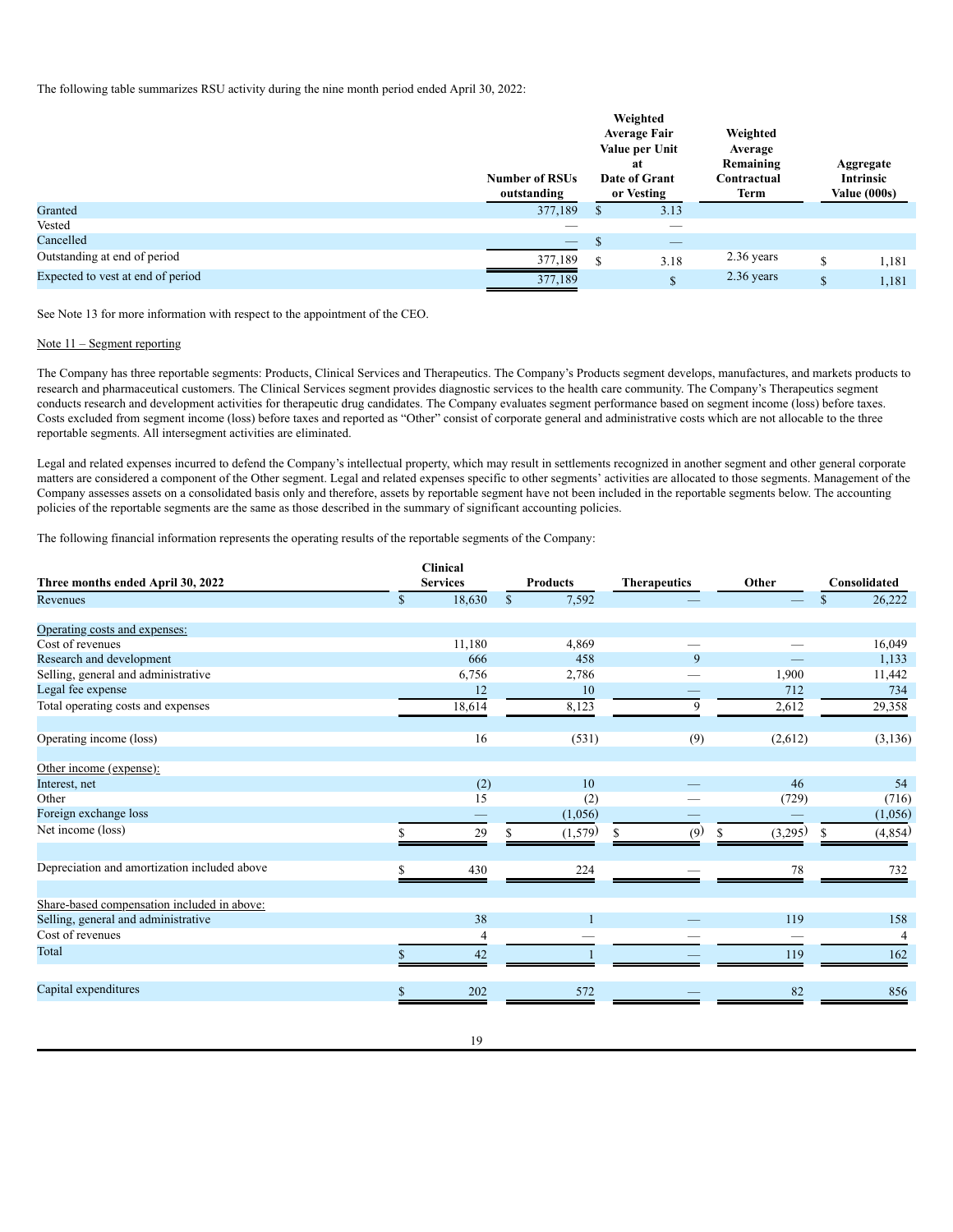|                                              |     | <b>Clinical</b> |               |                 |              |                     |     |         |          |              |
|----------------------------------------------|-----|-----------------|---------------|-----------------|--------------|---------------------|-----|---------|----------|--------------|
| Three months ended April 30, 2021            |     | <b>Services</b> |               | <b>Products</b> |              | <b>Therapeutics</b> |     | Other   |          | Consolidated |
| Revenues                                     | \$  | 25,018          | <sup>\$</sup> | 7,779           |              |                     |     |         |          | 32,797       |
| Operating costs and expenses:                |     |                 |               |                 |              |                     |     |         |          |              |
| Cost of revenues                             |     | 12,733          |               | 4,018           |              |                     |     |         |          | 16,751       |
| Research and development                     |     | 173             |               | 643             | $\mathbb{S}$ | 20                  |     |         |          | 836          |
| Selling, general and administrative          |     | 7,029           |               | 2,810           |              | 17                  | \$  | 2,226   |          | 12,082       |
| Legal fee expenses                           |     | 95              |               | 10              |              |                     |     | 956     |          | 1,061        |
| Total operating costs and expenses           |     | 20,030          |               | 7,481           |              | 37                  |     | 3,182   |          | 30,730       |
| Operating income (loss)                      |     | 4,988           |               | 298             |              | (37)                |     | (3,182) |          | 2,067        |
| Other income (expense):                      |     |                 |               |                 |              |                     |     |         |          |              |
| Interest, net                                |     | (4)             |               | 11              |              |                     |     | 53      |          | 60           |
| Other                                        |     |                 |               | $\overline{2}$  |              |                     |     | (91)    |          | (88)         |
| Foreign exchange loss                        |     |                 |               | (33)            |              |                     |     |         |          | (33)         |
| Net income (loss)                            |     | 4,985           |               | 278             |              | (37)                | \$. | (3,220) |          | 2,006        |
| Depreciation and amortization included above |     | 399             |               | 208             | \$           |                     |     | 66      |          | 673          |
| Share-based compensation included in above:  |     |                 |               |                 |              |                     |     |         |          |              |
| Selling, general and administrative          |     | 9               |               | 41              |              |                     |     | 208     |          | 258          |
| Cost of revenues                             |     | 39              |               |                 |              |                     |     |         |          | 39           |
| Total                                        |     | 48              | S             | 41              | \$           |                     | £.  | 208     | \$       | 297          |
| Capital expenditures                         | \$. | 1,544           |               | 180             | \$           |                     |     | 23      | <b>S</b> | 1,747        |
|                                              |     |                 |               |                 |              |                     |     |         |          |              |

| Nine months ended April 30, 2022             |              | <b>Clinical</b><br><b>Services</b> |              | <b>Products</b> |              | <b>Therapeutics</b> |    | Other    |    | Consolidated |
|----------------------------------------------|--------------|------------------------------------|--------------|-----------------|--------------|---------------------|----|----------|----|--------------|
| Revenues – Services and Products             | $\mathbb{S}$ | 62,045                             | $\mathbb{S}$ | 24,742          |              |                     |    |          | \$ | 86,787       |
| Operating costs and expenses:                |              |                                    |              |                 |              |                     |    |          |    |              |
| Cost of revenues                             |              | 34,969                             |              | 14,191          |              |                     |    |          |    | 49,160       |
| Research and development                     |              | 762                                |              | 1,901           | $\mathbb{S}$ | 34                  |    |          |    | 2,697        |
| Selling, general and administrative          |              | 19,568                             |              | 8,920           |              |                     | \$ | 8,472    |    | 36,960       |
| Legal and related expenses                   |              | 217                                |              | 23              |              |                     |    | 4,621    |    | 4,861        |
| Total operating costs and expenses           |              | 55,516                             |              | 25,035          |              | 34                  |    | 13,093   |    | 93,678       |
| Operating income (loss)                      |              | 6,529                              |              | (293)           |              | (34)                |    | (13,093) |    | (6,891)      |
| Other income (expense):                      |              |                                    |              |                 |              |                     |    |          |    |              |
| Interest, net                                |              | (7)                                |              | 28              |              |                     |    | 140      |    | 161          |
| Other                                        |              | 69                                 |              | 3               |              |                     |    | (1,283)  |    | (1,211)      |
| Foreign exchange (loss)                      |              |                                    |              | (1,887)         |              |                     |    |          |    | (1,887)      |
| Net income (loss)                            |              | 6,591                              |              | (2,149)         | S            | (34)                | S  | (14,236) | S  | (9,828)      |
| Depreciation and amortization included above |              | 1,286                              |              | 626             | S            |                     |    | 226      |    | 2,138        |
| Share-based compensation included in above:  |              |                                    |              |                 |              |                     |    |          |    |              |
| Selling, general and administrative          |              | 74                                 |              | $\overline{2}$  |              |                     |    | 961      |    | 1,037        |
| Cost of revenues                             |              | 20                                 |              |                 |              |                     |    |          |    | 20           |
| Total                                        |              | 94                                 |              | $\overline{2}$  |              |                     |    | 961      |    | 1,057        |
| Capital expenditures                         |              | 795                                | S            | 1,788           | S            |                     |    | 520      |    | 3,103        |
|                                              |              |                                    |              |                 |              |                     |    |          |    |              |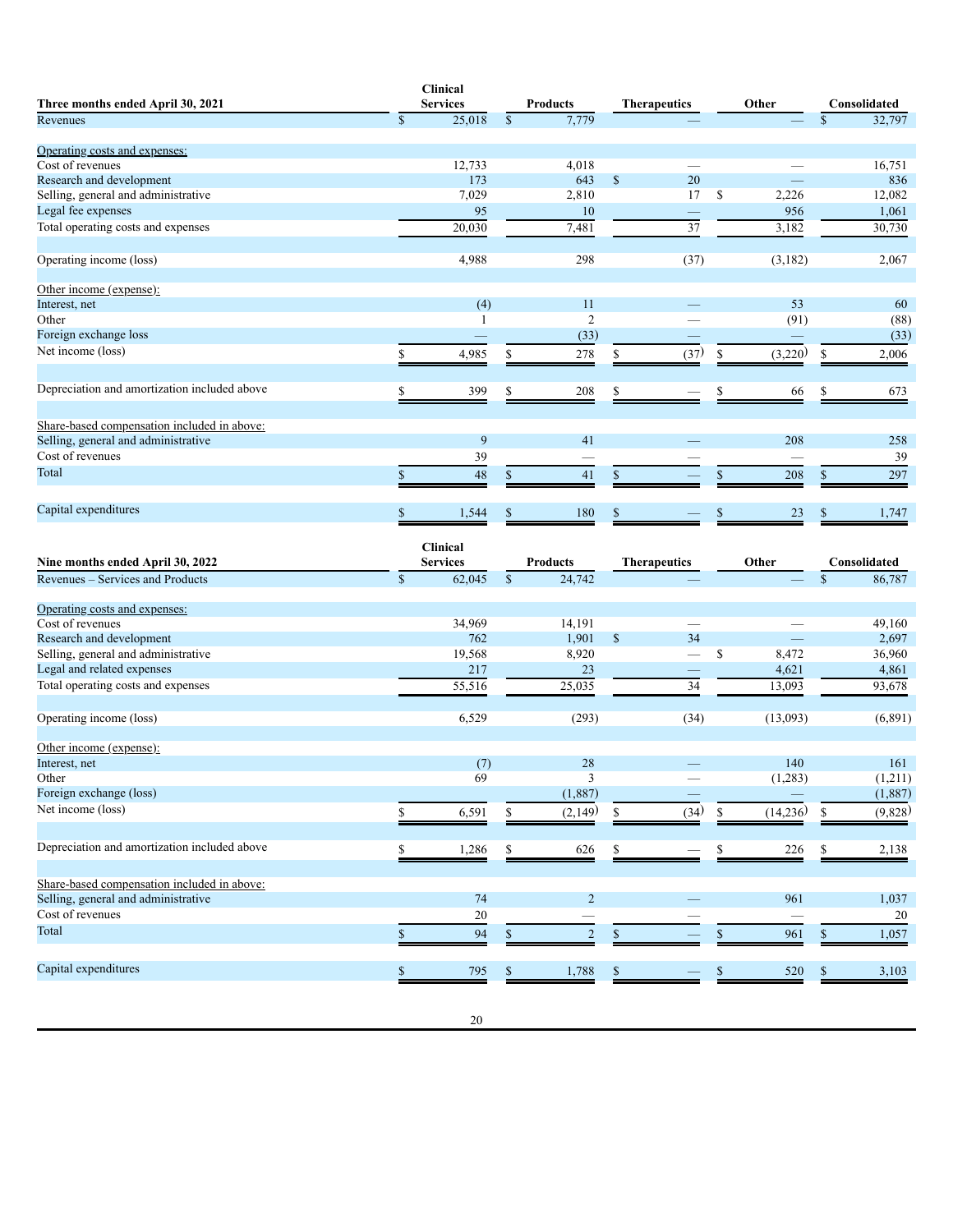|                                              | <b>Clinical</b> |                 |    |                     |               |          |   |              |
|----------------------------------------------|-----------------|-----------------|----|---------------------|---------------|----------|---|--------------|
| Nine months ended April 30, 2021             | <b>Services</b> | <b>Products</b> |    | <b>Therapeutics</b> |               | Other    |   | Consolidated |
| Revenues – Services and Products             | \$<br>70,229    | \$<br>22,689    |    |                     |               |          |   | 92,918       |
| Operating costs and expenses:                |                 |                 |    |                     |               |          |   |              |
| Cost of revenues                             | 37,436          | 11,718          |    |                     |               |          |   | 49,154       |
| Research and development                     | 454             | 1,868           | \$ | 66                  |               |          |   | 2,388        |
| Selling, general and administrative          | 19,552          | 7,848           |    | 50                  | <sup>\$</sup> | 5,659    |   | 33,109       |
| Legal and related expenses                   | 191             | 16              |    |                     |               | 3,786    |   | 3,993        |
| Total operating costs and expenses           | 57,633          | 21,450          |    | 116                 |               | 9,445    |   | 88,644       |
| Operating income (loss)                      | 12,596          | 1,239           |    | (116)               |               | (9, 445) |   | 4,274        |
| Other income (expense):                      |                 |                 |    |                     |               |          |   |              |
| Interest                                     | (14)            | 29              |    |                     |               | (55)     |   | (40)         |
| Other                                        | 30              | 6               |    |                     |               | (91)     |   | (55)         |
| Foreign exchange gain                        |                 | 428             |    |                     |               |          |   | 428          |
| Net income (loss)                            | 12,612          | 1,702           |    | (116)               |               | (9,591)  |   | 4,607        |
| Depreciation and amortization included above | 1,189           | \$<br>581       | S  |                     |               | 198      |   | 1,968        |
| Share-based compensation included in above:  |                 |                 |    |                     |               |          |   |              |
| Selling, general and administrative          | 28              | 73              |    |                     |               | 473      |   | 574          |
| Cost of revenues                             | 66              |                 |    |                     |               |          |   | 66           |
| Total                                        | 94              | 73              |    |                     |               | 473      | S | 640          |
| Capital expenditures                         | 2,425           | 378             |    |                     |               | 67       |   | 2,870        |
|                                              |                 |                 |    |                     |               |          |   |              |

# Note 12 Contingencies

The Company has brought cases in the United States District Court for the District of Delaware ("the Court"), alleging patent infringement against various companies. In 2017, the Court ruled that the asserted claims of the '180 and '405 Patents are invalid for nonenablement in cases involving Abbott, Becton Dickinson, Gen-Probe, Hologic, and Roche. That ruling was affirmed by the United States Court of Appeals for the Federal Circuit ("Federal Circuit") in June 2019. Enzo subsequently filed a petition for certiorari regarding the invalidity ruling for the '180 and '405 Patents in February 2020; the Supreme Court denied Enzo's petition on March 30, 2020. There are currently two cases that were originally brought by the Company in the Court. In those two cases, Enzo alleges patent infringement against Becton Dickinson Defendants and Roche Defendants, respectively. The claims in those cases involve the '197 Patent. Both cases are stayed.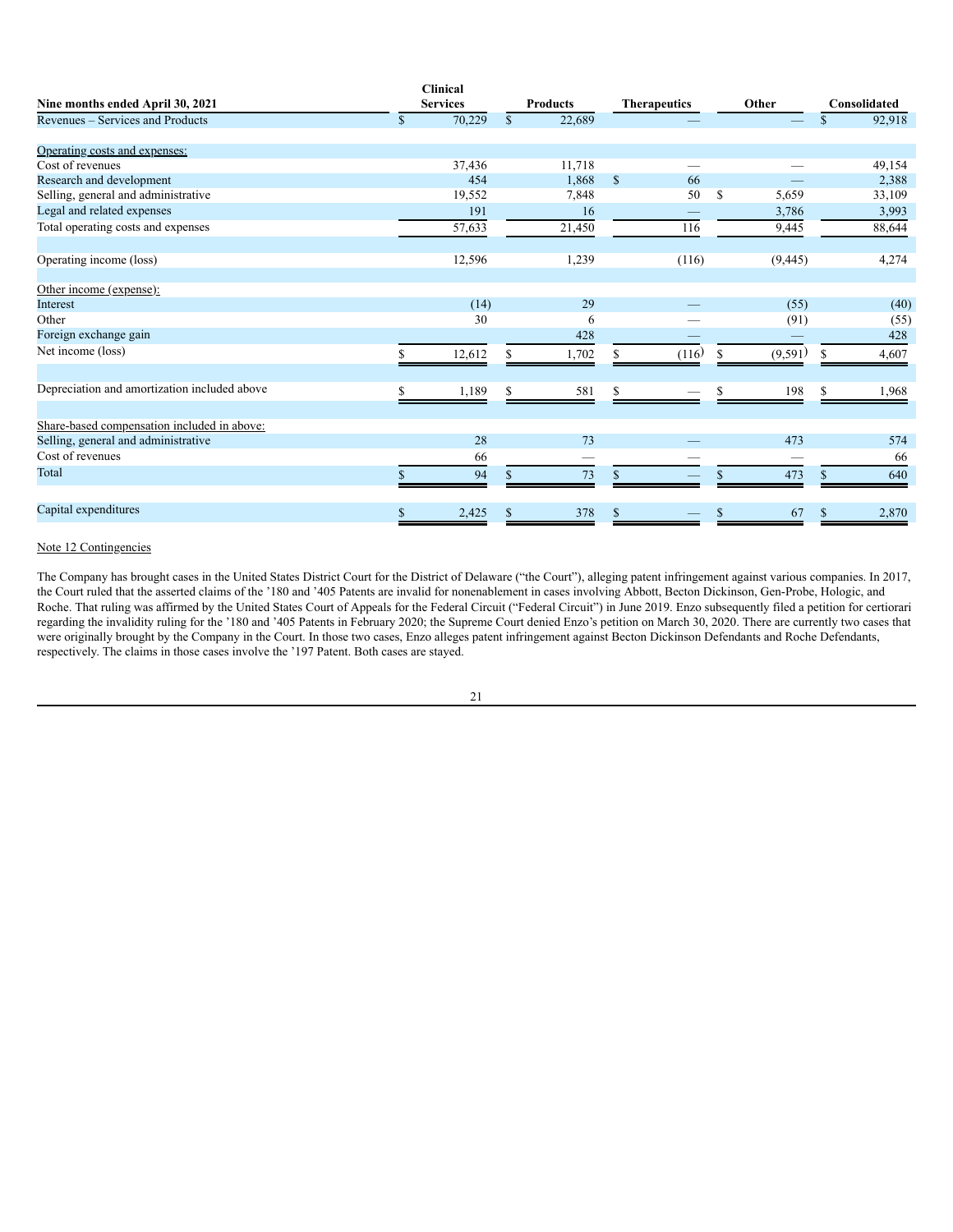In separate inter partes review proceedings before the U.S. Patent and Trademark Office (PTO) involving, among others, Becton Dickinson, certain claims of the '197 Patent were found unpatentable as anticipated or obvious and cancelled by the Patent Trial and Appeals Board ("Board"). Enzo appealed that decision to the Federal Circuit. On August 16, 2019, the Federal Circuit affirmed the Board's decision, finding that each of the challenged claims is unpatentable. The Company filed a petition for rehearing and rehearing en banc on October 30, 2019, which the Federal Circuit denied on December 4, 2019. The Company filed a petition for certiorari with the Supreme Court on March 3, 2020, which was denied.

In April 2019, the Company entered into an agreement with Hologic and Grifols, resolving litigation resulting from four cases originally brought by the Company in the Court. As a result, Enzo dismissed (1) a stayed patent litigation regarding the '180 and '197 Patent against Hologic in the Court; (2) the Consolidated Appeals against Gen-Probe and Hologic resulting from two cases filed in the Court, and (3) the Company's appeal in the litigation involving the '581 Patent that involved both Hologic and Grifols. As a result of the agreement with Hologic, Hologic withdrew from Enzo's Federal Circuit appeal of the Board's adverse rulings in the *inter partes* review proceedings regarding the '197 Patent filed by Hologic and joined by Becton Dickinson mentioned above.

On September 2, 2021, the PTO issued a non-final office action in an ex parte reexamination concerning the '197 Patent. In the office action, the PTO rejected certain claims of the '197 Patent under 35 U.S.C. § 102 and for nonstatutory double-patenting. Enzo responded to the office action on January 3, 2022.

On February 5, 2020, Harbert Discovery Fund, LP and Harbert Discovery Co-Investment Fund I, LP ("HDF") brought an action in the United States District Court for the Southern District of New York against the Company and five of its present or former Directors, Dr. Elazar Rabbani, Barry W. Weiner, Dr. Bruce A. Hanna, Dov Perlysky and Rebecca Fischer. On March 26, 2020, HDF filed an amended complaint against the same defendants. Count I asserted the Company violated Section 14(a) of the Securities and Exchange Act of 1934 and Rule 14a-9 thereunder by disseminating proxy materials that made purportedly false statements. Count II asserted a claim against the individual defendants under Section 20(a) of the Exchange Act premised on Enzo's purported violation of Section 14(a) and Rule 14a-9. Count III asserted the individual defendants breached their fiduciary duty, based on the same conduct and by seeking to entrench themselves. Finally, Count IV purported to assert a derivative claim for a declaration that any amendment to Article II, Section 2 requires the approval of 80% of Enzo's shareholders. On July 16, 2020, the day before the defendants' motion to dismiss was due, HDF asked the Court to dismiss their claims without prejudice. Defendants asked HDF to dismiss the claims with prejudice, but they refused. On July 17, 2020, the Court dismissed the claims without prejudice.

On November 27, 2020, the Company brought an action in the United States District Court for the Southern District of New York against Harbert Discovery Fund, LP, Harbert Discovery Co-Investment Fund I, LP, Harbert Fund Advisors, Inc., Harbert Management Corp. and Kenan Lucas (together, "Harbert"). The Company alleges Harbert made false and misleading representations, or omitted to state material facts necessary to make their statements not misleading, in proxy materials they disseminated seeking the election to the Company's Board of Directors at its 2019 Annual Meeting of two candidates they nominated, in violation of Section 14(a) of the 1934 Exchange Act and Rule 14a-9 thereunder. The Company seeks damages and injunctive relief. On October 12, 2021, HDF filed nine counterclaims against the Company and present and former directors Dr. Elazar Rabbani, Barry W. Weiner, Dr. Bruce A. Hanna, Dov Perlysky, Rebeca Fischer, Dr. Mary Tagliaferri and Dr. Ian B. Walters. HDF claims the Company made false and misleading representations in proxy materials it disseminated in connection with its 2019 Annual Meeting, in violation of Section 14(a) of the 1934 Exchange Act and Rule 14a-9 thereunder, and that the Company's directors at that time are liable under Section 20(a) of the Exchange Act for the Company's purported misstatements. HDF also claims that current and former Company directors breached their fiduciary duties by taking four corporate actions: (a) adjourning the 2019 meeting for 25 days; (b) purportedly causing the two Harbert candidates for director, who were elected at the 2019 Meeting, to resign in November 2020; (c) authorizing the November 27, 2020 Lawsuit; and (d) not accepting Dr. Rabbani's resignation as a director in March 2021. On December 9, 2021, the Court granted the motion to dismiss except with respect to the counterclaim that Enzo violated the securities law by announcing on January 20, 2020 that it had decided to "delay" the 2019 annual meeting when it intended to convene and adjourn the meeting (the "Delay Statement") and the counterclaims that the Company's directors at that time violated Section 20(a) of the Exchange Act and breached their fiduciary duties in connection with the Delay Statement. The Court allowed HDF to move for leave to replead with respect to its counterclaims that were dismissed.

On June 7, 2022, the Company, Drs. Hanna, Tagliaferri, and Walters, Ms. Fischer, Mr. Perlysky and Harbert executed a settlement agreement. A stipulation of dismissal with prejudice was so ordered by the Court on June 7, 2022. Pursuant to the terms of the Order: (i) all claims asserted by Harbert against the Company, Drs. Hanna, Tagliaferri, and Walter, Ms. Fischer, and Mr. Perlysky shall be dismissed with prejudice, and (ii) all claims asserted by the Company against Harbert shall be dismissed with prejudice. Messrs. Rabbani and Weiner did not execute the settlement agreement.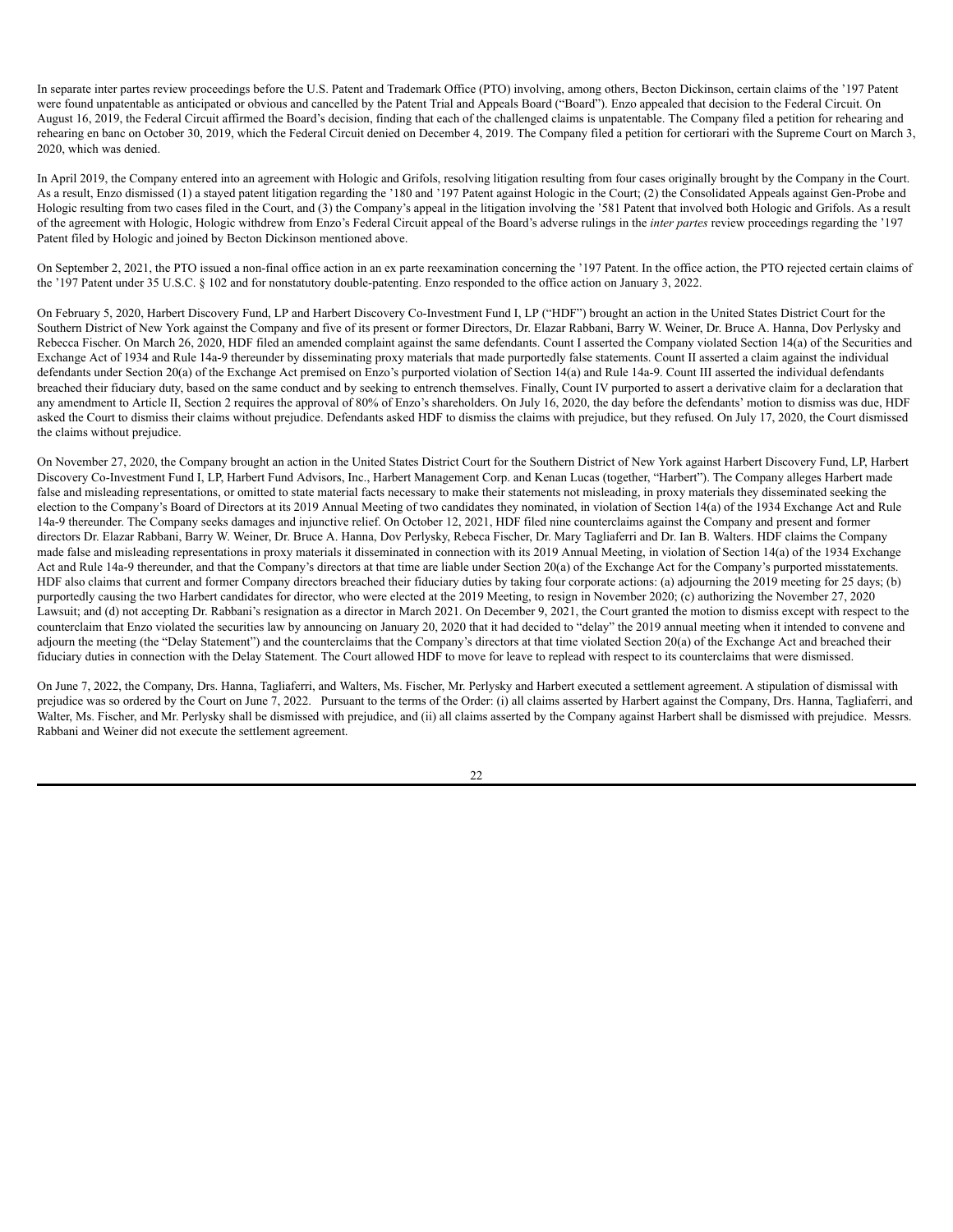There can be no assurance that the Company will be successful in any of these litigations. Even if the Company is not successful, management does not believe that there will be a significant adverse monetary impact on the Company. The Company is party to other claims, legal actions, complaints, and contractual disputes that arise in the ordinary course of business. The Company believes that any liability that may ultimately result from the resolution of these matters will not, individually or in the aggregate, have a material adverse effect on its financial position or results of operations.

As described in Note 3, third-party payers, including government programs, may decide to deny payment or recoup payments for testing that they contend was improperly billed or not medically necessary, against their coverage determinations, or for which they believe they have otherwise overpaid (including as a result of their own error), and we may be required to refund payments already received.

## Note 13 – Appointment and Departure of Certain Officers

Effective November 8, 2021, Enzo appointed Hamid Erfanian as Chief Executive Officer and granted equity awards to him comprised of restricted stock units (RSUs) for 260,000 shares of the common stock of the Company and options to purchase 700,000 shares of common stock of the Company.

On January 21, 2022, Elazar Rabbani, Ph.D., the Company's co-founder and Chief Executive Officer, was provided a notice of termination of his employment by the Company. His termination became effective April 21, 2022, which was 90 days from the date of notice. Dr. Rabbani remains a director of the Company. Dr. Rabbani is a party to an employment agreement with the Company, which entitles him to certain termination benefits, including severance pay, acceleration of vesting of share-based compensation, continuation of benefits and tax gross up certain of these termination benefits. Based on the terms of his employment agreement, the Company estimated and accrued a charge of \$2,600, for the three and nine months ended April 30, 2022 which is included in Selling, general and administrative expenses. The charge was partially offset by the reversal of bonus accruals. In May 2022, the Company paid Dr. Rabbani \$2,123 in accordance with terms of the employment contract.

On February 25, 2022, Barry Weiner, the Company's co-founder and President, notified the Company that he was terminating his employment as President of the Company for "Good Reason" as defined in his employment agreement. The Company accepted Mr. Weiner's termination, effective April 19, 2022 but disagrees with Mr. Weiner's assertion regarding "Good Reason." As of April 30, 2022, the Company has not accrued any charges related to Mr. Weiner's termination.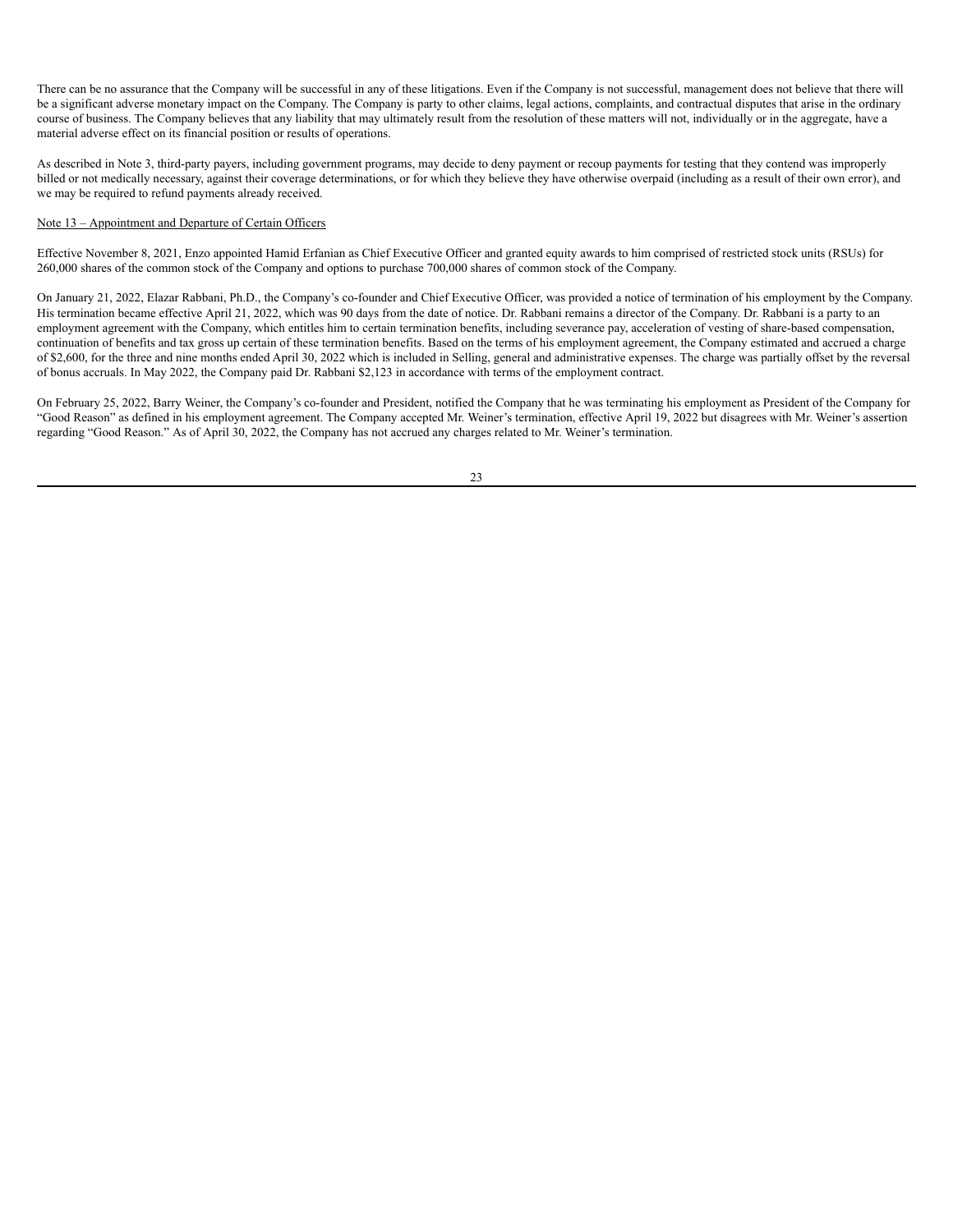### <span id="page-25-0"></span>**Item 2. Management's Discussion and Analysis of Financial Condition and Results of Operations**

The following discussion of our financial condition and results of operations should be read in conjunction with our consolidated financial statements and related notes and other information included elsewhere in this Quarterly Report on Form 10-Q.

## **Forward-Looking Statements**

Our disclosure and analysis in this report, including but not limited to the information discussed in this Item 2, contain forward-looking information about our Company's financial results and estimates, business prospects and products in research and development that involve substantial risks and uncertainties. From time to time, we also may provide oral or written forward-looking statements in other materials we release to the public. Forward-looking statements give our current expectations or forecasts of future events. You can identify these statements by the fact that they do not relate strictly to historic or current facts. They use words such as "anticipate", "estimate", "expect", "project", "intend", "plan", "believe", "will", and other words and terms of similar meaning in connection with any discussion of future operations or financial performance.

In particular, these include statements relating to future actions, prospective products or product approvals, future performance or results of current and anticipated products, sales efforts, expenses, interest rates, foreign currency rates, intellectual property matters, the outcome of contingencies, such as legal proceedings, impacts of the COVID-19 pandemic and measures we have taken in response, and financial results. We cannot guarantee that any forward-looking statement will be realized, although we believe we have been prudent in our plans and assumptions. Achievement of future results is subject to risks, uncertainties and inaccurate assumptions. Should known or unknown risks or uncertainties materialize, or should underlying assumptions prove inaccurate, actual results could vary materially from past results and those anticipated, estimated or projected. As a result, investors are cautioned not to place undue reliance on any of our forward-looking statements. Investors should bear this in mind as they consider forward-looking statements. We do not assume any obligation to update or revise any forward-looking statement that we make, even if new information becomes available or other events occur in the future. We are also affected by other factors that may be identified from time to time in our filings with the Securities and Exchange Commission, some of which are set forth in Item 1A - Risk Factors in our Form 10-K filing for the July 31, 2021 fiscal year. You are advised to consult any further disclosures we make on related subjects in our Forms 10-Q, 8-K and 10-K reports to the Securities and Exchange Commission. Although we have attempted to provide a list of important factors which may affect our business, investors are cautioned that other factors may prove to be important in the future and could affect our operating results.

You should understand that it is not possible to predict or identify all such factors or to assess the impact of each factor or combination of factors on our business. Consequently, you should not consider any such list to be a complete set of all potential risks or uncertainties.

## **Impact of COVID-19 pandemic**

COVID-19 has severely impacted the economy of the United States and other countries around the world. Federal, state and local governmental policies and initiatives designed to reduce the transmission of COVID-19 and its variants have resulted in, among other things, a significant reduction in physician office visits, the cancellation of elective medical procedures, customers of our products closing or severely curtailing their operations (voluntarily or in response to government orders), and the adoption of work-from-home or shelter-in-place policies. The COVID-19 impact on the Company's operations is consistent with the overall industry and publicly issued statements from competitors, partners, and vendors.

Enzo was granted FDA Emergency Use Authorizations (EUAs) and EUA extensions for our molecular diagnostic and serological testing for COVID-19 and related antibody testing options, for our sample collection kit, an innovative virus-inactivating specimen collection media that lessens transmission risks for healthcare providers and clinical laboratory personnel, for our use of pooled samples, and for our rapid extraction method. Other innovations include the development of more relevant positive controls for the tests, and improved sensitivity. During the fiscal year ended July 31, 2021, we experienced growing demand for COVID-19 testing and we made significant investments to expand our capacity throughout the period in order to satisfy the demand, which substantially increased our testing volumes.

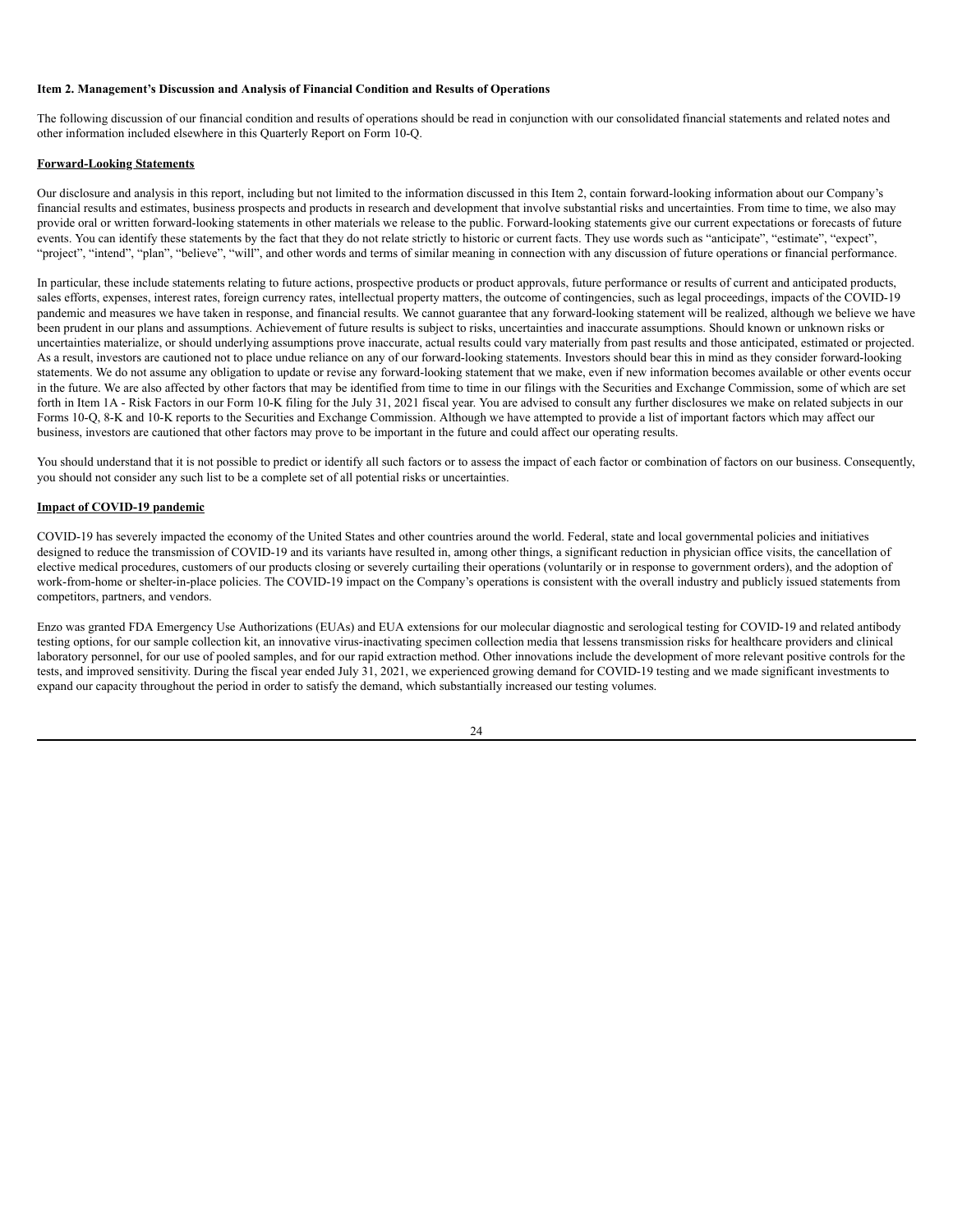While the Company anticipates that COVID-19 will continue to impact its business in the second half of fiscal 2022 and potentially beyond, the Company expects that increases in vaccination rates and booster shots, the development of new therapeutics and greater availability of rapid COVID-19 tests should result in a continued, significant decline in demand for COVID-19 Testing, in the Company's region. As a result, COVID-19 Testing demand in fiscal year 2022 is not anticipated to match 2021 levels. Global supply chain issues due to the pandemic continue to hamper both the manufacturing of products within the life science segment as well as testing capabilities in the clinical laboratory.

### **Overview**

Enzo Biochem, Inc. (the "Company" "we", "our" or "Enzo") is an integrated diagnostics, clinical lab, and life sciences company focused on delivering and applying advanced technology capabilities to produce affordable reliable products and services that enable our customers to meet their clinical needs. Through a connection with the market, we provide advanced biotechnology solutions to the global community as affordable and flexible quality products and services. We develop, manufacture and sell our proprietary technology solutions and platforms to clinical laboratories, specialty clinics, researchers and physicians globally. Enzo's structure and business strategy represent the culmination of years of extensive planning and work. The Company has the unique ability to offer low cost, high performance products and services for diagnostic testing, which ideally positions us to capitalize on the reimbursement pressures facing diagnostic labs. Our pioneering work in genomic analysis coupled with our extensive patent estate and enabling platforms have positioned the Company to continue to play an important role in the rapidly growing molecular medicine marketplaces.

Enzo develops low cost diagnostic platform products and related services. Our platform development includes automation-compatible reagent systems and associated products for sample collection and processing through analysis. We develop affordable products and services to improve healthcare, one of the greatest challenges today. Enzo combines over 40 years of expertise in technology development with assay development capabilities and diagnostic testing services to create high performance, cost-effective, and open assay solutions. The ability to combine these assets in one company is unique. With our strong intellectual property portfolio integrated with assay development know-how, production, distribution, validation and services capabilities, we have enabled sustainable products and services for a market that is facing increasing pressure in costs and reimbursement.

Enzo technology solutions and platforms and unique operational structure are designed to reduce overall healthcare costs for both government and private insurers. Our proprietary technology platforms reduces our customers' need for multiple, specialized instruments, and offer a variety of high throughput capabilities together with a demonstrated high level of accuracy and reproducibility. Our genetic test panels are focused on large and growing markets primarily in the areas of personalized medicine, women's health, infectious diseases and genetic disorders.

In the course of our research and development activities, we have built a substantial portfolio of intellectual property assets, comprised of approximately 472 issued patents worldwide and over 64 pending patent applications, along with extensive enabling technologies and platforms.

Below are brief descriptions of each of our operating segments (See Note 11 in the Notes to Consolidated Financial Statements):

**Enzo Clinical Services** is a clinical reference laboratory providing a wide range of clinical services to physicians, medical centers, other clinical labs and pharmaceutical companies. The Company believes having a Clinical Laboratory Improvement Amendments of 1988 ("CLIA") certified and College of American Pathologists ("CAP") accredited medical laboratory located in New York provides us the opportunity to more rapidly introduce cutting edge products and services to the clinical marketplace. Enzo Clinical Labs offers an extensive menu of molecular and other clinical laboratory tests and procedures used in patient care by physicians to establish or support a diagnosis, monitor treatment or medication, and search for an otherwise undiagnosed condition. Our laboratory is equipped with state-of-the-art communication and connectivity solutions enabling the rapid transmission, analysis and interpretation of generated data. We operate a full service clinical laboratory in Farmingdale, New York, a network of over 30 patient service centers throughout New York, New Jersey and Connecticut, two free standing "STAT" or rapid response laboratories in New York City and Connecticut, an inhouse logistics department, and an information technology department. Under our license in New York State, we are able to offer testing services to clinical laboratories and physicians nationwide.

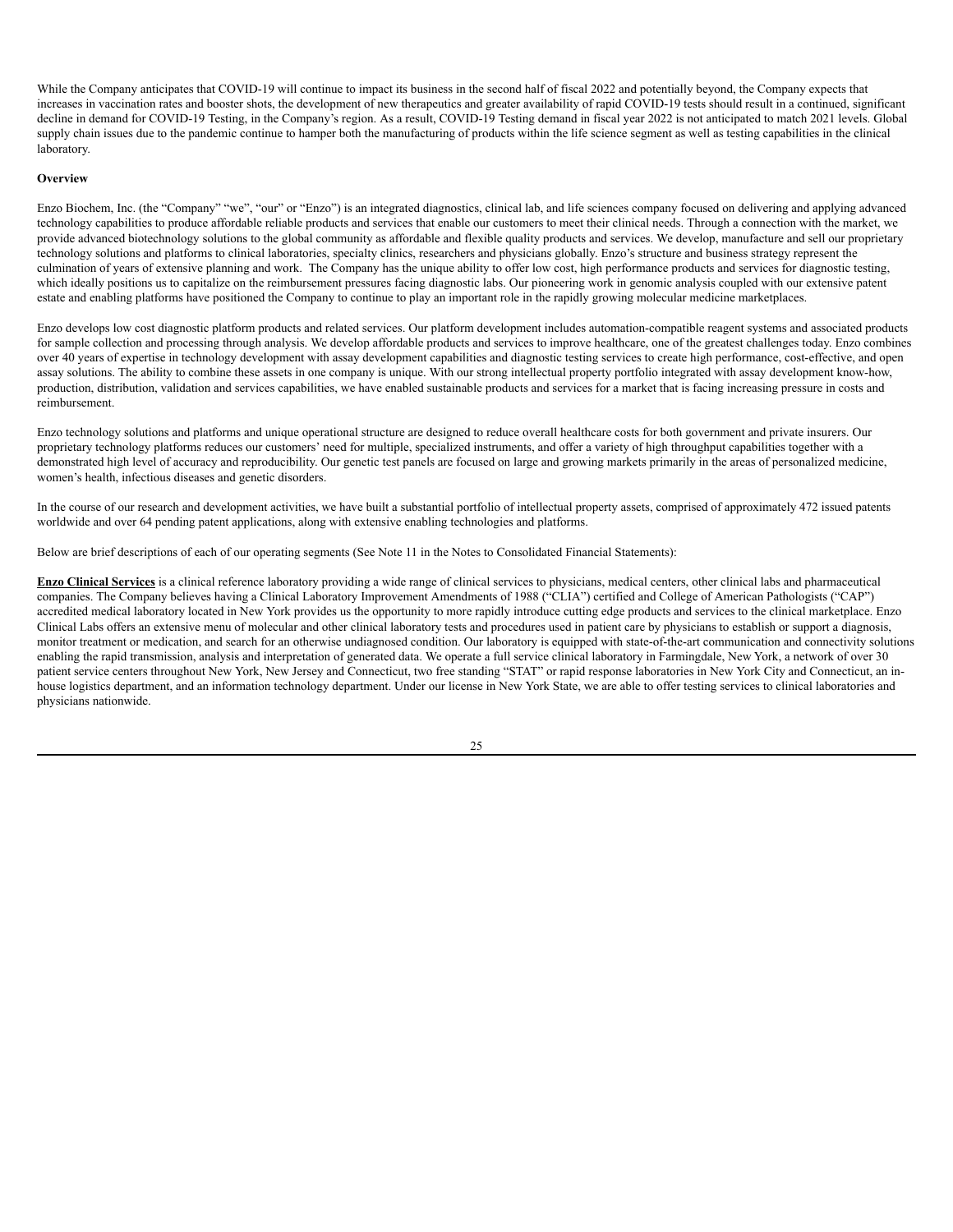The Clinical Laboratory Services reporting unit is impacted by various risk factors, including among others, reduced reimbursements from third party payers for testing performed and from recent health care legislation. Despite the growth we have experienced in previous years, there can be no assurance future growth can be achieved. The introduction of new molecular and esoteric tests is expected to increase our revenue per test and could offset impacts from the above factors. The Company anticipates improved profitability with increased service volume.

**Enzo Products** manufactures, develops and markets products and tools for clinical research, drug development and bioscience research customers worldwide. Underpinned by broad technological capabilities, Enzo Life Sciences has developed proprietary products used in the identification of genomic information by laboratories around the world. Information regarding our technologies can be found in the "Core Technologies" section of our most recently filed Form 10-K. We are internationally recognized and acknowledged as a leader in the development, manufacturing validation and commercialization of numerous products serving not only the clinical research market, but also the life sciences markets in the fields of cellular analysis and drug discovery, among others. Our operations are supported by global operations allowing for the efficient marketing and delivery of our products around the world.

**Enzo Therapeutics** is a biopharmaceutical venture that has developed multiple novel approaches in the areas of gastrointestinal, infectious, ophthalmic and metabolic diseases, many of which are derived from the pioneering work of Enzo Life Sciences. Enzo Therapeutics has focused its efforts on developing treatment regimens for diseases and conditions for which current treatment options are ineffective, costly, and/or cause unwanted side effects. This focus has generated a clinical and preclinical pipeline, as well as numerous patents and patent applications.

### *Results of Operations Three months ended April 30, 2022 compared to April 30, 2021 (in 000s)*

Comparative Financial Data for the Three Months Ended April 30,

|             | 2022    |                           |        | Favorable<br>(Unfavorable) | $\frac{0}{0}$<br>Change |
|-------------|---------|---------------------------|--------|----------------------------|-------------------------|
| \$          | 26,222  | \$                        | 32,797 | \$<br>(6, 575)             | (20)                    |
|             |         |                           |        |                            |                         |
|             | 16,049  |                           | 16,751 | 702                        | $\overline{4}$          |
|             | 1,133   |                           | 836    | (297)                      | (36)                    |
|             | 11,442  |                           | 12,082 | 640                        | 5                       |
|             | 734     |                           | 1,061  | 327                        | 31                      |
|             | 29,358  |                           | 30,730 | 1,372                      | $\overline{4}$          |
|             |         |                           |        |                            |                         |
|             |         |                           |        |                            | $\ast\ast$              |
|             |         |                           |        |                            |                         |
|             | 54      |                           | 60     | (6)                        | (10)                    |
|             | (716)   |                           | (88)   | (628)                      | $\ast\ast$              |
|             | (1,056) |                           |        | (1,023)                    | $\ast\ast$              |
|             | (1,718) |                           | (61)   | (1,657)                    | $\ast\ast$              |
|             |         |                           |        |                            |                         |
| \$          | (4,854) | \$                        | 2,006  | (6,860)<br>\$              | $***$                   |
|             |         |                           |        |                            |                         |
|             |         |                           |        |                            |                         |
| $\mathbb S$ | (0.10)  | $\boldsymbol{\mathsf{S}}$ | 0.04   |                            |                         |
| \$          | (0.10)  | \$                        | 0.04   |                            |                         |
|             |         |                           |        |                            |                         |
|             | 48,713  |                           | 48,391 |                            |                         |
|             | 48,713  |                           | 48,788 |                            |                         |
|             |         | (3, 136)                  |        | 2021<br>2,067<br>(33)      | (5,203)                 |

**\*\* not meaningful**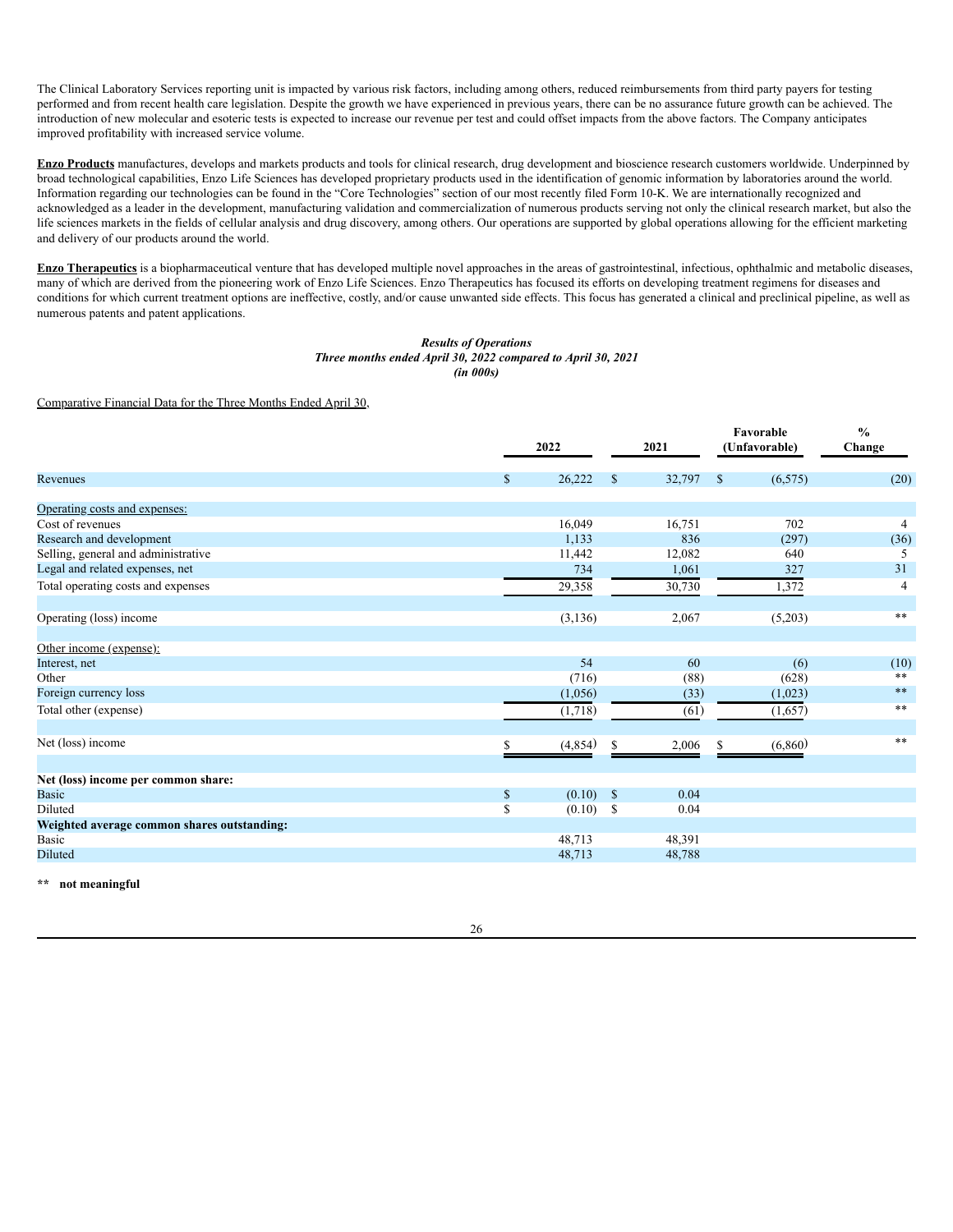## **Consolidated Results:**

The "2022 period" and the "2021 period" refer to the three months ended April 30, 2022 and April 30, 2021, respectively.

### *Impacts of COVID-19*

In July 2020, Enzo was granted FDA Emergency Use Authorization (EUA) for its molecular diagnostic and serological testing for COVID-19 and related antibody testing options. In January 2021, Enzo received an expansion of its Emergency Use Authorization (EUA) from the U.S. Food and Drug Administration (FDA) authorizing the use of pooled samples containing up to five individual swab specimens with the Company's AMPIPROBE® SARS-Cov-2 Test System utilizing tests on three different platforms including Enzo's proprietary GENFLEX<sup>®</sup> automated high-throughput platform. In July 2021, Enzo received an expansion of its FDA Emergency Use Authorization (EUA) for the Company's rapid extraction method on its proprietary test system.

Due to the COVID-19 pandemic, we have experienced significant volatility, including periods of material decline compared to prior year periods in testing volume in our base business and periods of significant demand for COVID-19 testing services, with demand generally fluctuating in line with changes in the prevalence of the virus and its related variants. Compared to historical levels, our revenue per requisition has been positively impacted by COVID-19 molecular testing. While the Company anticipates that COVID-19 will continue to impact its business for the rest of fiscal 2022 and potentially beyond, the Company expects that increases in vaccination rates and booster shots, the development of new therapeutics and greater availability of rapid COVID-19 tests will likely result in a continued, significant decline in demand for COVID-19 testing for the foreseeable future. We experienced a sequential quarter decrease in Clinical laboratory services revenues of \$5.0 million in the 2022 period when compared to the second quarter ended January 31, 2022 based on decreased COVID-19 testing. As a result, COVID-19 testing revenues for the fiscal year ending July 31, 2022 have not and likely will not match fiscal 2021 levels.

In March 2022, the U.S. Health Resources and Services Administration ("HRSA") informed providers that, after March 22, 2022, it would stop accepting claims for testing and treatment for uninsured individuals under the HRSA COVID-19 Uninsured Program and that claims submitted prior to that date would be subject to eligibility and availability of funds. Although we believe that our estimates for contractual allowances and patient price concessions are appropriate, actual results could differ from those estimates. If the HRSA receives additional funding, it might again accept claims under the Uninsured Program.

Clinical services revenues for the 2022 period were \$18.6 million compared to \$25.0 million in the 2021 period, a decrease of \$6.4 million or 26%. Revenues from COVID-19 testing represented 43% and 59% of Clinical revenues in the 2022 and 2021 periods, respectively, due to lower volume as well as pricing pressures. Diagnostic testing volume measured by the total number of accessions for all our testing services decreased approximately 23% period over period, resulting in the 2022 period's revenue decrease.

Estimated collection amounts are subject to the complexities and ambiguities of third-party payer billing, reimbursement regulations and claims processing, as well as issues unique to Medicare and Medicaid programs, and require us to consider the potential for adjustments when estimating variable consideration in the recognition of revenue in the period that the related services are rendered. In 2014, Congress passed the U.S. Protecting Access to Medicare Act of 2014 (PAMA), which included substantial changes to the way in which clinical laboratory services are paid under Medicare. Beginning in 2018, Medicare payments for clinical laboratory services are paid based upon the volumeweighted median of private payer rates as reported by certain clinical laboratories across the US, replacing the previous system which was based upon fee schedules derived from historical charges for clinical laboratory tests. We estimate that the effect of PAMA directly negatively impacted reimbursements from Medicare and Medicaid in each of the 2022 and 2021 periods by approximately \$0.3 million.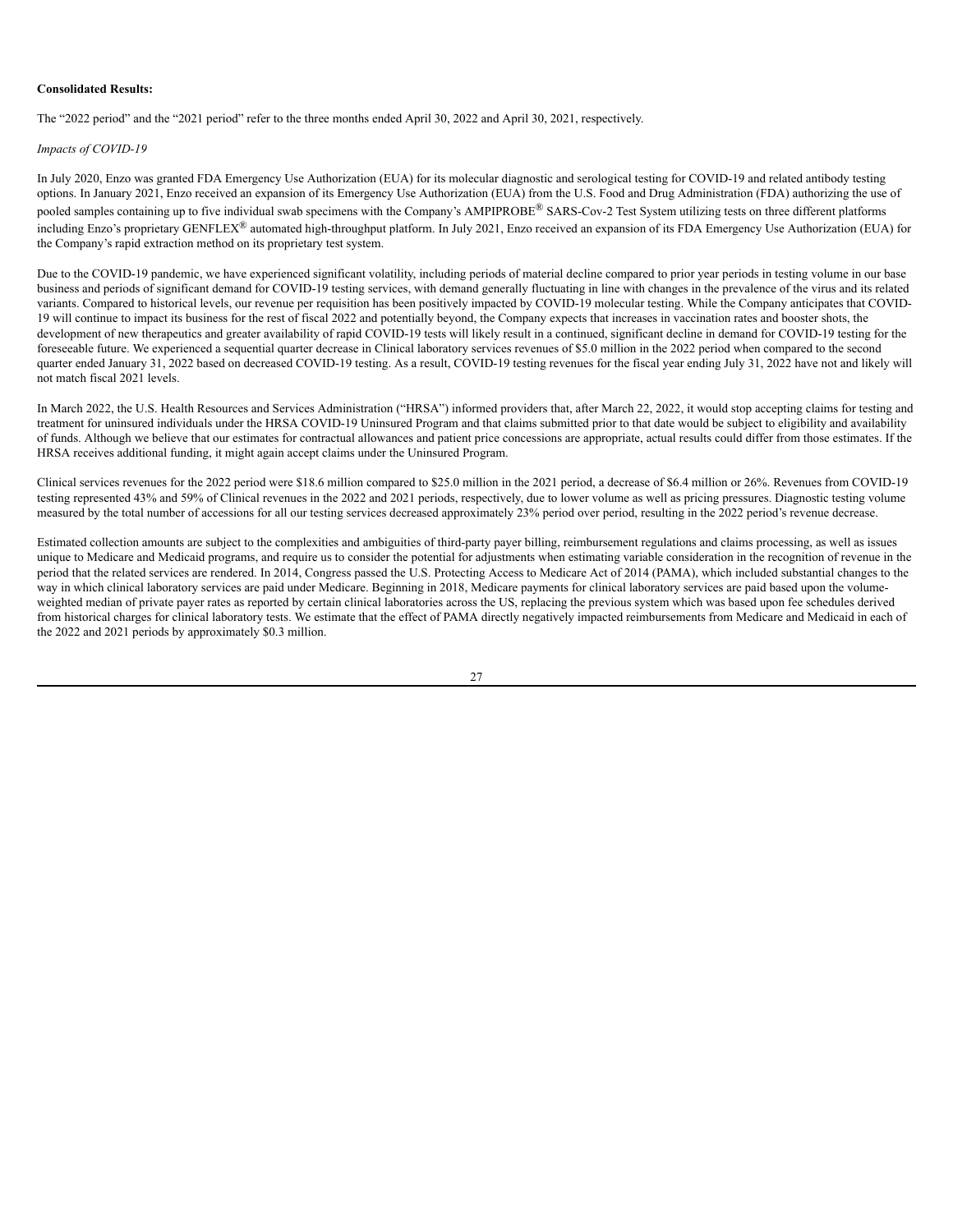Product revenues were \$7.6 million in the 2022 period and \$7.8 million in the 2021 period, a decrease of \$0.2 million or 2%. We experienced a decrease in sales in both the European and Asia Pacific markets, nearly offset by an increase in the US market.

The cost of Clinical Services was \$11.2 million in the 2022 period and \$12.7 million in the 2021 period, a decrease of \$1.5 million or 12% due to the decline in revenues. During the 2022 period, reagent and outside reference testing expenses declined \$2.1 million, which was partially offset by an increase in labor expenses of \$0.6 million. The gross profit margin on Clinical Services revenues in the 2022 period was approximately 40% versus 49% in the 2021 period, due to the decline in COVID-19 testing, which has higher margins than non-specialty testing.

The cost of Product revenues was \$4.9 million in the 2022 period and \$4.0 million in the 2021 period, an increase of \$0.9 million or 21%. The gross profit margin on Products was 36% in the 2022 period and 48% in the 2021 period. The 2022 period gross profit was negatively impacted by increased manufacturing headcount, increases in the cost of materials consumed, and the product mix sold.

Research and development expenses were \$1.1 million in the 2022 period and \$0.8 million in the 2021 period, an increase of \$0.3 million or 36%. Research activities include lab developed tests (LDTs) for sexually transmitted infection (STI) panels and the detection of COVID-19.

Selling, general and administrative expenses were \$11.4 million during the 2022 period versus \$12.1 million during the 2021 period, a decrease of \$0.6 million or 5%. The Clinical Services expense decreased \$0.3 million due to lower commission compensation earned on lower services revenues. The Other segment expense decreased \$0.3 million, net primarily due to a reversal of accumulated performance stock unit compensation expense of \$0.1 million related to a former executive and a decrease in consulting and other professional fees. The Life Sciences Products expense was unchanged period over period.

Legal and related expenses were \$0.7 million during the 2022 period compared to \$1.0 million in the 2021 period, a decrease of \$0.3 million or 31%. Legal activities were slightly lower as the Company is working to reduce its legal initiatives and other corporate expenses.

Interest income, net was approximately \$0.1 million in both the 2022 and 2021 periods and was earned on marketable securities in bond funds, and is net of interest expense primarily incurred on a mortgage.

Other (expense) in the 2022 period was \$(0.7) million compared to \$(0.1) million in the 2021 period, an unfavorable variance of approximately \$0.6 million. During the 2022 period, the primary component of the expense was realized losses on marketable securities in bond funds. As of the end of the 2022 period, we had sold all our holdings in these bond funds.

The foreign currency revaluation loss recognized by the Life Sciences Products segment during the 2022 period was \$1.1 million compared to nil in the 2021 period. The 2022 period revaluation loss was due to depreciation of the Euro, British pound and Swiss franc versus the U.S. dollar ranging from 4.4% to 6.4% as of the end of the period compared to its start. The slight revaluation loss in the 2021 period was due to depreciation of the Euro, British pound and Swiss franc versus the U.S. dollar ranging from 0.5% to 2.1% as of the end of that period compared to its start.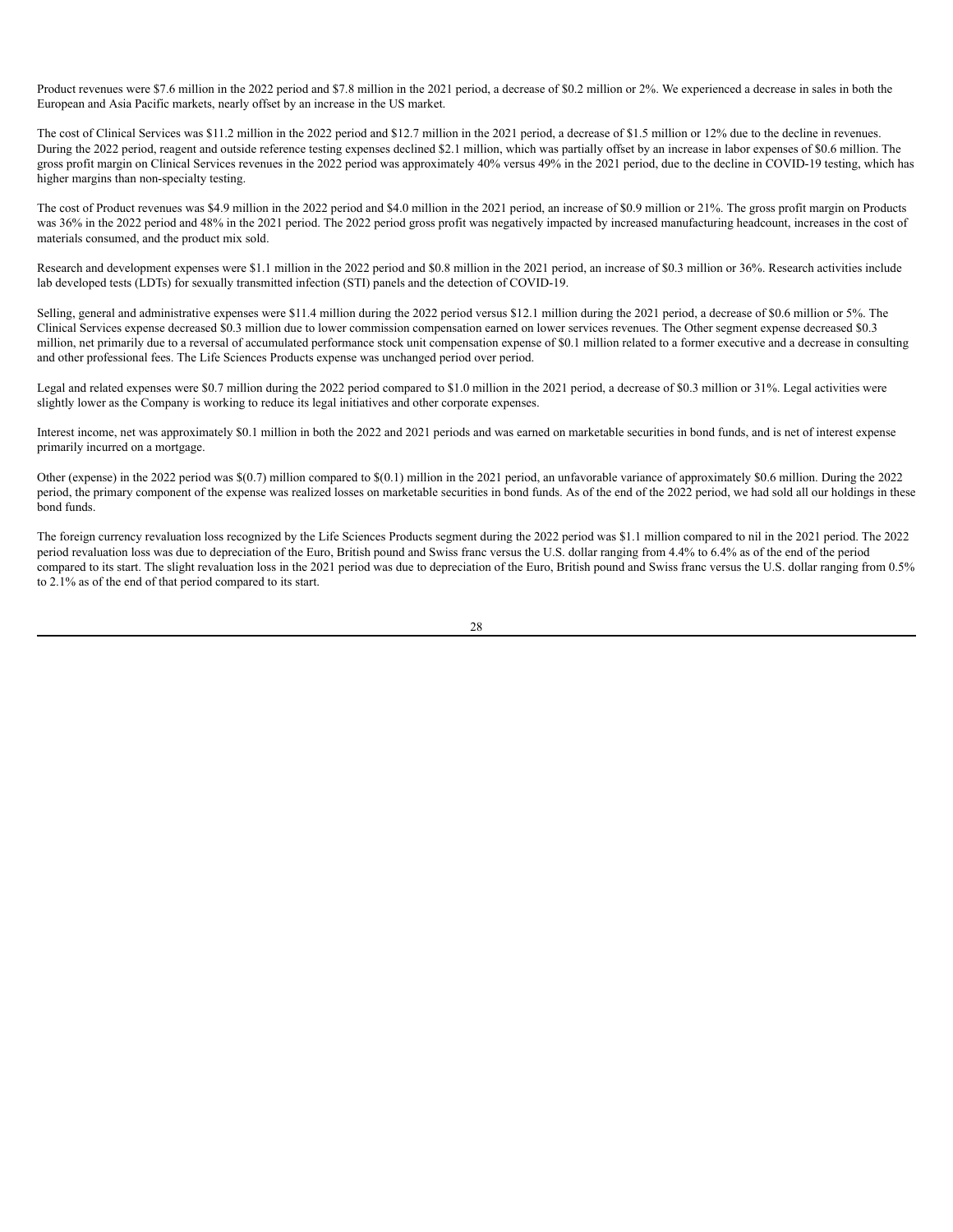## *Results of Operations Nine months ended April 30, 2022 compared to April 30, 2021 (in 000s)*

Comparative Financial Data for the Nine Months Ended April 30,

|                                             |              | 2022     |              | 2021   |              | Favorable<br>(Unfavorable) | $\frac{0}{0}$<br>Change |
|---------------------------------------------|--------------|----------|--------------|--------|--------------|----------------------------|-------------------------|
| Revenues                                    | $\mathbb{S}$ | 86,787   | $\mathbb{S}$ | 92,918 | $\mathbb{S}$ | (6, 131)                   | (7)                     |
| Operating costs and expenses:               |              |          |              |        |              |                            |                         |
| Cost of revenues                            |              | 49,160   |              | 49,154 |              | (6)                        | $\ast\ast$              |
| Research and development                    |              | 2,697    |              | 2,388  |              | (309)                      | (13)                    |
| Selling, general and administrative         |              | 36,960   |              | 33,109 |              | (3,851)                    | (12)                    |
| Legal and related expenses, net             |              | 4,861    |              | 3,993  |              | (868)                      | (22)                    |
| Total operating costs and expenses          |              | 93,678   |              | 88,644 |              | (5,034)                    | (6)                     |
| Operating (loss) income                     |              | (6, 891) |              | 4,274  |              | (11, 165)                  | $\ast\ast$              |
| Other income (expense):                     |              |          |              |        |              |                            |                         |
| Interest, net                               |              | 161      |              | (40)   |              | 201                        | $\ast\ast$              |
| Other                                       |              | (1,211)  |              | (55)   |              | (1,156)                    | **                      |
| Foreign currency (loss) gain                |              | (1, 887) |              | 428    |              | (2,315)                    | $***$                   |
| Total other income (expense)                |              | (2,937)  |              | 333    |              | (3,270)                    | $***$                   |
| Net (loss) income                           | S.           | (9,828)  | S            | 4,607  | S            | (14, 435)                  | **                      |
| Net (loss) income per common share:         |              |          |              |        |              |                            |                         |
| <b>Basic</b>                                | $\mathbb{S}$ | (0.20)   | $\mathbb{S}$ | 0.10   |              |                            |                         |
| Diluted                                     | \$           | (0.20)   | -S           | 0.10   |              |                            |                         |
| Weighted average common shares outstanding: |              |          |              |        |              |                            |                         |
| Basic                                       |              | 48,552   |              | 48,097 |              |                            |                         |
| Diluted                                     |              | 48,552   |              | 48,201 |              |                            |                         |

## **\*\* not meaningful**

### **Consolidated Results:**

The "2022 period" and the "2021 period" refer to the nine months ended April 30, 2022 and April 30, 2021, respectively, which represent the three quarters of the Company's fiscal year ending July 31.

Clinical services revenues for the 2022 period were \$62.0 million compared to \$70.2 million in the 2021 period, a decrease of \$8.2 million or 12%. Revenues from COVID-19 testing represented 49% and 52% of Clinical revenues in the 2022 and 2021 periods, respectively, due to lower volume as well as pricing pressures. Diagnostic testing volume measured by the total number of accessions for all our testing services decreased approximately 13% period over period, which resulted in the 2022 period's revenue decrease.

Estimated collection amounts are subject to the complexities and ambiguities of third-party payer billing, reimbursement regulations and claims processing, as well as issues unique to Medicare and Medicaid programs, and require us to consider the potential for adjustments when estimating variable consideration in the recognition of revenue in the period that the related services are rendered. In 2014, Congress passed the U.S. Protecting Access to Medicare Act of 2014 (PAMA), which included substantial changes to the way in which clinical laboratory services are paid under Medicare. Beginning in 2018, Medicare payments for clinical laboratory services are paid based upon the volumeweighted median of private payer rates as reported by certain clinical laboratories across the US, replacing the previous system which was based upon fee schedules derived from historical charges for clinical laboratory tests. We estimate that the effect of PAMA directly negatively impacted reimbursements from Medicare and Medicaid in the 2022 and 2021 periods by \$0.9 million and \$1.1 million, respectively.

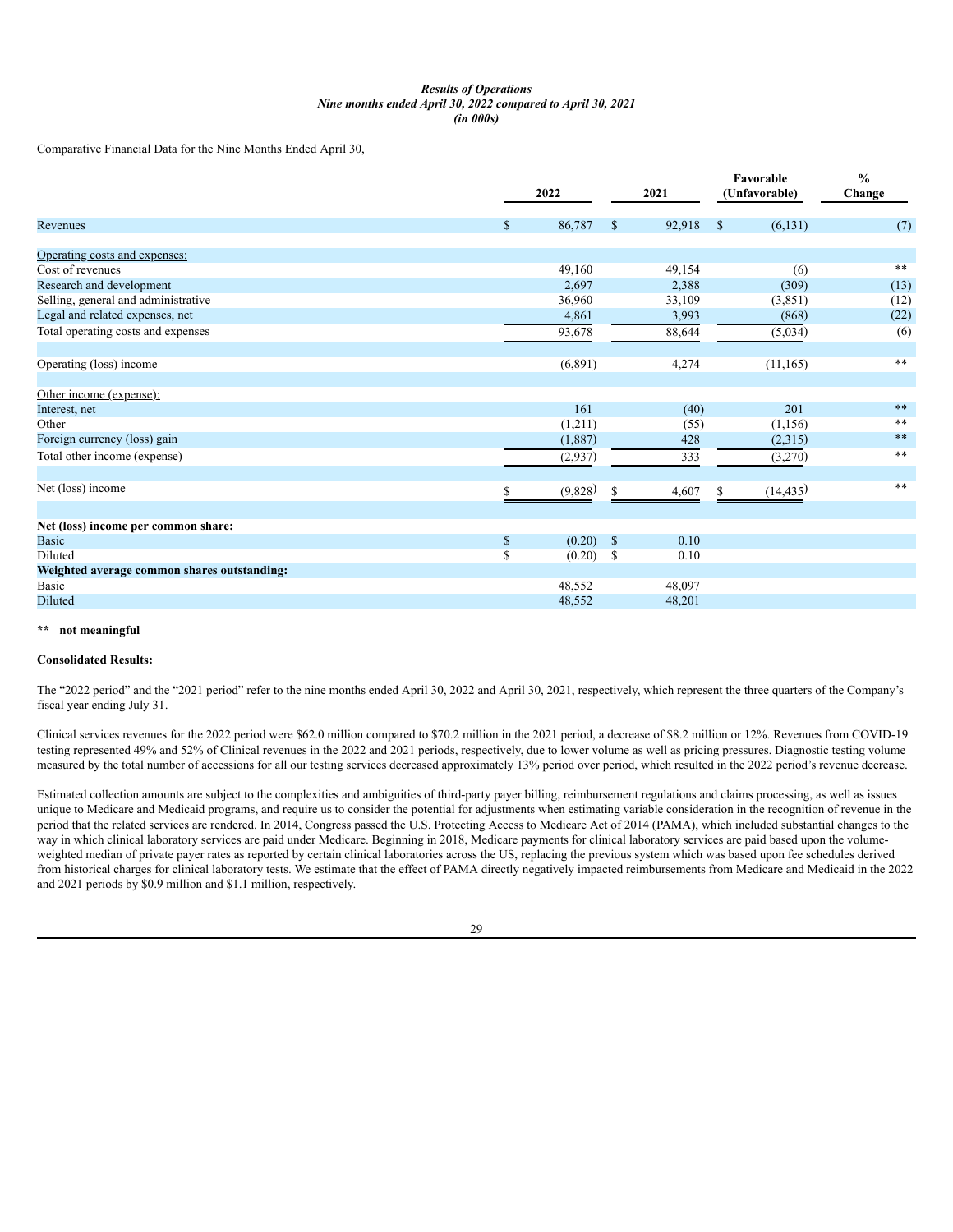Product revenues were \$24.7 million in the 2022 period and \$22.7 million in the 2021 period, an increase of \$2.0 million or 9%. During the 2022 period, we completed a bulk sale of a GMP reagent to a large industrial customer in the US in the amount of \$2.8 million. It is not known at this time if there will be repeat sales to this customer. Excluding this bulk sale, an increase in sales in the US market was not enough to offset larger declines in both the European and Asia Pacific markets. During the first quarter of the 2022 period, we completed the winding down and closure of our manufacturing and distribution center in Ann Arbor, MI and moved the operations to our Farmingdale, NY campus. As a result of the winding down, we experienced some disruption in the manufacture and distribution of our products, and experienced delays in product availability and fulfillment, which particularly impacted our customers in Europe. These disruptions were resolved during by latter part of the 2022 period.

The cost of Clinical Services was \$35.0 million in the 2022 period and \$37.4 million in the 2021 period, a decrease of \$2.4 million or 7%, in line with the decline in revenues. During the 2022 period, we reduced our outside reference testing costs for COVID-19 by approximately \$3.2 million by utilizing our internal manufacturing capabilities, thereby reducing some of our reliance on testing and reagents sourced from third parties, as compared to the 2021 period, and from lower COVID-19 accessions in the 2022 period. Due to lower accessions for testing other than COVID-19, reagent costs declined \$1.4 million in the 2022 period. These cost reductions were partially offset by higher personnel costs related to COVID-19 testing, totaling \$2.0 million and other costs of \$0.2 million. The gross profit margin on Clinical Services revenues in the 2022 and 2021 periods was approximately 44% and 47% respectively. The lower margin in the 2022 period was due to the decline in COVID-19 testing, which has higher margins than nonspecialty testing.

The cost of Product revenues was \$14.2 million in the 2022 period and \$11.7 million in the 2021 period, an increase of \$2.5 million or 21%. The gross profit margin on Products was 43% in the 2022 period and 48% in the 2021 period. During the 2022 period, we completed the winding down and closure of our manufacturing and distribution center in Ann Arbor, MI and moved the operations to our Farmingdale, NY campus. As a result of the operational transition, there was a temporary increase and overlap in manufacturing headcount and overhead costs during the beginning of the period, which negatively affected the 2022 period gross profit margin.

Research and development expenses were \$2.7 million in the 2022 period and \$2.4 million in the 2021 period, an increase of \$0.3 million or 13%. Research activities include lab developed tests (LDTs) for sexually transmitted infection (STI) panels and the detection of COVID-19.

Selling, general and administrative expenses were \$37.0 million during the 2022 period versus \$33.1 million during the 2021 period, an increase of \$3.9 million or 12%. The Life Sciences Products expense increased \$1.1 million during the 2022 period, of which \$0.4 million was due to employee severance expenses associated with the completion of the winding down and closure of our manufacturing and distribution center in Ann Arbor, MI and the cost of moving its operations to our Farmingdale, NY campus at the beginning of the period. The segment also experienced increases in marketing expenses such as website ads, promotions and campaigns, trade shows, an increase in sales and marketing headcount, and an increase in facility expenses such as maintenance and utilities. The Other segment expense increased \$2.8 million during the 2022 period and includes compensation expense (on a net basis) of \$1.3 million for a former executive's severance. The expense also increased in the 2022 period by \$0.8 million for bonus accruals and share based compensation and \$0.7 million for salaries, benefits and facility costs. The Clinical Services expense was unchanged period over period as lower commissions earned in the 2022 period were offset by increases in other compensation and facility costs.

Legal and related expenses were \$4.9 million on a net basis during the 2022 period compared to \$4.0 million in the 2021 period, an increase of \$0.9 million or 22%. During the 2022 period, we incurred higher legal expense for activities associated with strategic initiatives and other corporate matters, which were partially offset by the recognition of a credit of \$1.0 million associated with a fee settlement and release agreement with a former legal services provider.

Interest income, net was \$0.2 million in the 2022 period versus interest (expense), net of less than \$(0.1) million in the 2021 period, a favorable variance of \$0.2 million. During the 2022 period, we earned interest on marketable securities in bond funds, net of interest expense primarily on a mortgage. During the 2021 period, we were not invested in interest earning marketable securities until the latter part of that period, earned insignificant interest on cash and cash equivalents, and incurred interest expense on the mortgage.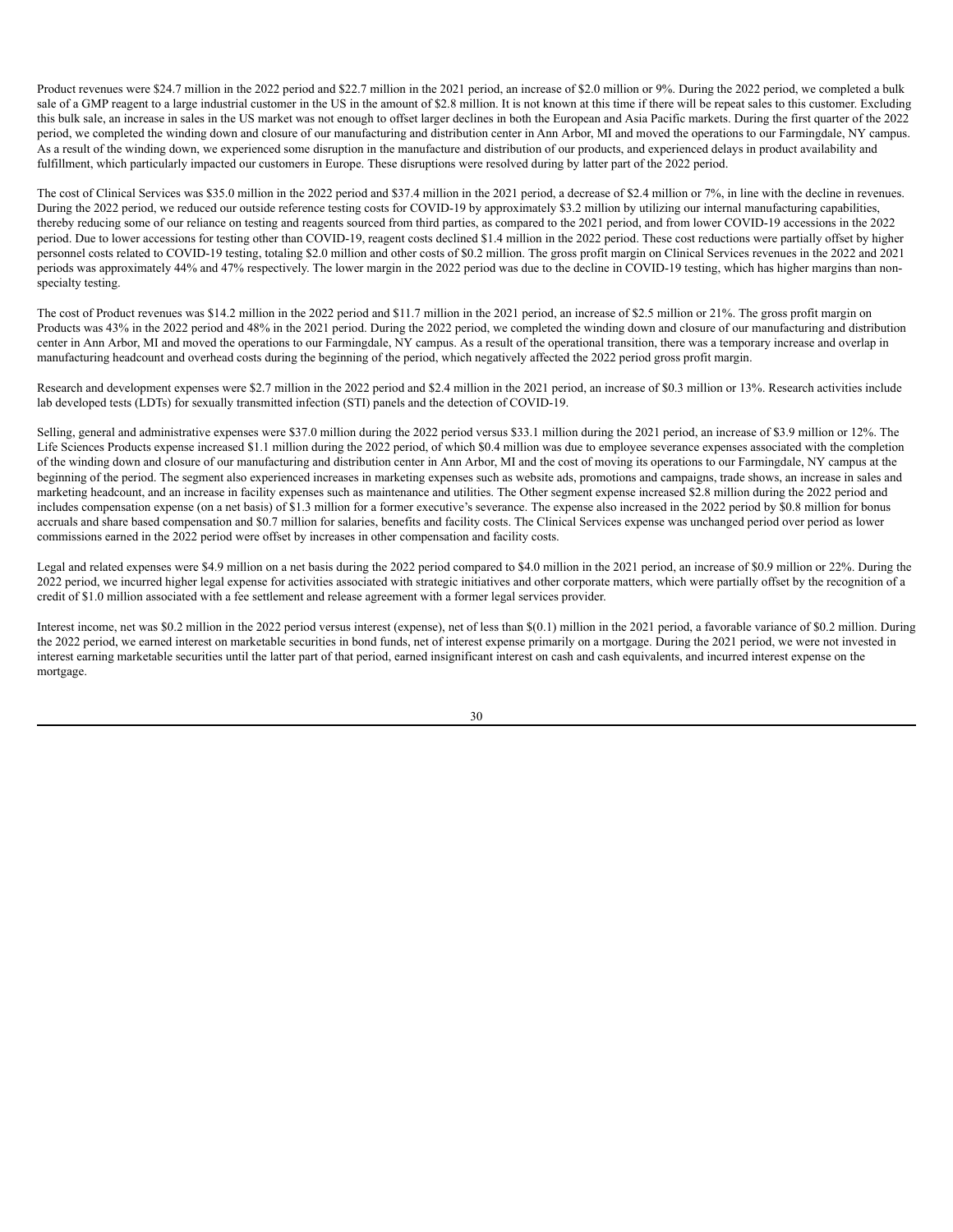Other expense in the 2022 period was \$1.2 million and less than \$0.1 million in the 2021 period, an unfavorable variance of \$1.2 million. During the 2022 period, the primary component of the expense was realized losses, net on marketable securities in bond funds of \$1.3 million. As of the end of the 2022 period, we had sold all our holdings in these bond funds. During the 2022 and 2021 periods, we earned interest from these investments approximating \$0.3 million and \$0.1 million respectively, which amounts are included in interest income, net.

The foreign currency revaluation (loss) gain recognized by the Life Sciences Products segment during the 2022 period was \$(1.9) million compared to a gain of \$0.4 million in the 2021 period, an unfavorable variance of \$2.3 million. The 2022 period revaluation loss was due to the substantial depreciation of the Euro, British pound and Swiss franc versus the U.S. dollar as of the end of the period compared to its start, ranging from 7.0% to 11.2%. The revaluation gain in the 2021 period was due to appreciation of the Euro, British pound and Swiss franc versus the U.S. dollar as of the end of that period compared to its start, ranging from 0% to 5.8%.

## **Liquidity and Capital Resources**

At April 30, 2022, the Company had cash and cash equivalents totaling \$31.1 million of which \$0.6 million was in foreign accounts, as compared to cash and cash equivalents and marketable securities of \$43.5 million, of which \$0.9 million was in foreign accounts at July 31, 2021. It is the Company's current intent to permanently reinvest these foreign funds outside of the United States, and its current plans do not demonstrate a need to repatriate them to fund its United States operations.

The Company had working capital of \$37.6 million at April 30, 2022, compared to \$44.5 million at July 31, 2021, a decrease of \$6.9 million. The decrease in working capital was due to the use of cash and cash equivalents to fund operations and capital expenditures.

Net cash used in operating activities during the 2022 period was approximately \$7.5 million, compared to net cash provided by operating activities of \$0.3 million during the 2021 period, an unfavorable variance of \$7.8 million. The net cash used in the 2022 period was due to the net loss of \$9.8 million, a net increase of \$3.6 million in operating assets, primarily accounts receivable and inventories, and a net decrease of \$1.0 million in operating liabilities, primarily accrued liabilities and accounts payable. These uses were partially offset by non-cash expense adjustments of \$6.9 million. The net cash provided by operating activities in the 2021 period of \$0.3 million was due to the net income of \$4.6 million and net non-cash expenses of approximately \$2.8 million which were partially offset by a net increase of \$7.1 million in operating assets including, but not limited to, accounts receivable and inventories.

Net cash provided by investing activities during the 2022 period was approximately \$25.6 million as compared to cash used in investing activities of \$32.9 million in the 2021 period. During the 2022 period, we sold all of the marketable securities we had purchased in the 2021 period. Capital expenditures in the 2022 and 2021 periods were \$3.1 million and \$2.9 million, respectively and represent expenditures to support and grow our existing operations, including investments in laboratory equipment, information technology, and the buildout of our Farmingdale campus.

Cash used in financing activities in the 2022 and 2021 periods approximated \$0.2 million for payments related to a mortgage and finance leases.

As of April 30, 2022 we had a mortgage principal balance of \$4.0 million entered into for the purchase of a building facility, which bears a fixed interest rate of 5.09% per annum. It requires monthly mortgage payments of \$30. Our obligations under the mortgage agreement are secured by the facility and by a \$1,000 cash collateral deposit with the mortgagee as additional security, which is included in other assets as of April 30, 2022. Effective October 19, 2020, the Company and the mortgagee agreed to a covenant restructure whereby the mortgagee waived the Company's financial ratio covenant for the fiscal period ended July 31, 2020 and modified the mortgage to replace a financial ratio covenant with a liquidity covenant. The liquidity covenant required that we own and maintain at all times, and throughout the remaining term of the loan, at least \$25 million of liquid assets, defined as time deposits, money market accounts and commercial paper, and obligations issued by the U.S. government or any of its agencies. The cash collateral agreement was also modified to require compliance with the liquidity covenant for two consecutive fiscal years before the collateral is released back to us. As of July 31, 2021, the Company was in compliance with the financial and liquidity covenants in effect at that time related to this mortgage.

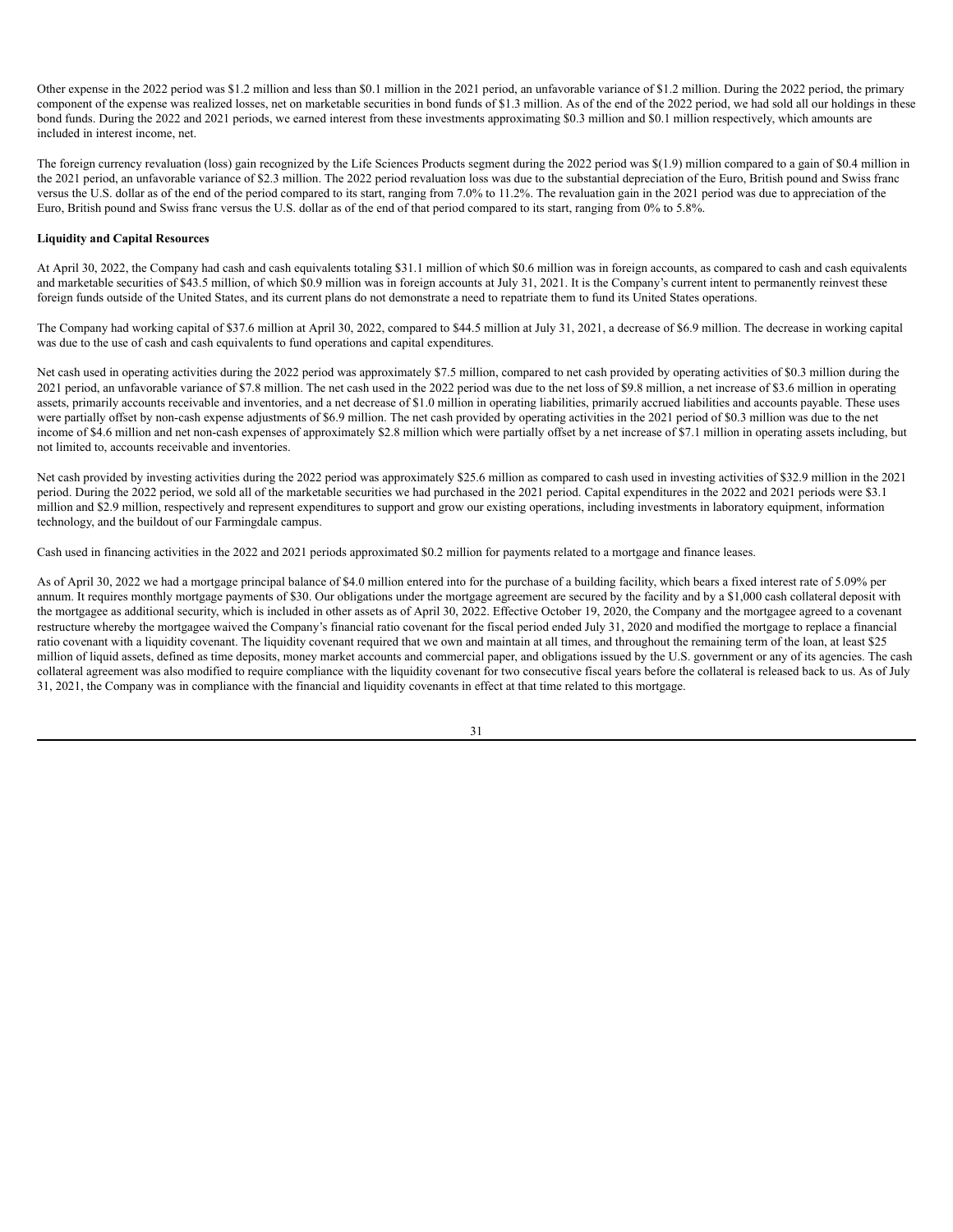Effective September 29, 2021, the Company and the mortgagee agreed to further covenant restructuring whereby (a) the liquidity covenant was reduced to 150% of the loan principal (or approximately \$6 million at April 30, 2022) from \$25 million previously, and (b) the collateral requirement would be increased from \$0.75 million to \$1.0 million. The Company increased the collateral deposit to \$1.0 million in November 2021 and was in compliance with the liquidity covenant as of April 30, 2022.

## **Contractual Obligations**

There have been no material changes to our Contractual Obligations as reported in our Form 10-K for the fiscal year ended July 31, 2021. Management is not aware of any material claims, disputes or settled matters concerning third party reimbursement that would have a material effect on our financial statements, except as disclosed in Note 12 to the Consolidated Financial Statements.

## **Off-Balance Sheet Arrangements**

The Company does not have any "off-balance sheet arrangements" as such term is defined in Item 303(a)(4) of Regulation S-K.

## **Critical Accounting Policies**

## *General and estimates*

The Company's discussion and analysis of its financial condition and results of operations are based upon Enzo Biochem, Inc.'s consolidated financial statements, certain information and footnote disclosure, normally included in annual financial statements prepared in accordance with accounting principles generally accepted in the United States, have been condensed or omitted, as permitted under rules promulgated by the Security and Exchange Commission. The preparation of these financial statements requires the Company to make estimates and judgments that affect the reported amounts of assets, liabilities, revenues and expenses. These estimates and judgments also affect related disclosure of contingent assets and liabilities.

On an on-going basis, we evaluate our estimates, including those related to contractual expense, allowance for uncollectible accounts, inventory, operating lease liabilities, goodwill and income taxes. The Company bases its estimates on experience and on various other assumptions that are believed to be reasonable under the circumstances, the results of which form the basis for making judgments about the carrying values of assets and liabilities that are not readily apparent from other sources. Actual results may differ from these estimates under different assumptions or conditions.

## *Revenues – Clinical Services*

## *Contractual Adjustment*

The Company's estimate of contractual adjustment is based on significant assumptions and judgments, such as its interpretation of payer reimbursement policies, and bears the risk of change. The estimation process is based on the experience of amounts approved as reimbursable and ultimately settled by payers, versus the corresponding gross amount billed to the respective payers. The contractual adjustment is an estimate that reduces gross revenue, based on gross billing rates, to amounts expected to be approved and reimbursed.

Gross billings are based on a standard fee schedule we set for all third-party payers, including Medicare, HMOs and managed care. The Company adjusts the contractual adjustment estimate quarterly, based on its evaluation of current and historical settlement experience with payers, industry reimbursement trends, and other relevant factors. The other relevant factors that affect our contractual adjustment include the monthly and quarterly review of: 1) current gross billings and receivables and reimbursement by payer, 2) current changes in third party arrangements and 3) the growth of in-network provider arrangements and managed care plans specific to our Company.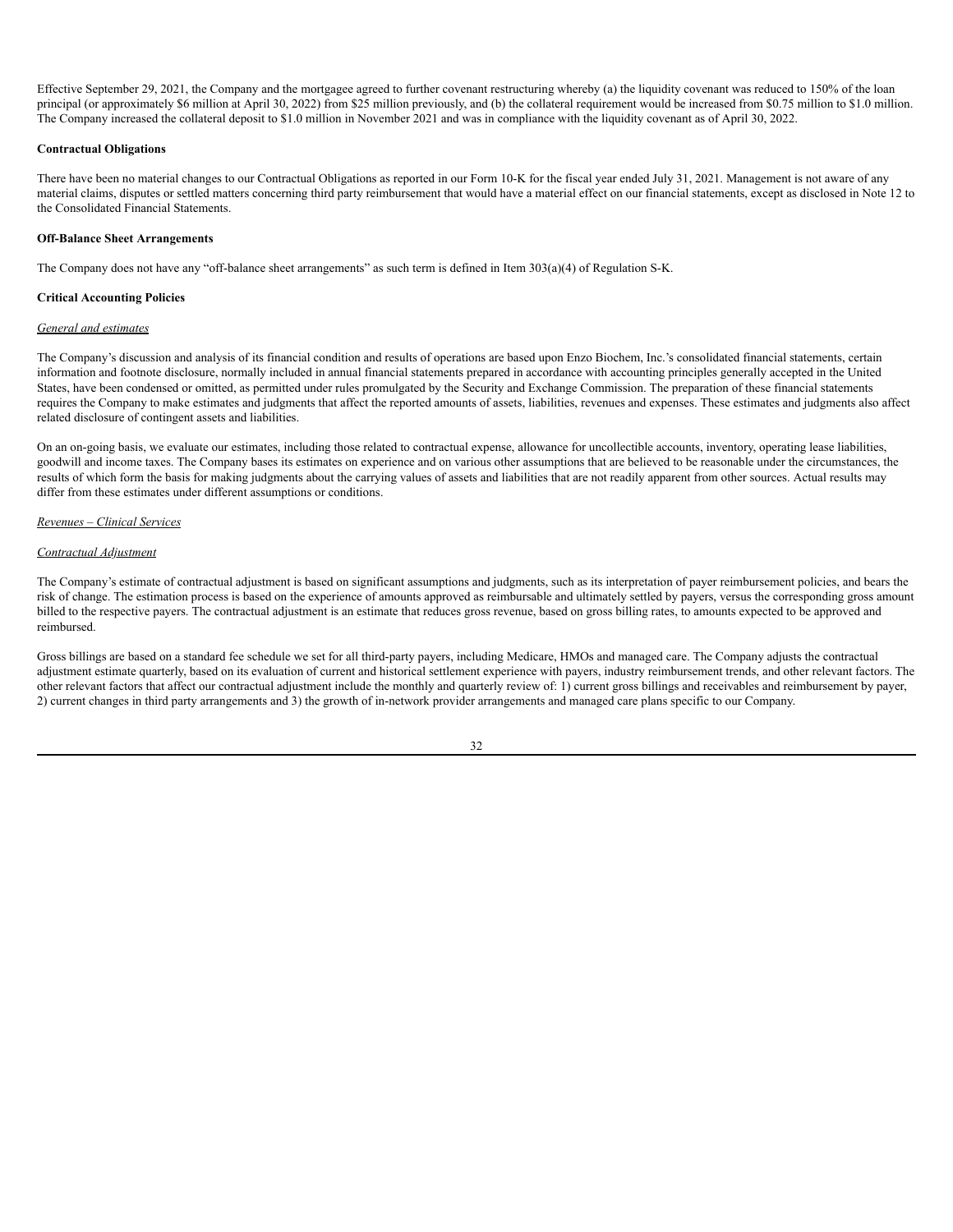Our clinical business is primarily dependent upon reimbursement from third-party payers, such as Medicare (which principally serves patients 65 and older) and insurers. We are subject to variances in reimbursement rates among different third-party payers, as well as constant changes of reimbursement rates. Changes that decrease reimbursement rates or coverage would negatively impact our revenues. The number of individuals covered under managed care contracts or other similar arrangements has grown over the past several years and may continue to grow in the future. In addition, Medicare and other government healthcare programs continue to shift to managed care. These trends will continue to reduce our revenues from these programs.

During the three months ended April 30, 2022 and 2021, the contractual adjustment percentages, determined using current and historical reimbursement statistics, was 83.3% and 81.2% respectively, of gross billings. During the nine months ended April 30, 2022 and 2021, the contractual adjustment percentages, determined using current and historical reimbursement statistics, was 82.5% and 82.2% respectively, of gross billings. In general, the Company believes a decline in reimbursement rates or a shift to managed care or similar arrangements may be offset by the positive impact of an increase in the number of tests we perform. However, there can be no assurance that we can increase the number of tests we perform or that if we do increase the number of tests we perform, that we can maintain that higher number of tests performed, or that an increase in the number of tests we perform would result in increased revenue.

The Company estimates (by using a sensitivity analysis) that each 1% point change in the contractual adjustment percentage could result in a change in clinical services revenues of approximately \$3.5 million and \$3.9 million for the nine months periods ended April 30, 2022 and 2021 respectively, and a change in the net accounts receivable of approximately \$0.4 million as of April 30, 2022.

Our clinical services financial billing system records gross billings using a standard fee schedule for all payers and does not record contractual adjustment by payer at the time of billing. Therefore, we are unable to quantify the effect contractual adjustments recorded during the current period have on revenue recorded in a previous period. However, we can reasonably estimate our monthly contractual adjustment to revenue on a timely basis based on our quarterly review process, which includes:

- an analysis of industry reimbursement trends;
- an evaluation of third-party reimbursement rates changes and changes in reimbursement arrangements with third-party payers;
- a rolling monthly analysis of current and historical claim settlement and reimbursement experience statistics with payers; and
- an analysis of current gross billings and receivables by payer.

## *Accounts Receivable*

Accounts receivable are reported at realizable value, net of allowances for doubtful accounts, which is estimated and recorded in the period of the related revenue.

The following is a table of the Company's net accounts receivable by services and by products. Net receivables for Clinical Services are detailed by billing category and as a percent to its total net receivables. At April 30, 2022 and July 31, 2021, approximately 66% and 59%, respectively of the Company's net accounts receivable relates to its Clinical Laboratory Services business, which operates in the New York, New Jersey and Connecticut medical communities.

The accounts receivable balance for Life Science products includes foreign receivables of \$0.9 million or 22% and \$1.4 million or 33% of its total receivables as of April 30, 2022 and July 31, 2021, respectively.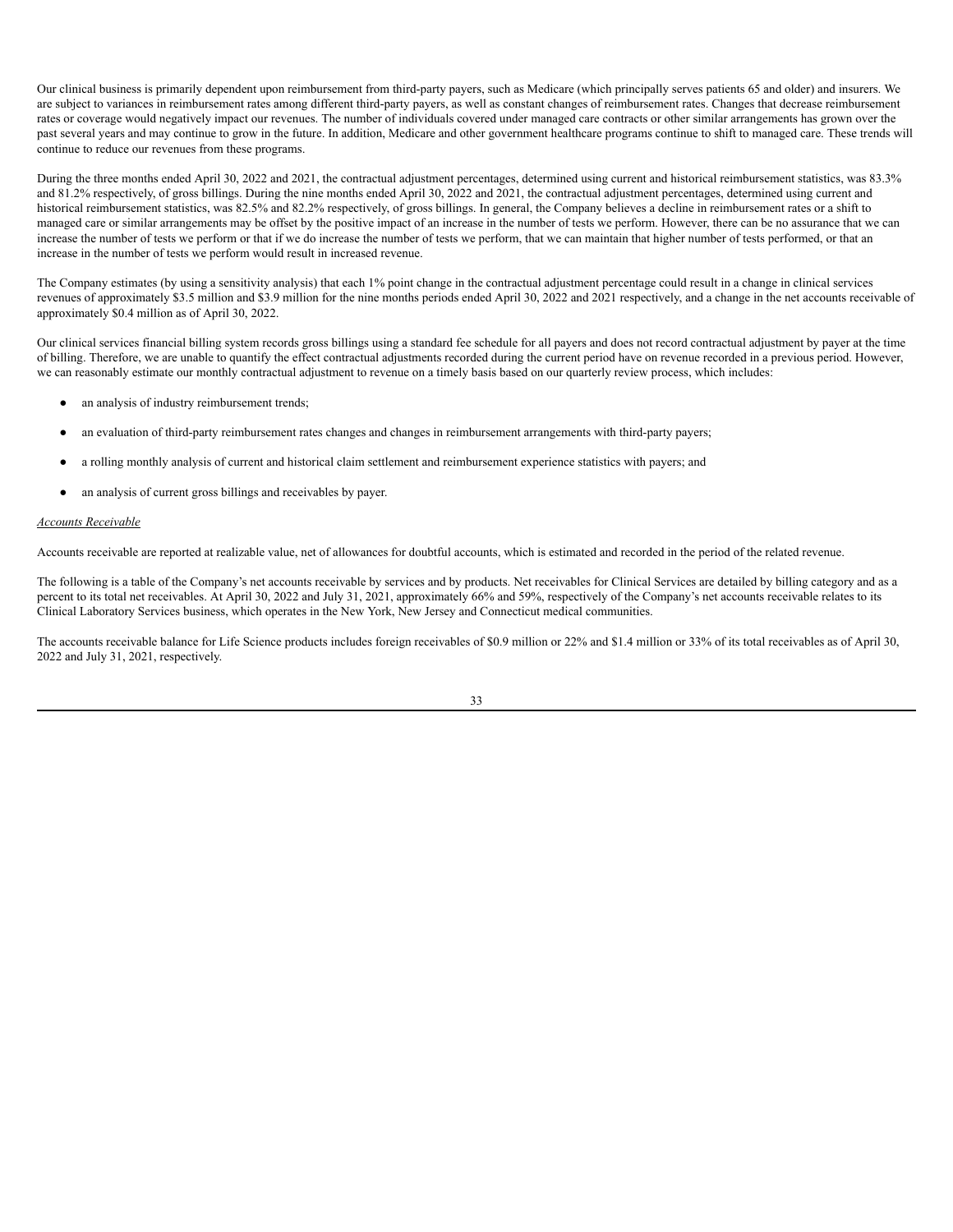## Net accounts receivable

| <b>Billing category</b>         |    | As of<br>April 30,<br>2022 |           |        |      |  |
|---------------------------------|----|----------------------------|-----------|--------|------|--|
| Clinical Services               |    |                            |           |        |      |  |
| Third party payers              | D. | 3,271                      | $42\%$ \$ | 2,195  | 36%  |  |
| Patient self-pay                |    | 2,887                      | 37        | 2,007  | 33   |  |
| Medicare                        |    | 781                        | 10        | 1,122  | 19   |  |
| <b>HMOs</b>                     |    | 836                        |           | 692    |      |  |
| <b>Total Clinical Services</b>  |    | 7,775                      | 100%      | 6,016  | 100% |  |
| <b>Total Life Sciences</b>      |    | 3,986                      |           | 4,182  |      |  |
| Total accounts receivable - net |    | 11,761                     |           | 10,198 |      |  |

The Company's ability to collect outstanding receivables from third party payers is critical to its operating performance and cash flows. The primary collection risk lies with uninsured patients or patients for whom primary insurance has paid but a patient portion remains outstanding. The Company also assesses the current state of its billing functions in order to identify any known collection or reimbursement issues in order to assess the impact, if any, on the allowance estimates, which involves judgment. The collection of these receivables is not guaranteed from Third Party Payers.

The Company believes that the collectability of its receivables is directly linked to the quality of its billing processes, most notably, those related to obtaining the accurate patient information in order to bill effectively for the services provided. Should circumstances change (e.g. shift in payer mix, decline in economic conditions or deterioration in aging of receivables), our estimates of net realizable value of receivables could be reduced by a material amount. As of April 30, 2022, approximately 20% of Clinical Labs receivables are from one provider whose programs are included in the "Third-party payers" and "Health Maintenance Organizations" ("HMOs") categories.

Billing for clinical services is complicated because of many factors, especially: the differences between our standard gross fee schedule for all payers and the reimbursement rates of the various payers we deal with, disparity of coverage and information requirements among the various payers, and disputes with payers as to which party is responsible for reimbursement.

### *Income Taxes*

The Company accounts for income taxes under the liability method of accounting for income taxes. Under the liability method, deferred tax assets and liabilities are recognized for the future tax consequences attributable to differences between the financial statement carrying amounts of existing assets and liabilities and their respective tax bases. The liability method requires that any tax benefits recognized for net operating loss carry forwards and other items be reduced by a valuation allowance where it is not more likely than not the benefits will be realized in the foreseeable future. Deferred tax assets and liabilities are measured using enacted tax rates expected to apply to taxable income in the years in which those temporary differences are expected to be recovered or settled. Under the liability method, the effect on deferred tax assets and liabilities of a change in tax rates is recognized in income in the period that includes the enactment date. It is the Company's policy to provide for uncertain tax positions, if any, and the related interest and penalties based upon management's assessment of whether a tax benefit is more likely than not to be sustained upon examination by tax authorities. To the extent the Company prevails in matters for which a liability for an unrecognized tax benefit is established or is required to pay amounts in excess of the liability, the Company's effective tax rate in a given financial statement period may be affected.

### *Inventory*

The Company values inventory at the lower of cost (first-in, first-out) or net realizable value, which approximates market. Work-in-process and finished goods inventories consist of material, labor, and manufacturing overhead. Write downs of inventories to net realizable value are based on a review of inventory quantities on hand and estimated sales forecasts based on sales history and anticipated future demand. Unanticipated changes in demand could have a significant impact on the value of our inventory and require additional write downs of inventory which would impact our results of operations.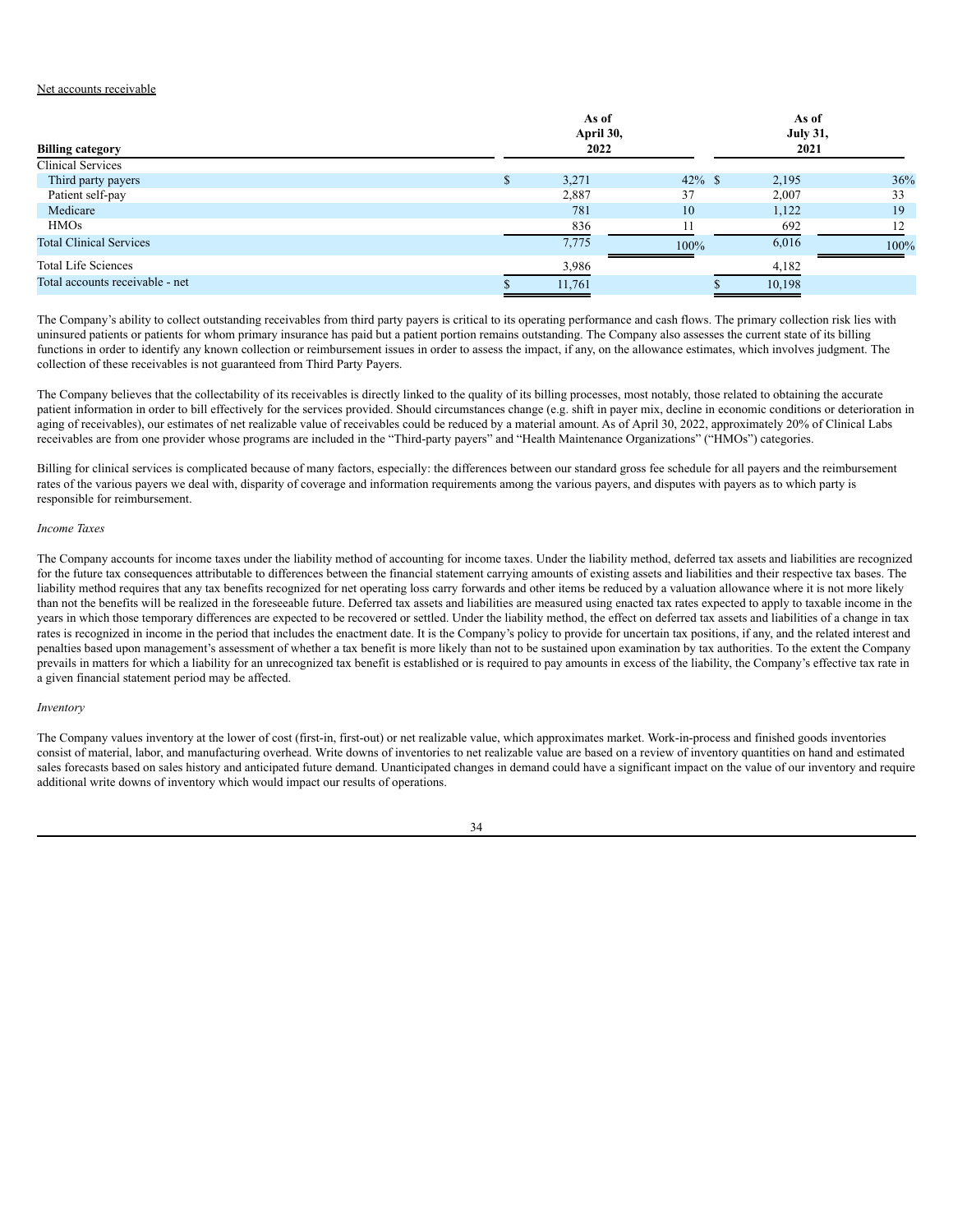### *Leases - right of use assets and operating lease liabilities*

The Company determines if an arrangement is or contains a lease at contract inception. The Company leases buildings, office space, patient service centers, and equipment primarily through operating leases, and equipment through a limited number of finance leases. Generally, a right-of-use asset, representing the right to use the underlying asset during the lease term, and a lease liability, representing the payment obligation arising from the lease, are recognized on the balance sheet at lease commencement based on the present value of the payment obligation. For operating leases, expense is recognized on a straight-line basis over the lease term. For finance leases, interest expense on the lease liability is recognized using the effective interest method and amortization of the right-of-use asset is recognized on a straight-line basis over the shorter of the estimated useful life of the asset or the lease term. Short-term leases with an initial term of 12 months or less are not recorded on the balance sheet; the Company recognizes lease expense for these leases on a straight-line basis over the lease term. The Company primarily uses its incremental borrowing rate in determining the present value of lease payments as the Company's leases generally do not provide an implicit rate. The Company has lease agreements with (i) right-of-use asset payments and (ii) non-lease components (i.e. payments related to maintenance fees, utilities, etc.,) which have generally been combined and accounted for as a single lease component.

On at least an annual basis, we perform a review of our business to determine if events or changes in circumstances have occurred that indicate that it is more likely than not that the carrying amount of an asset group, including long lived assets such as right of use assets, is not recoverable. If such events or changes in circumstances were deemed to have occurred, we would perform an impairment test of such long lived assets and record any noted impairment loss.

### *Goodwill, Intangible and long-lived assets*

Goodwill represents the excess of the cost of an acquisition over the fair value of the net assets acquired. Intangible assets (exclusive of patents), arose primarily from acquisitions, and primarily consist of customer relationships, trademarks, licenses, and website and database content. These finite-lived intangible assets are amortized according to their estimated useful lives, which range from 4 to 15 years.

The Company tests goodwill annually as of the first day of the fourth quarter, or more frequently if indicators of potential impairment exist. In assessing goodwill for impairment, the Company has the option to first perform a qualitative assessment to determine whether the existence of events or circumstances leads to a determination that it is more likely than not that the fair value of a reporting unit is less than its carrying amount. If the Company determines that it is not more likely than not that the fair value of a reporting unit is less than its carrying amount, the Company is not required to perform any additional tests in assessing goodwill for impairment. However, if the Company concludes otherwise or elects not to perform the qualitative assessment, then it identifies the reporting units and compares the fair value of each of these reporting units to their respective carrying amount. If the carrying amount of the reporting unit is less than its fair value, no impairment exists. If the carrying amount of the reporting unit is higher than its fair value, the impairment charge is the amount by which the carrying amount exceeds its fair value, not to exceed the total amount of goodwill allocated to the reporting unit.

The Company reviews the recoverability of the carrying value of long-lived assets (including finite lived intangible assets) of an asset or asset group for impairment annually as of the end of the fiscal year, or more frequently if indicators of potential impairment exist.

Should indicators of impairment exist, the carrying values of the assets are evaluated in relation to the operating performance and future undiscounted cash flows of an asset or asset group. The net book value of the long-lived asset is adjusted to fair value if its expected future undiscounted cash flow is less than its book value.

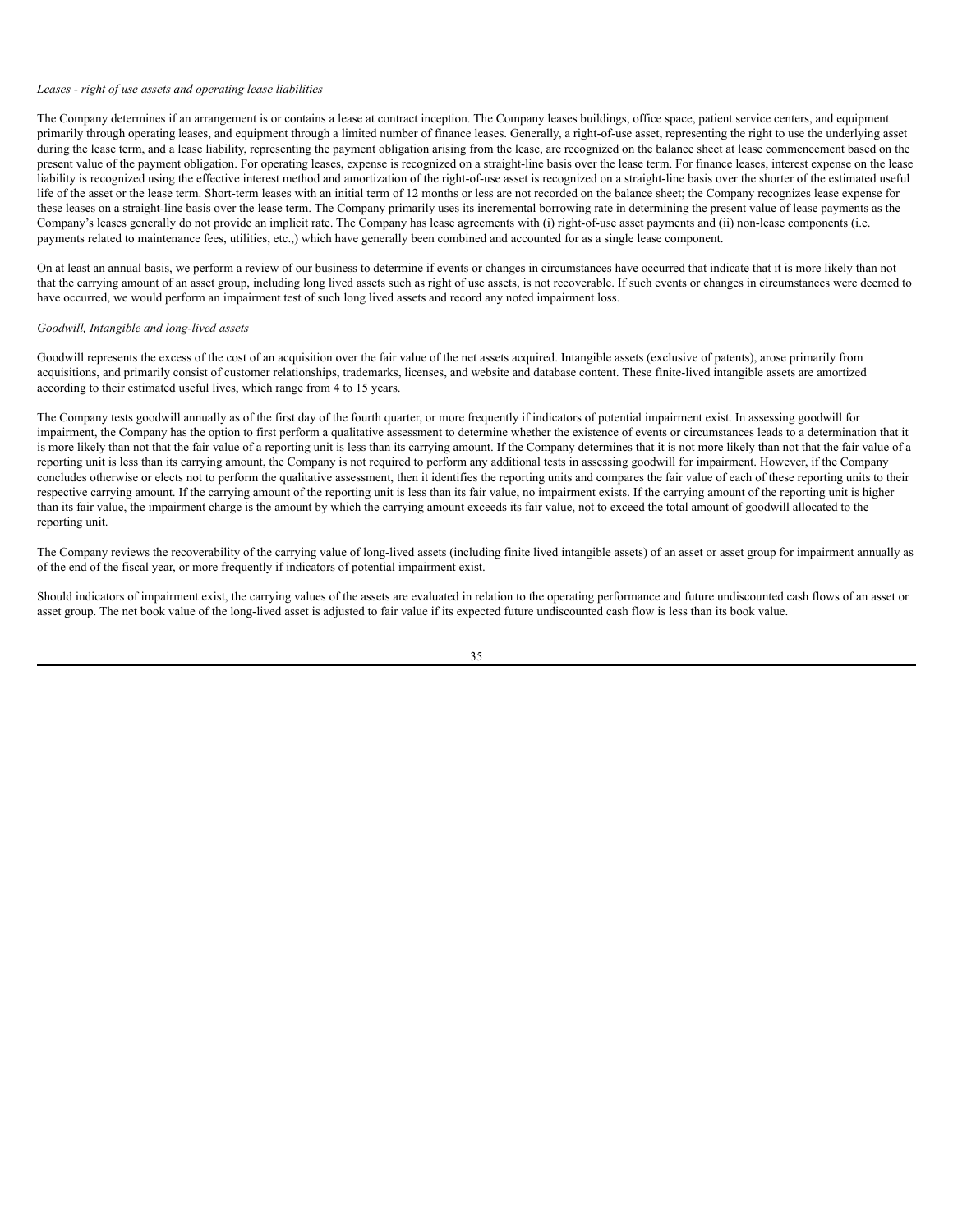### <span id="page-37-0"></span>**Item 3. Quantitative and Qualitative Disclosures About Market Risk**

We are exposed to market risk from changes in foreign currency exchange rates with respect to the operations of our foreign subsidiaries and which impact our results of operations and financial position. See Item 1A. Risk Factors section of the Form 10-K for the fiscal year ended July 31, 2021. We do not currently engage in any hedging or market risk management tools.

## *Foreign Currency Exchange Rate Risk*

The financial reporting of our non-U.S. subsidiaries is denominated in currencies other than the U.S. dollar. Since the functional currency of our non-U.S. subsidiaries is the local currency, foreign currency translation adjustments are accumulated as a component of accumulated other comprehensive income in stockholders' equity. Assuming a hypothetical increase of 10% in the value of the U.S. dollar versus foreign currencies at April 30, 2022, our assets and liabilities would decrease by \$0.3 million and \$0.1 million, respectively, and our net revenues and net income (loss) would decrease by \$0.9 million and \$0.4 million, respectively, on an annual basis.

We also maintain intercompany balances and loans with subsidiaries in different local currencies. These amounts are at risk of foreign exchange losses if exchange rates fluctuate. Assuming a hypothetical increase of 10% in the value of the U.S. dollar versus foreign currencies, our pre-tax earnings (loss) would be unfavorably impacted by approximately \$1.9 million on an annual basis.

## *Interest Rate Risk*

As of April 30, 2022, we have fixed interest rate financing on a building mortgage and equipment finance leases.

## <span id="page-37-1"></span>**Item 4. Controls and Procedures**

### (a) Evaluation of Disclosure Controls and Procedures

As of the end of the period covered by this report, the Company's management conducted an evaluation (as required under Rules 13a-15(b) and 15d-15(b) under the Securities Exchange Act of 1934, as amended (the "Exchange Act")) of the Company's "disclosure controls and procedures" (as such term is defined under the Exchange Act), under the supervision and with the participation of the principal executive officer and the principal financial officer. Based on this evaluation, the principal executive officer and the principal financial officer concluded that the Company's disclosure controls and procedures are effective as of the end of the period covered by this report. Notwithstanding the foregoing, a control system, no matter how well designed and operated, can provide only reasonable, not absolute, assurance that it will detect or uncover failures within the Company to disclose material information otherwise required to be set forth in the Company's periodic reports.

## (b) Changes in Internal Controls over Financial Reporting

There were no changes in our internal control over financial reporting that occurred during the quarter ended April 30, 2022 that have materially affected, or are reasonably likely to materially affect, our internal control over financial reporting.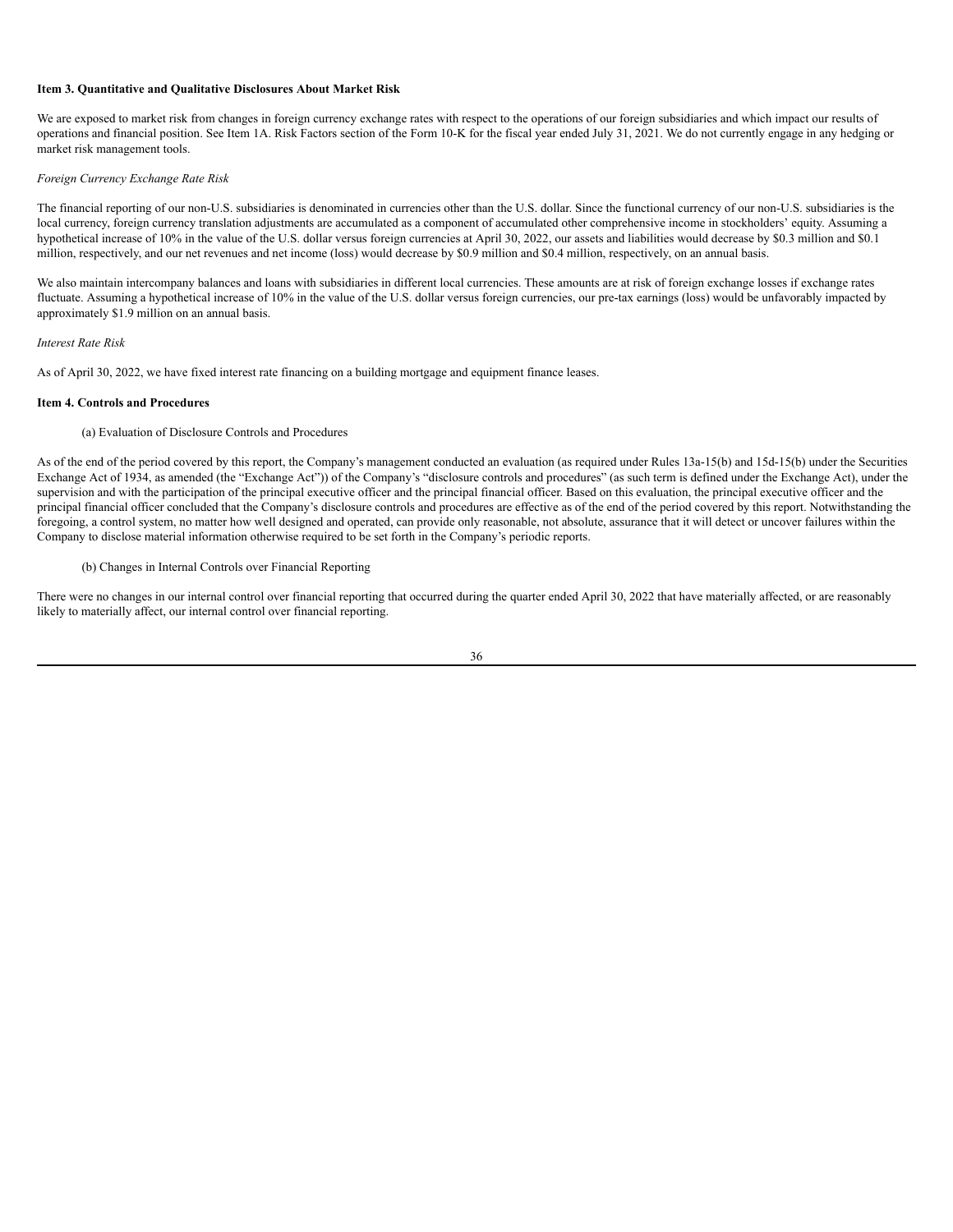# **PART II - OTHER INFORMATION**

# <span id="page-38-1"></span><span id="page-38-0"></span>Item 1. Legal Proceedings

There have been no other material developments with respect to previously reported legal proceedings discussed in the annual report on Form 10-K, as amended for the fiscal year ended July 31, 2021 filed with the Securities and Exchange Commission, other than as noted in Note 12 to the Consolidated Financial Statements as of April 30, 2022.

## <span id="page-38-2"></span>Item 1A. Risk Factors

There have been no material changes from the risk factors disclosed in Part 1, Item 1A of the Company's Annual Report on Form 10-K for the fiscal year ended July 31, 2021.

## <span id="page-38-3"></span>Item 6. Exhibits

| Exhibit<br>No. | Exhibit                                                                                                                            |
|----------------|------------------------------------------------------------------------------------------------------------------------------------|
| 31.1           | Certification of Hamid Erfanian pursuant to Section 302 of the Sarbanes-Oxley Act of 2002.                                         |
| 31.2           | Certification of David Bench pursuant to Section 302 of the Sarbanes-Oxley Act of 2002.                                            |
| 32.1           | Certification of Hamid Erfanian pursuant to 18 U.S.C. §1350, as adopted pursuant to Section 906 of the Sarbanes-Oxley Act of 2002. |
| 32.2           | Certification of David Bench pursuant to 18 U.S.C. §1350, as adopted pursuant to Section 906 of the Sarbanes-Oxley Act of 2002.    |
| $101.$ INS*    | Inline XBRL Instance Document.                                                                                                     |
| 101. SCH*      | Inline XBRL Taxonomy Extension Schema Document.                                                                                    |
| 101. CAL*      | Inline XBRL Taxonomy Extension Calculation Linkbase Document.                                                                      |
| 101.DEF*       | Inline XBRL Taxonomy Extension Definition Linkbase Document.                                                                       |
| $101.LAB*$     | Inline XBRL Taxonomy Extension Label Linkbase Document.                                                                            |
| 101.PRE*       | Inline XBRL Taxonomy Extension Presentation Linkbase Document.                                                                     |
| 104            | Cover Page Interactive Data File (formatted as Inline XBRL and contained in Exhibit 101).                                          |

\* XBRL (Extensible Business Reporting Language) information is being furnished and not filed for purposes of Sections 11 and 12 of the Securities Act of 1933 and Section 18 of the Securities Exchange Act of 1934.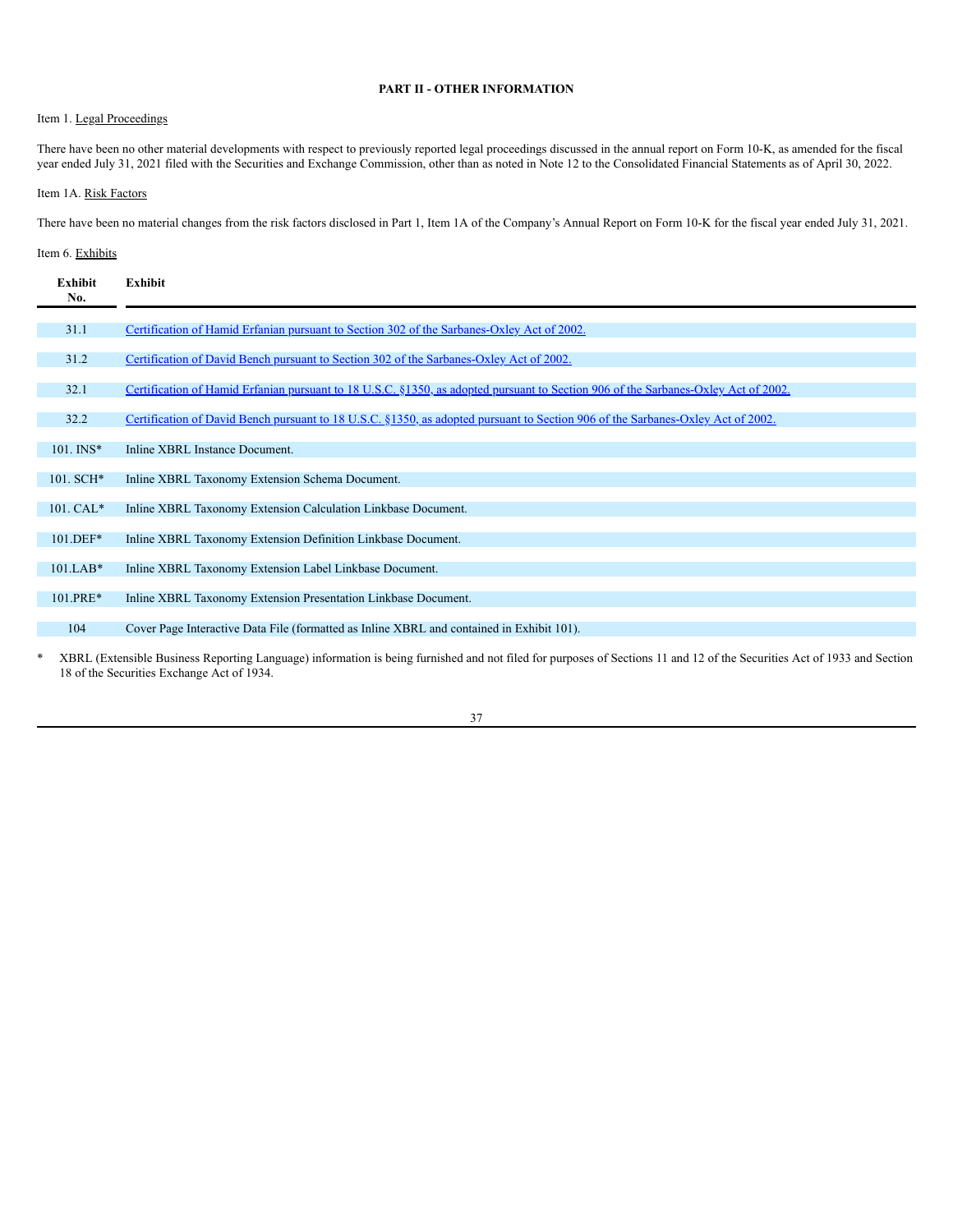# **SIGNATURES**

<span id="page-39-0"></span>Pursuant to the requirements of the Securities Exchange Act of 1934, the registrant has duly caused this report to be signed on its behalf by the undersigned thereunto duly authorized.

# **ENZO BIOCHEM, INC.**

(Registrant)

Date: June 9, 2022 by: /s/ David Bench

Chief Financial Officer and Principal Accounting Officer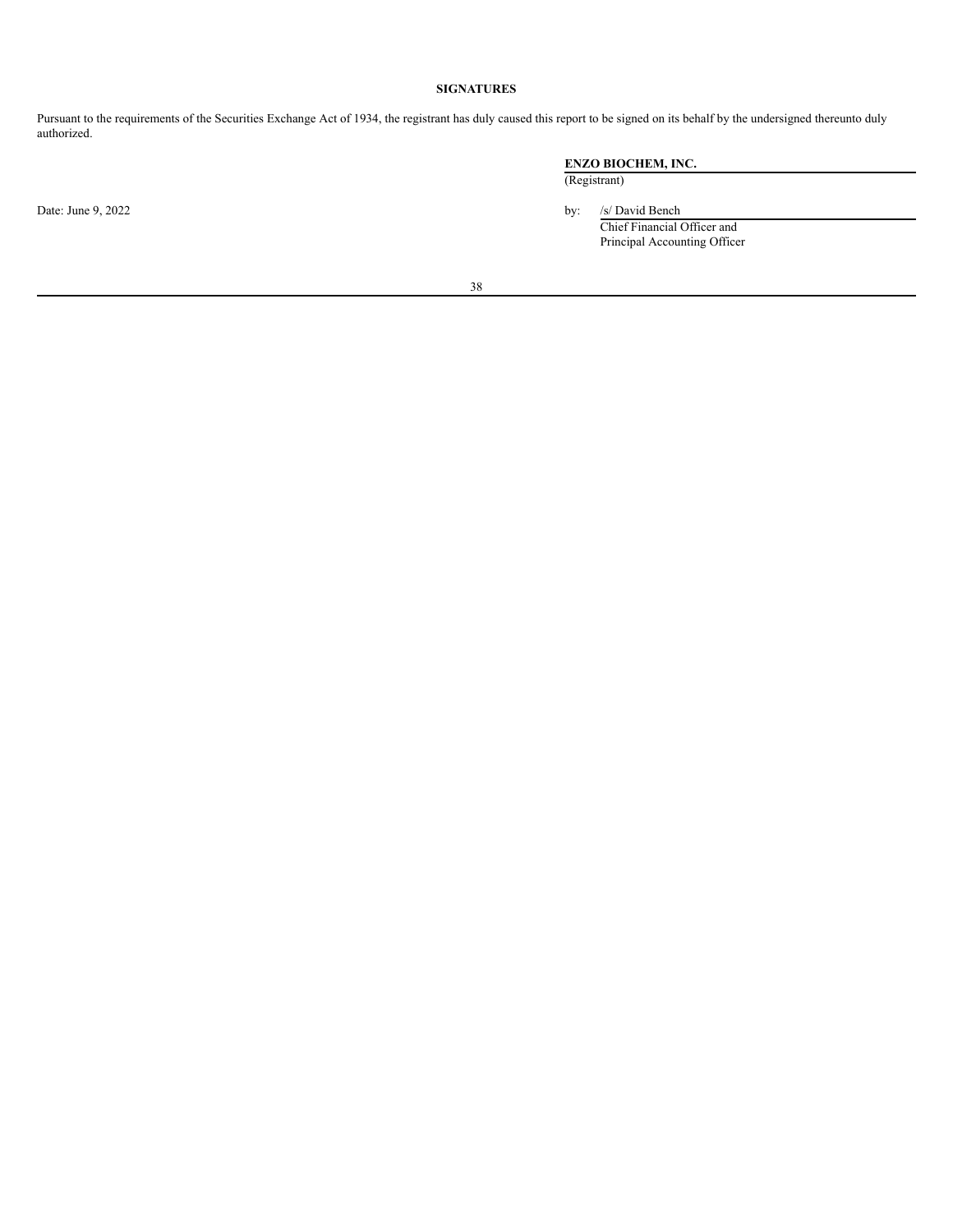## **CERTIFICATION PURSUANT TO SECTION 302 OF THE SARBANES-OXLEY ACT OF 2002**

I, Hamid Erfanian, certify that:

- 1. I have reviewed this quarterly report on Form 10-Q of Enzo Biochem, Inc. (the "registrant").
- 2. Based on my knowledge, this report does not contain any untrue statement of a material fact or omit to state a material fact necessary to make the statements made, in light of the circumstances under which such statements were made, not misleading with respect to the period covered by this report;
- 3. Based on my knowledge, the financial statements, and other financial information included in this report, fairly present in all material respects the financial condition, results of operations and cash flows of the registrant as of, and for, the periods presented in this report;
- 4. The registrant's other certifying officer and I are responsible for establishing and maintaining disclosure controls and procedures (as defined in Exchange Act Rules 13a – 15(e) and 15d – 15(e)) and internal control over financial reporting (as defined in Exchange Act Rules 13a-15(f) and 15d-15(f)) for the registrant and have:
	- (a) Designed such disclosure controls and procedures, or caused such disclosure controls and procedures to be designed under our supervision, to ensure that material information relating to the registrant, including its consolidated subsidiaries, is made known to us by others within those entities, particularly during the period in which this report is being prepared;
	- (b) Designed such internal control over financial reporting, or caused such internal control over financial reporting to be designed under our supervision, to provide reasonable assurance regarding the reliability of financial reporting and the preparation of financial statements for external purposes in accordance with generally accepted accounting principles;
	- (c) Evaluated the effectiveness of the registrant's disclosure controls and procedures and presented in this report our conclusions about the effectiveness of the disclosure controls and procedures, as of the end of the period covered by this report based on such evaluation; and
	- (d) Disclosed in this report any change in the registrant's internal control over financial reporting that occurred during the registrant's most recent fiscal quarter (the registrant's fourth quarter in the case of an annual report) that has materially affected, or is reasonably likely to materially affect, the registrant's internal control over financial reporting; and
- 5. The registrant's other certifying officer and I have disclosed, based on our most recent evaluation of internal control over financial reporting, to the registrant's auditors and the audit committee of the registrant's board of directors (or persons performing the equivalent functions):
	- (a) All significant deficiencies and material weaknesses in the design or operation of internal control over financial reporting which are reasonably likely to adversely affect the registrant's ability to record, process, summarize and report financial information; and
	- (b) Any fraud, whether or not material, that involves management or other employees who have a significant role in the registrant's internal control over financial reporting.

Date: June 9, 2022

By: /s/ Hamid Erfanian

Hamid Erfanian Chief Executive Officer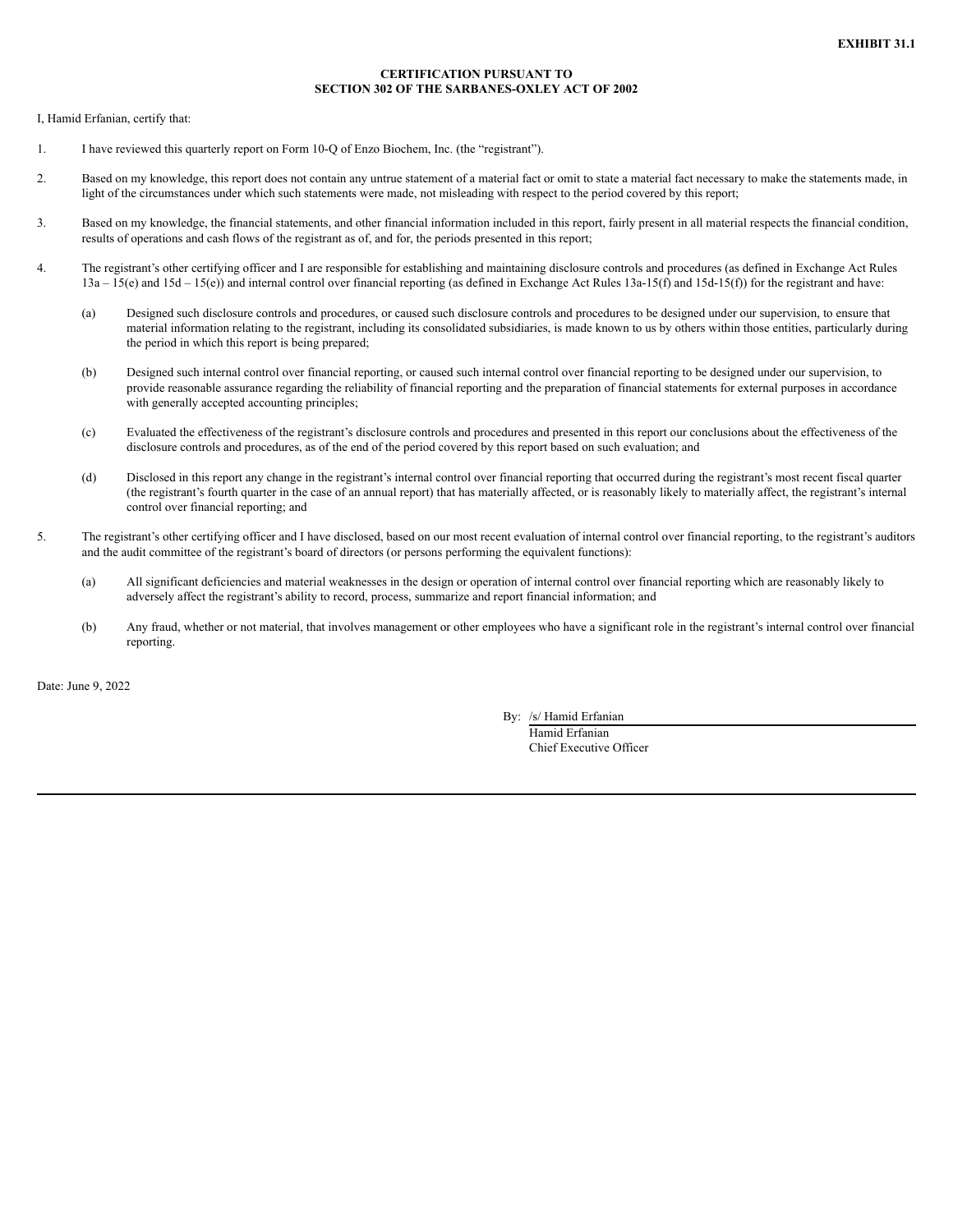## **CERTIFICATION PURSUANT TO SECTION 302 OF THE SARBANES-OXLEY ACT OF 2002**

I, David Bench, certify that:

- 1. I have reviewed this quarterly report on Form 10-Q of Enzo Biochem, Inc. (the "registrant").
- 2. Based on my knowledge, this report does not contain any untrue statement of a material fact or omit to state a material fact necessary to make the statements made, in light of the circumstances under which such statements were made, not misleading with respect to the period covered by this report;
- 3. Based on my knowledge, the financial statements, and other financial information included in this report, fairly present in all material respects the financial condition, results of operations and cash flows of the registrant as of, and for, the periods presented in this report;
- 4. The registrant's other certifying officer and I are responsible for establishing and maintaining disclosure controls and procedures (as defined in Exchange Act Rules 13a – 15(e) and 15d – 15(e)) and internal control over financial reporting (as defined in Exchange Act Rules 13a-15(f) and 15d-15(f)) for the registrant and have:
	- (a) Designed such disclosure controls and procedures, or caused such disclosure controls and procedures to be designed under our supervision, to ensure that material information relating to the registrant, including its consolidated subsidiaries, is made known to us by others within those entities, particularly during the period in which this report is being prepared;
	- (b) Designed such internal control over financial reporting, or caused such internal control over financial reporting to be designed under our supervision, to provide reasonable assurance regarding the reliability of financial reporting and the preparation of financial statements for external purposes in accordance with generally accepted accounting principles;
	- (c) Evaluated the effectiveness of the registrant's disclosure controls and procedures and presented in this report our conclusions about the effectiveness of the disclosure controls and procedures, as of the end of the period covered by this report based on such evaluation; and
	- (d) Disclosed in this report any change in the registrant's internal control over financial reporting that occurred during the registrant's most recent fiscal quarter (the registrant's fourth quarter in the case of an annual report) that has materially affected, or is reasonably likely to materially affect, the registrant's internal control over financial reporting; and
- 5. The registrant's other certifying officer and I have disclosed, based on our most recent evaluation of internal control over financial reporting, to the registrant's auditors and the audit committee of the registrant's board of directors (or persons performing the equivalent functions):
	- (a) All significant deficiencies and material weaknesses in the design or operation of internal control over financial reporting which are reasonably likely to adversely affect the registrant's ability to record, process, summarize and report financial information; and
	- (b) Any fraud, whether or not material, that involves management or other employees who have a significant role in the registrant's internal control over financial reporting.

Date: June 9, 2022

By: /s/ David Bench

David Bench Chief Financial Officer and Principal Accounting Officer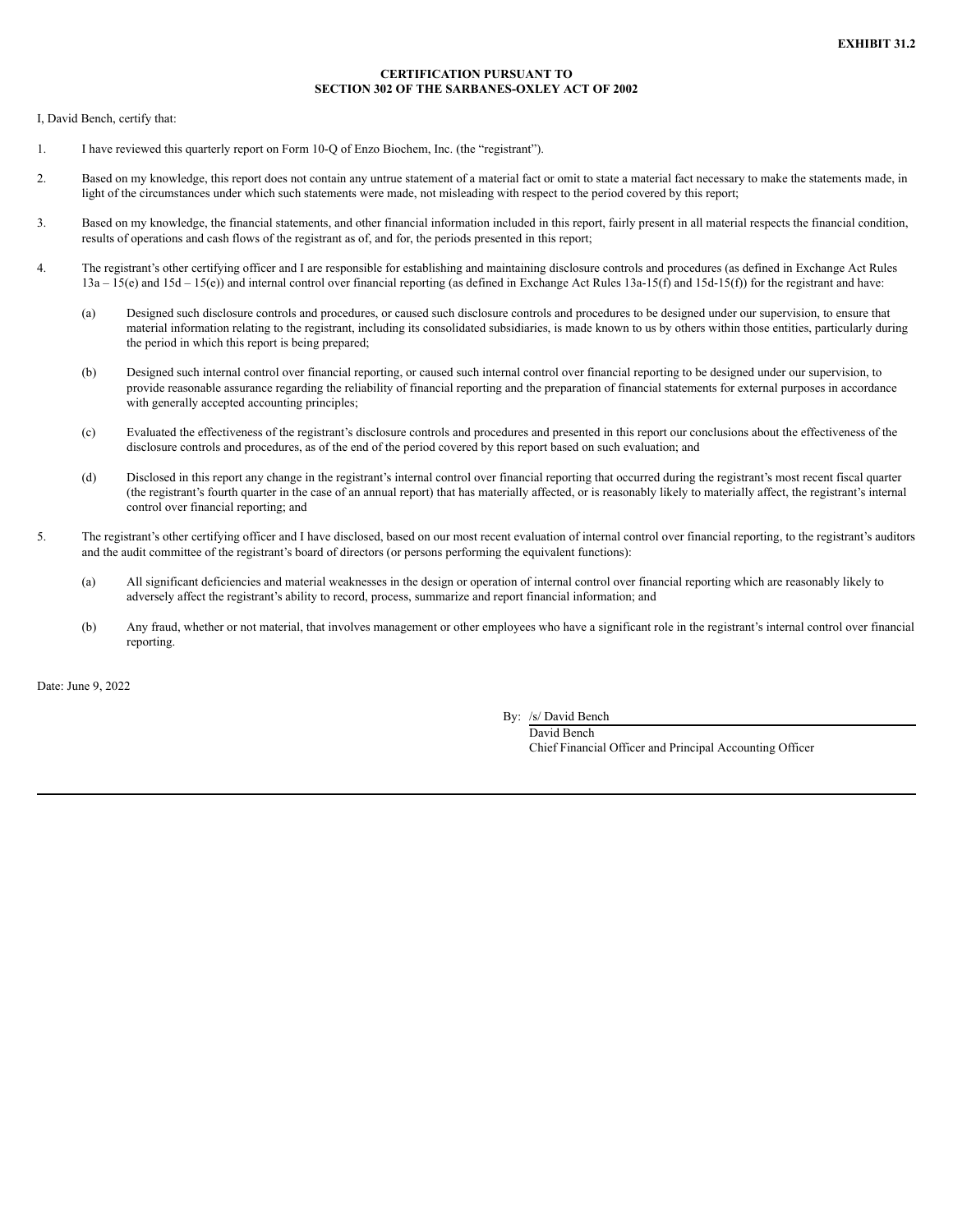## **CERTIFICATION PURSUANT TO TITLE 18 U.S.C. SECTION 1350, AS ADOPTED PURSUANT TO SECTION 906 OF THE SARBANES-OXLEY ACT OF 2002**

In connection with the Quarterly Report of Enzo Biochem, Inc., and Subsidiaries ("the Company") on Form 10-Q for the period ended April 30, 2022 as filed with the Securities and Exchange Commission on the date hereof (the "Report"), I, Hamid Erfanian, Chief Executive Officer of the Company, certify, pursuant to 18 U.S.C. § 1350, as adopted pursuant to § 906 of the Sarbanes-Oxley Act of 2002, that:

(1) The Report fully complies with the requirements of Section 13(a) or 15(d) of the Securities Exchange Act of 1934; and

(2) The information contained in the Report fairly presents, in all material respects, the financial condition and results of operations of the Company.

Dated: June 9, 2022

By: /s/ Hamid Erfanian

Hamid Erfanian Chief Executive Officer